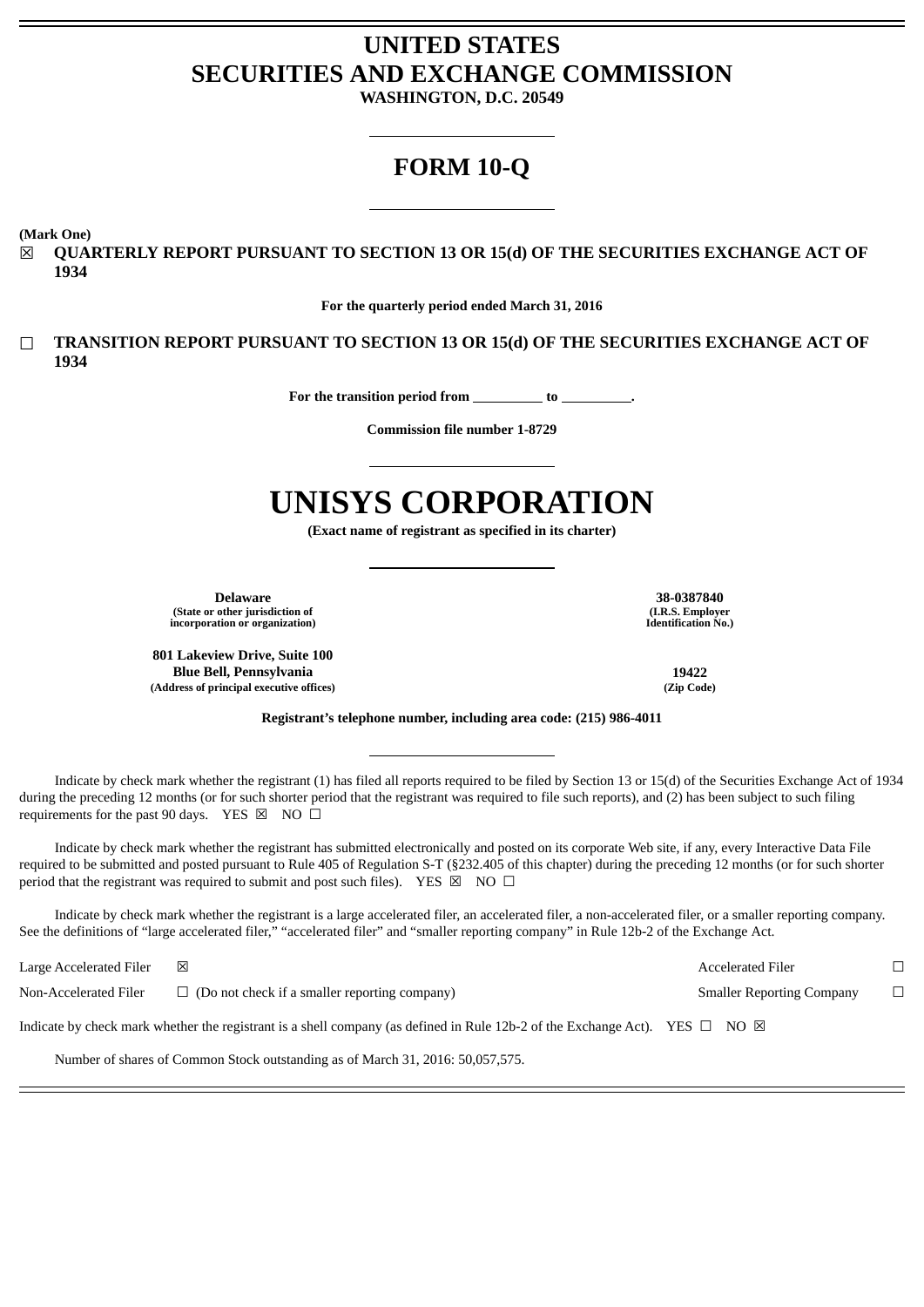# Part I - FINANCIAL INFORMATION

Item 1. Financial Statements.

# UNISYS CORPORATION CONSOLIDATED BALANCE SHEETS (Unaudited) (Millions)

|                                                | March 31,<br>2016 | December 31,<br>2015 |
|------------------------------------------------|-------------------|----------------------|
| <u>Assets</u>                                  |                   |                      |
| <b>Current assets</b>                          |                   |                      |
| Cash and cash equivalents                      | \$<br>513.8       | \$<br>365.2          |
| Accounts and notes receivable, net             | 520.8             | 581.6                |
| Inventories:                                   |                   |                      |
| Parts and finished equipment                   | 18.8              | 20.9                 |
| Work in process and materials                  | 27.7              | 22.9                 |
| Prepaid expenses and other current assets      | 125.9             | 120.9                |
| Total                                          | 1,207.0           | $1,111.5*$           |
| Properties                                     | 891.1             | 876.6                |
| Less-Accumulated depreciation and amortization | 739.0             | 722.8                |
| Properties, net                                | 152.1             | 153.8                |
| Outsourcing assets, net                        | 190.1             | 182.0                |
| Marketable software, net                       | 136.5             | 138.5                |
| Prepaid postretirement assets                  | 57.4              | 45.1                 |
| Deferred income taxes                          | 133.3             | 127.4*               |
| Goodwill                                       | 179.4             | 177.4                |
| Other long-term assets                         | 209.3             | 194.3*               |
| Total                                          | \$2,265.1         | \$<br>$2,130.0*$     |
| Liabilities and deficit                        |                   |                      |
| <b>Current liabilities</b>                     |                   |                      |
| Notes payable                                  | \$<br>65.7        | \$<br>65.8           |
| Current maturities of long-term-debt           | 11.1              | 11.0                 |
| Accounts payable                               | 216.0             | 219.3                |
| Deferred revenue                               | 343.5             | 335.1                |
| Other accrued liabilities                      | 309.2             | 329.9*               |
| Total                                          | 945.5             | 961.1*               |
| Long-term debt                                 | 388.2             | 233.7*               |
| Long-term postretirement liabilities           | 2,070.4           | 2,111.3              |
| Long-term deferred revenue                     | 131.4             | 123.3                |
| Other long-term liabilities                    | 83.9              | $79.2*$              |
| Commitments and contingencies                  |                   |                      |
| Deficit                                        |                   |                      |
| Common stock, shares issued:                   |                   |                      |
| 2016; 52.8, 2015; 52.6                         | $.5\,$            | .5                   |
| <b>Accumulated deficit</b>                     | (1,885.6)         | (1,845.7)            |
| Treasury stock, shares at cost:                |                   |                      |
| 2016; 2.7, 2015; 2.7                           | (100.4)           | (100.1)              |
| Paid-in capital                                | 4,508.2           | 4,500.9              |
| Accumulated other comprehensive loss           | (3,889.3)         | (3,945.3)            |
| Total Unisys stockholders' deficit             | (1,366.6)         | (1,389.7)            |
| Noncontrolling interests                       | 12.3              | 11.1                 |
| Total deficit                                  | (1, 354.3)        | (1,378.6)            |
| Total                                          | \$2,265.1         | \$<br>$2,130.0*$     |
|                                                |                   |                      |

\* Certain amounts have been reclassified to conform to the current-year presentation. See note (k).

See notes to consolidated financial statements.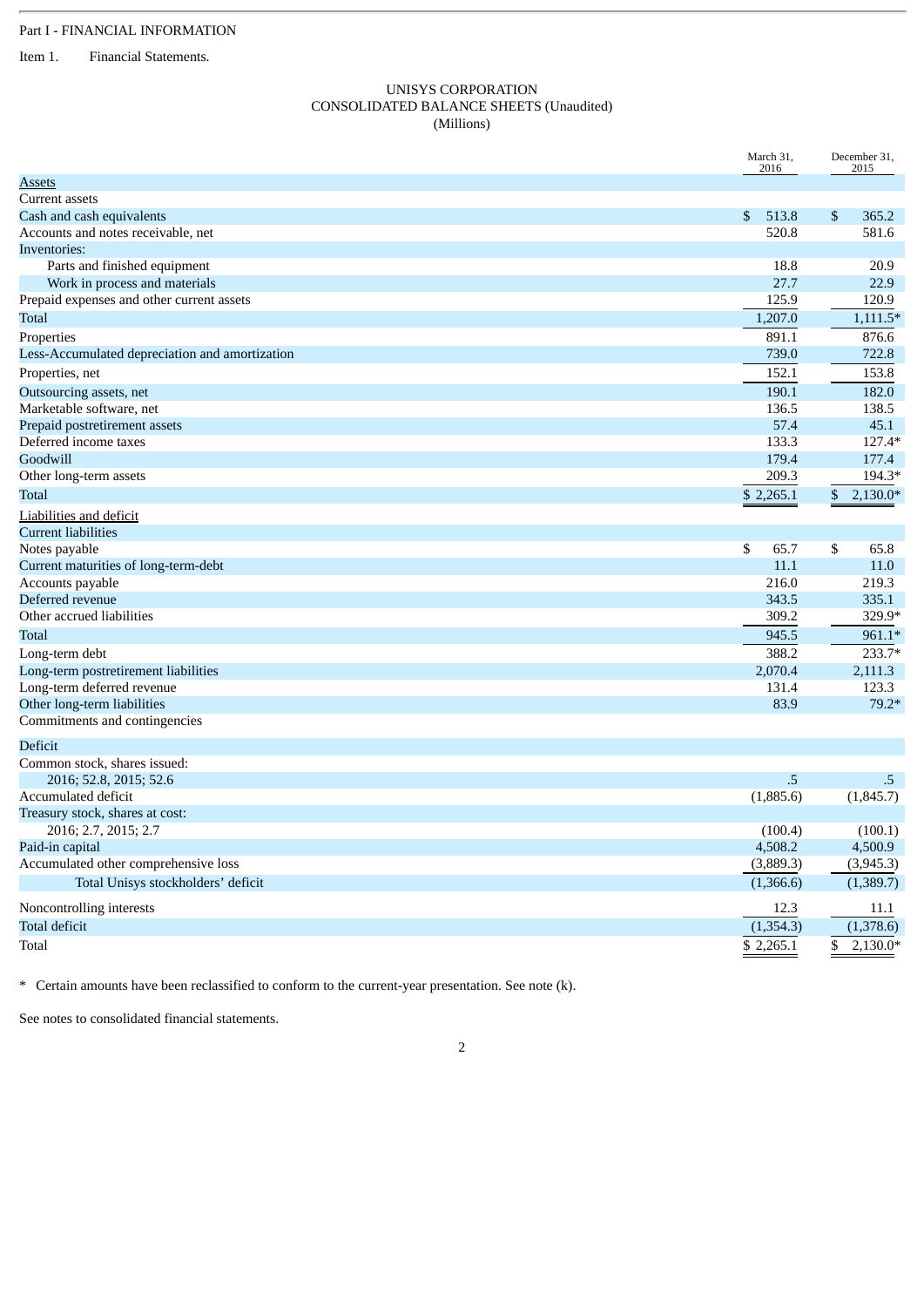# UNISYS CORPORATION CONSOLIDATED STATEMENTS OF INCOME (Unaudited) (Millions, except per share data)

|                                                     |              | Three Months Ended March 31 |
|-----------------------------------------------------|--------------|-----------------------------|
|                                                     | 2016         | 2015                        |
| Revenue                                             |              |                             |
| <b>Services</b>                                     | \$<br>595.1  | \$<br>639.0                 |
| Technology                                          | 71.7         | 82.2                        |
|                                                     | 666.8        | 721.2                       |
| Costs and expenses                                  |              |                             |
| Cost of revenue:                                    |              |                             |
| <b>Services</b>                                     | 533.7        | 564.3                       |
| Technology                                          | 34.6         | 39.9                        |
|                                                     | 568.3        | 604.2                       |
| Selling, general and administrative                 | 110.1        | 128.8                       |
| Research and development                            | 16.0         | 18.2                        |
|                                                     | 694.4        | 751.2                       |
| <b>Operating loss</b>                               | (27.6)       | (30.0)                      |
| Interest expense                                    | 4.4          | 2.6                         |
| Other income (expense), net                         | (1.2)        | 4.9                         |
| Loss before income taxes                            | (33.2)       | (27.7)                      |
| Provision for income taxes                          | 5.5          | 13.3                        |
| Consolidated net loss                               | (38.7)       | (41.0)                      |
| Net income attributable to noncontrolling interests | 1.2          | 2.2                         |
| Net loss attributable to Unisys Corporation         | (39.9)<br>\$ | \$<br>(43.2)                |
| Loss per share attributable to Unisys Corporation   |              |                             |
| <b>Basic</b>                                        | \$<br>(.80)  | (.87)                       |
| Diluted                                             | \$<br>(.80)  | (.87)<br>S                  |

See notes to consolidated financial statements.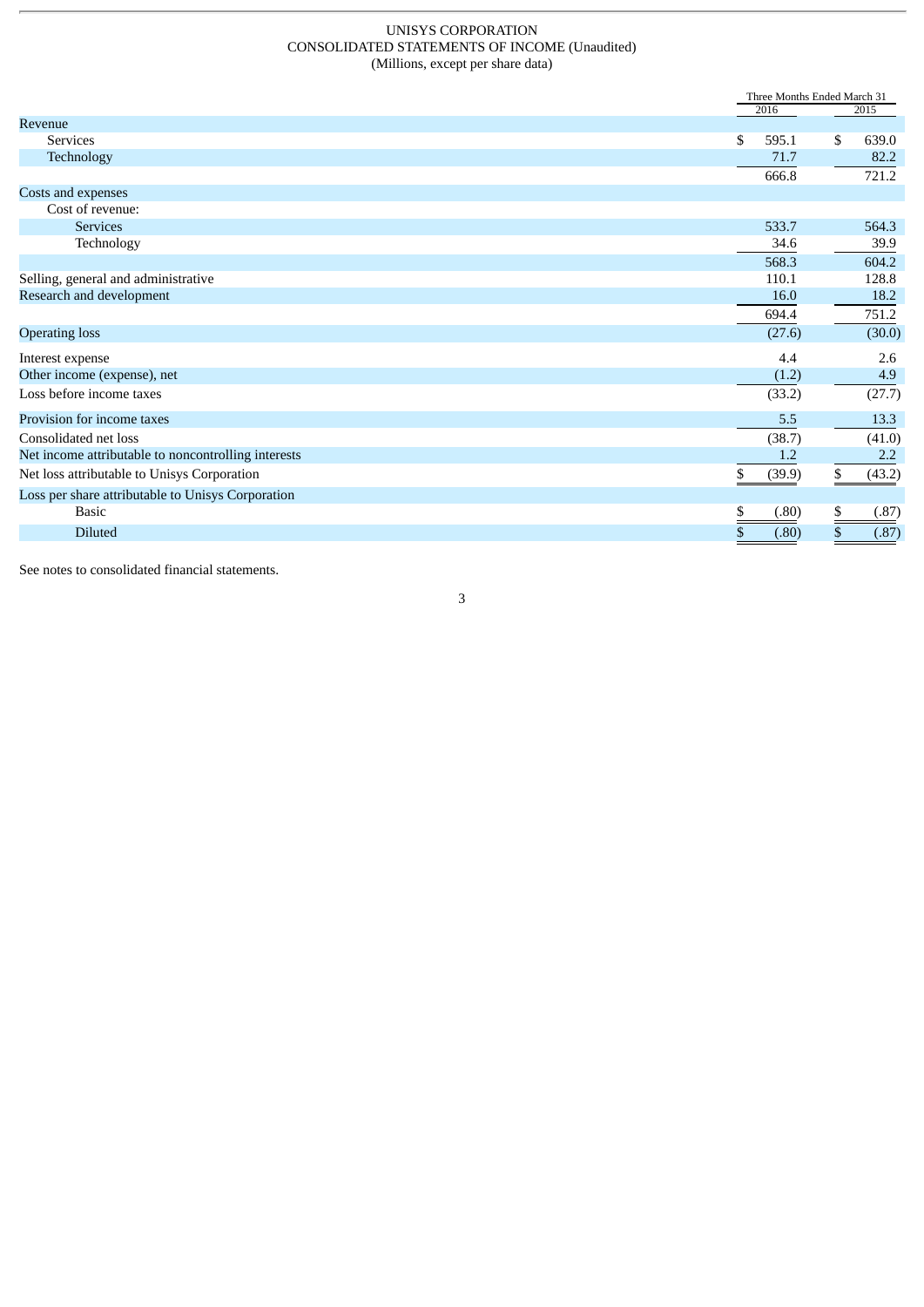# UNISYS CORPORATION CONSOLIDATED STATEMENTS OF COMPREHENSIVE INCOME (Unaudited) (Millions)

|                                                                                  | Three Months Ended March 31 |        |  |        |
|----------------------------------------------------------------------------------|-----------------------------|--------|--|--------|
|                                                                                  |                             | 2016   |  | 2015   |
| Consolidated net loss                                                            |                             | (38.7) |  | (41.0) |
| Other comprehensive income                                                       |                             |        |  |        |
| Foreign currency translation                                                     |                             | 10.5   |  | (44.7) |
| Postretirement adjustments, net of tax of $$(2.7)$ in 2016 and $$(14.0)$ in 2015 |                             | 45.5   |  | 109.8  |
| Total other comprehensive income                                                 |                             | 56.0   |  | 65.1   |
| Comprehensive income                                                             |                             | 17.3   |  | 24.1   |
| Less comprehensive income attributable to noncontrolling interests               |                             | (1.2)  |  | (3.3)  |
| Comprehensive income attributable to Unisys Corporation                          |                             | 16.1   |  | 20.8   |

See notes to consolidated financial statements.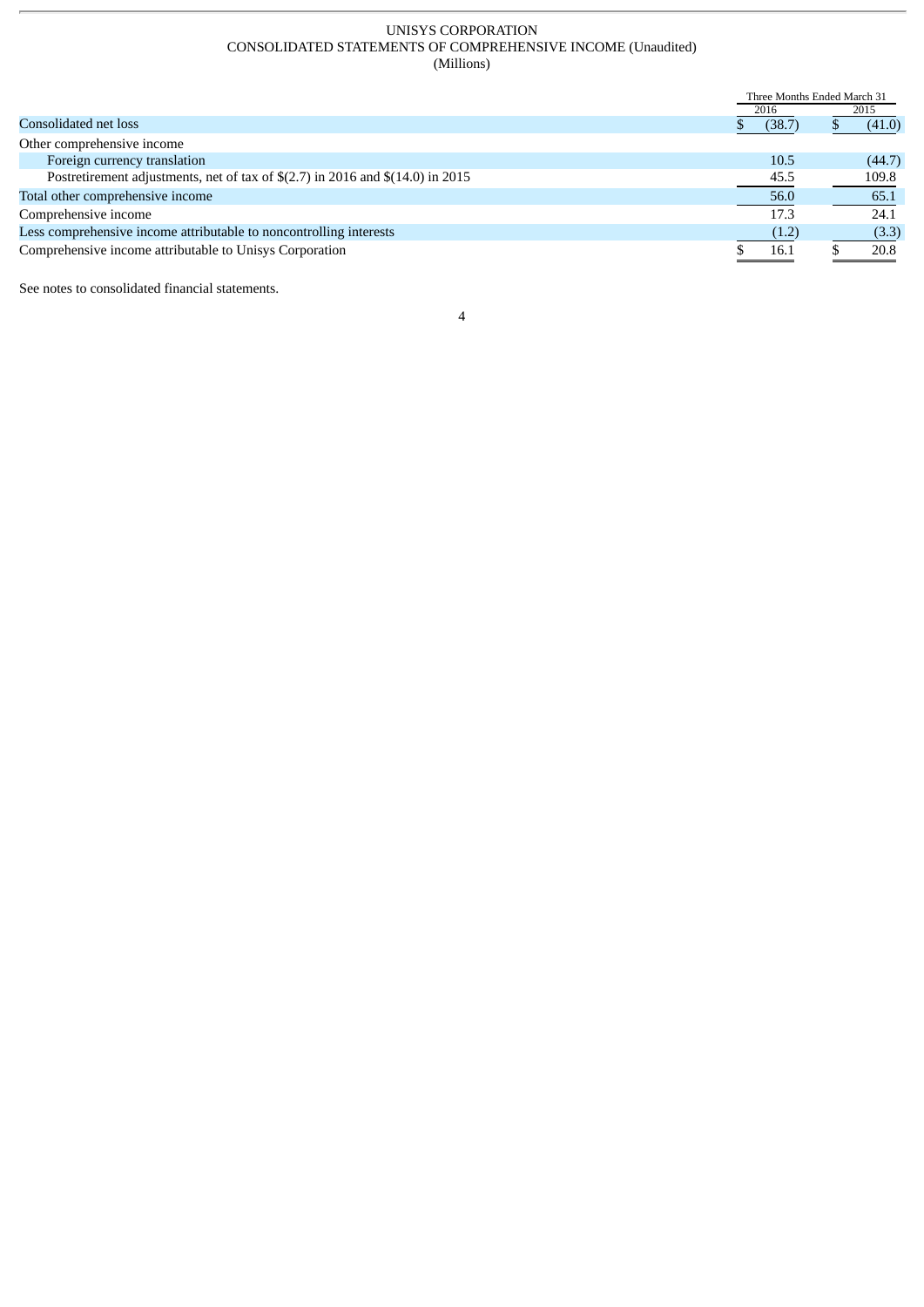## UNISYS CORPORATION CONSOLIDATED STATEMENTS OF CASH FLOWS (Unaudited) (Millions)

|                                                                                                                | Three Months Ended<br>March 31 |                  |
|----------------------------------------------------------------------------------------------------------------|--------------------------------|------------------|
|                                                                                                                | 2016                           | 2015             |
| Cash flows from operating activities                                                                           |                                |                  |
| Consolidated net loss                                                                                          | \$<br>(38.7)                   | \$<br>(41.0)     |
| Add (deduct) items to reconcile consolidated net loss to net cash provided by (used for) operating activities: |                                |                  |
| Foreign currency transaction losses                                                                            | $\cdot$ 1                      |                  |
| Non-cash interest expense                                                                                      | .7                             |                  |
| Employee stock compensation                                                                                    | 3.2                            | 4.4              |
| Depreciation and amortization of properties                                                                    | 9.6                            | 11.7             |
| Depreciation and amortization of outsourcing assets                                                            | 11.1                           | 12.7             |
| Amortization of marketable software                                                                            | 16.4                           | 16.3             |
| Other non-cash operating activities                                                                            | .3                             | (.1)             |
| Disposal of capital assets                                                                                     | .3                             | 1.4              |
| Pension contributions                                                                                          | (31.6)                         | (38.7)           |
| Pension expense                                                                                                | 20.3                           | 27.9             |
| Increase in deferred income taxes, net                                                                         | (6.9)                          | (4.4)            |
| Decrease in receivables, net                                                                                   | 69.4                           | 106.8            |
| Increase in inventories                                                                                        | (1.9)                          | (15.1)           |
| Decrease in accounts payable and other accrued liabilities                                                     | (35.2)                         | (106.4)          |
| Increase (decrease) in other liabilities                                                                       | 3.4                            | (11.1)           |
| Decrease (increase) in other assets                                                                            | 3.7                            | (7.7)            |
| Net cash provided by (used for) operating activities                                                           | 24.2                           | (43.3)           |
| Cash flows from investing activities                                                                           |                                |                  |
| Proceeds from investments                                                                                      | 1,365.0                        | 1,153.4          |
| Purchases of investments                                                                                       | (1,367.8)                      | (1, 126.7)       |
| Investment in marketable software                                                                              | (14.3)                         | (16.7)           |
| Capital additions of properties                                                                                | (6.6)                          | (13.9)           |
| Capital additions of outsourcing assets                                                                        | (15.1)                         | (26.7)           |
| Other                                                                                                          | (.6)                           | 1.5              |
| Net cash used for investing activities                                                                         | (39.4)                         | (29.1)           |
| Cash flows from financing activities                                                                           |                                |                  |
| Proceeds from issuance of long-term debt                                                                       | 190.0                          |                  |
| Payments for capped call transactions                                                                          | (24.3)                         |                  |
| Issuance costs relating to long-term debt                                                                      | (6.2)                          |                  |
| Payments of long-term debt                                                                                     | (.7)                           | (.3)             |
| Proceeds from exercise of stock options                                                                        |                                | 3.5              |
| Net cash provided by financing activities                                                                      | 158.8                          | $\overline{3.2}$ |
| Effect of exchange rate changes on cash and cash equivalents                                                   | 5.0                            | (23.1)           |
| Increase (decrease) in cash and cash equivalents                                                               | 148.6                          | (92.3)           |
| Cash and cash equivalents, beginning of period                                                                 | 365.2                          | 494.3            |
| Cash and cash equivalents, end of period                                                                       | $\mathbb{S}$<br>513.8          | \$<br>402.0      |

5

See notes to consolidated financial statements.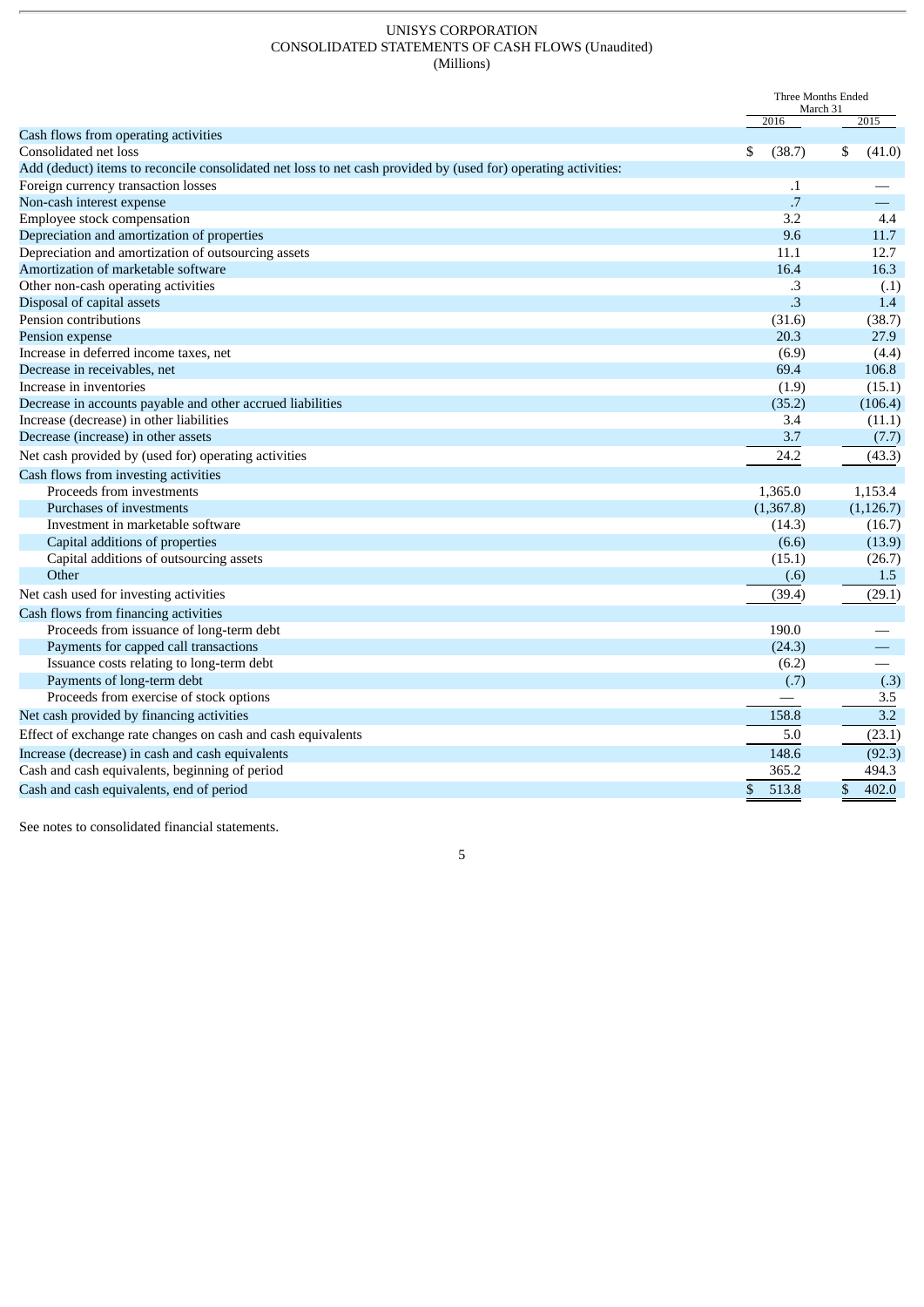## Unisys Corporation NOTES TO CONSOLIDATED FINANCIAL STATEMENTS (Unaudited)

In the opinion of management, the financial information furnished herein reflects all adjustments necessary for a fair presentation of the financial position, results of operations, comprehensive income and cash flows for the interim periods specified. These adjustments consist only of normal recurring accruals except as disclosed herein. Because of seasonal and other factors, results for interim periods are not necessarily indicative of the results to be expected for the full year.

The preparation of financial statements in conformity with U.S. generally accepted accounting principles requires management to make estimates and assumptions about future events. These estimates and assumptions affect the amounts of assets and liabilities reported, disclosures about contingent assets and liabilities and the reported amounts of revenue and expenses. Such estimates include the valuation of accounts receivable, inventories, outsourcing assets, marketable software, goodwill and other long-lived assets, legal contingencies, indemnifications, and assumptions used in the calculation for systems integration projects, income taxes and retirement and other post-employment benefits, among others. These estimates and assumptions are based on management's best estimates and judgment. Management evaluates its estimates and assumptions on an ongoing basis using historical experience and other factors, including the current economic environment, which management believes to be reasonable under the circumstances. Management adjusts such estimates and assumptions when facts and circumstances dictate. As future events and their effects cannot be determined with precision, actual results could differ significantly from these estimates. Changes in those estimates resulting from continuing changes in the economic environment will be reflected in the financial statements in future periods.

The company's accounting policies are set forth in detail in note 1 of the notes to the consolidated financial statements in the company's Annual Report on Form 10-K for the year ended December 31, 2015 filed with the Securities and Exchange Commission. Such Annual Report also contains a discussion of the company's critical accounting policies. The company believes that these critical accounting policies affect its more significant estimates and judgments used in the preparation of the company's consolidated financial statements. There have been no changes in the company's critical accounting policies from those disclosed in the company's Annual Report on Form 10-K for the year ended December 31, 2015.

a. Earnings per Common Share. The following table shows how the loss per common share attributable to Unisys Corporation was computed for the three months ended March 31, 2016 and 2015 (dollars in millions, shares in thousands):

|                                             | Three Months Ended March 31, |        |  |        |
|---------------------------------------------|------------------------------|--------|--|--------|
|                                             |                              | 2016   |  | 2015   |
| Basic Loss Per Common Share                 |                              |        |  |        |
| Net loss attributable to Unisys Corporation |                              | (39.9) |  | (43.2) |
| Weighted average shares                     |                              | 50,004 |  | 49,821 |
| Total                                       |                              | (.80)  |  | (.87)  |
| Diluted Loss Per Share                      |                              |        |  |        |
| Net loss attributable to Unisys Corporation |                              | (39.9) |  | (43.2) |
| Weighted average shares                     |                              | 50,004 |  | 49,821 |
| Total                                       |                              | (.80)  |  | (0.87) |

In the three months ended March 31, 2016 and 2015, the following weighted-average number of stock options and restricted stock units were antidilutive and therefore excluded from the computation of diluted earnings per share (in thousands): 3,685 and 3,350, respectively. In the three months ended March 31, 2016, the following weighted-average number of common shares issuable upon conversion of the 5.50% Convertible Senior Notes due 2021 were antidilutive and therefore excluded from the computation of diluted earnings per share (in thousands): 3,636.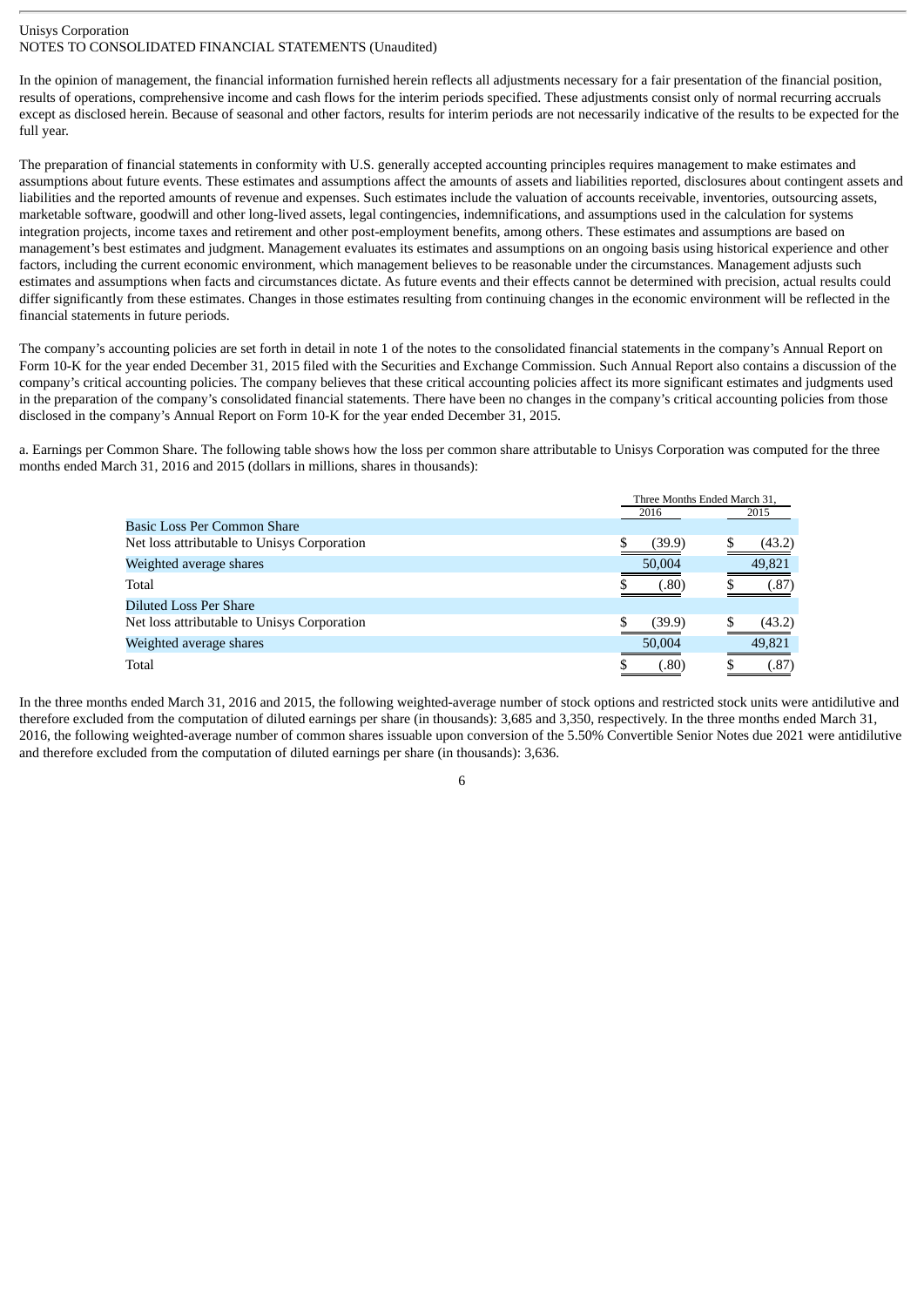b. Cost Reduction Actions. In 2015, in connection with organizational initiatives to create a more competitive cost structure and rebalance the company's global skill set, the company initiated a plan to incur pretax restructuring charges currently estimated at approximately \$300 million through 2017.

During the twelve months ended December 31, 2015, the company recognized charges of \$118.5 million in connection with this plan, principally related to a reduction in employees. The charges related to work-force reductions were \$78.8 million and were comprised of: (a) a charge of \$27.9 million for 700 employees in the U.S. and (b) a charge of \$50.9 million for 782 employees outside the U.S. In addition, the company recorded charges of \$39.7 million, related to asset impairments (\$20.2 million) and other expenses related to the cost reduction effort (\$19.5 million). The charges were recorded in the following statement of income classifications: cost of revenue – services, \$52.3 million; cost of revenue – technology, \$.3 million; selling, general and administrative expenses, \$53.5 million; and research and development expenses, \$12.4 million.

During the three months ended March 31, 2016, the company recognized charges of \$26.9 million in connection with this plan, principally related to a reduction in employees. The charges related to work-force reductions were \$22.1 million, principally related to severance costs, and were comprised of: (a) a charge of \$4.2 million for 175 employees in the U.S. and (b) a charge of \$17.9 million for 337 employees outside the U.S. In addition, the company recorded charges of \$4.8 million, for other expenses related to the cost reduction effort. The charges were recorded in the following statement of income classifications: cost of revenue – services, \$11.5 million; selling, general and administrative expenses, \$13.3 million; and research and development expenses, \$2.1 million. There were no charges recognized in connection with this plan during the three months ended March 31, 2015.

A breakdown of the individual components of the work-force reduction costs follows (in millions of dollars):

|                                    | Total  | U.S.   | Int'l.            |
|------------------------------------|--------|--------|-------------------|
| Charges for work-force reductions  | \$78.8 | \$27.9 | \$50.9            |
| Utilized                           | (45.3) | (23.7) | (21.6)            |
| <b>Translation adjustments</b>     | (.5)   |        | (.5)              |
| Balance at Dec. 31, 2015           | 33.0   | 4.2    | 28.8              |
| <b>Additional provisions</b>       | 23.0   | 4.5    | 18.5              |
| Utilized                           | (12.0) | (3.1)  | (8.9)             |
| Changes in estimates and revisions | (.9)   | (.3)   | (.6)              |
| <b>Translation adjustments</b>     | 1.8    |        | 1.8               |
| Balance at March 31, 2016          | \$44.9 | \$5.3  | $\frac{$39.6}{2}$ |
| Expected future utilization:       |        |        |                   |
| 2016 remaining nine months         | \$43.2 | \$5.3  | \$37.9            |
| Bevond 2016                        | 1.7    |        | 1.7               |

c. Pension and Postretirement Benefits. Net periodic pension expense for the three months ended March 31, 2016 and 2015 is presented below (in millions of dollars):

|                                              |                  | Three Months<br>Ended March 31, 2016 |                 | Three Months<br>Ended March 31, 2015 |                                   |                 |
|----------------------------------------------|------------------|--------------------------------------|-----------------|--------------------------------------|-----------------------------------|-----------------|
|                                              | Total            | U.S.<br>Plans                        | Int'l.<br>Plans | Total                                | U.S.<br>Plans                     | Int'l.<br>Plans |
| Service cost                                 | 1.8<br>S.        |                                      | 1.8             | 2.2                                  | Ж.<br>$\overbrace{\hspace{15em}}$ | 2.2             |
| Interest cost                                | 80.5             | 57.6                                 | 22.9            | 79.9                                 | 56.1                              | 23.8            |
| Expected return on plan assets               | (99.4)           | (63.4)                               | (36.0)          | (102.7)                              | (63.7)                            | (39.0)          |
| Amortization of prior service (benefit) cost | (1.4)            | (.6)                                 | $^{(.8)}$       | (1.1)                                | (.6)                              | (.5)            |
| Recognized net actuarial loss                | 38.8             | 28.7                                 | 10.1            | 49.6                                 | 33.7                              | 15.9            |
| Net periodic pension expense                 | \$20.3<br>______ | \$22.3                               | \$(2.0)         | 27.9                                 | \$25.5                            | 2.4             |

In 2016, the company expects to make cash contributions of approximately \$141.8 million to its worldwide defined benefit pension plans, which are comprised of \$85.6 million primarily for non-U.S. defined benefit pension plans and \$56.2 million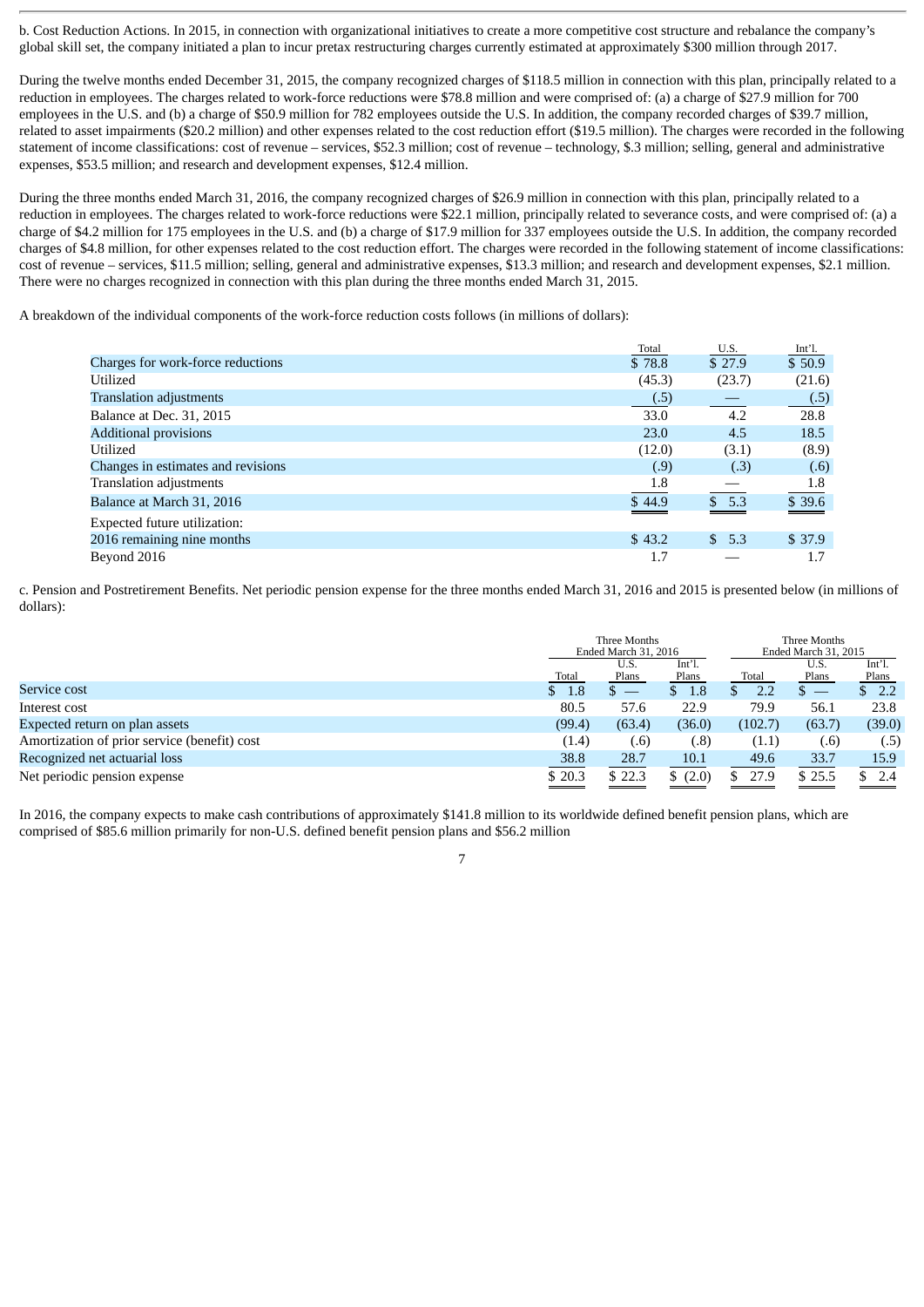for the company's U.S. qualified defined benefit pension plan. In 2015, the company made cash contributions of \$148.3 million to its worldwide defined benefit pension plans. For the three months ended March 31, 2016 and 2015, \$31.6 million and \$38.7 million, respectively, of cash contributions have been made.

Net periodic postretirement benefit expense for the three months ended March 31, 2016 and 2015 is presented below (in millions of dollars):

|                                             | Three Months Ended March 31,    |      |
|---------------------------------------------|---------------------------------|------|
|                                             | 2016                            | 2015 |
| Service cost                                |                                 |      |
| Interest cost                               | 1.6                             |      |
| Expected return on assets                   | $\mathfrak{l}$ . $\mathfrak{l}$ | (.1) |
| Recognized net actuarial loss               |                                 |      |
| Amortization of prior service cost          |                                 |      |
| Net periodic postretirement benefit expense |                                 |      |

The company expects to make cash contributions of approximately \$15 million to its postretirement benefit plan in 2016 compared with \$15.9 million in 2015. For the three months ended March 31, 2016 and 2015, \$2.5 million and \$3.5 million, respectively, of cash contributions have been made.

d. Fair Value Measurements. Due to its foreign operations, the company is exposed to the effects of foreign currency exchange rate fluctuations on the U.S. dollar, principally related to intercompany account balances. The company uses derivative financial instruments to reduce its exposure to market risks from changes in foreign currency exchange rates on such balances. The company enters into foreign exchange forward contracts, generally having maturities of three months or less, which have not been designated as hedging instruments. At March 31, 2016 and 2015, the notional amount of these contracts was \$406.3 million and \$350.9 million, respectively. At March 31, 2016 and 2015, the fair value of such contracts was a net gain of \$1.1 million and \$4.2 million, respectively, of which \$2.0 million and \$4.7 million, respectively, has been recognized in "Prepaid expenses and other current assets" and \$.9 million and \$.5 million, respectively, has been recognized in "Other accrued liabilities" in the company's consolidated balance sheet at both March 31, 2016 and 2015. For the three months ended March 31, 2016 and 2015, changes in the fair value of these instruments were a net gain of \$2.7 million and \$25.6 million, respectively, which has been recognized in earnings in "Other income (expense), net" in the company's consolidated statement of income. The fair value of these forward contracts is based on quoted prices for similar but not identical financial instruments; as such, the inputs are considered Level 2 inputs.

Financial assets with carrying values approximating fair value include cash and cash equivalents and accounts receivable. Financial liabilities with carrying values approximating fair value include accounts payable and other accrued liabilities. The carrying amounts of these financial assets and liabilities approximate fair value due to their short maturities. At March 31, 2016 and December 31, 2015, the carrying amount of long-term debt was less than the fair value, which is based on market prices (Level 2 inputs), of such debt by approximately \$5 million and \$3 million, respectively.

e. Stock Options. Under stockholder approved stock-based plans, stock options, stock appreciation rights, restricted stock and restricted stock units may be granted to officers, directors and other key employees. At March 31, 2016, 1.2 million shares of unissued common stock of the company were available for granting under these plans.

The fair value of stock option awards was estimated using the Black-Scholes option pricing model with the following assumptions and weighted-average fair values:

|                                      |        | Three Months Ended March 31. |  |  |
|--------------------------------------|--------|------------------------------|--|--|
|                                      | 2016   | 2015                         |  |  |
| Weighted-average fair value of grant | 4.53   | 9.12                         |  |  |
| Risk-free interest rate              | 1.29%  | 1.28%                        |  |  |
| Expected volatility                  | 51.30% | 45.46%                       |  |  |
| Expected life of options in years    | 4.90   | 4.92                         |  |  |
| <b>Expected dividend yield</b>       |        |                              |  |  |

Restricted stock unit awards may contain time-based units, performance-based units or a combination of both. Each performance-based unit will vest into zero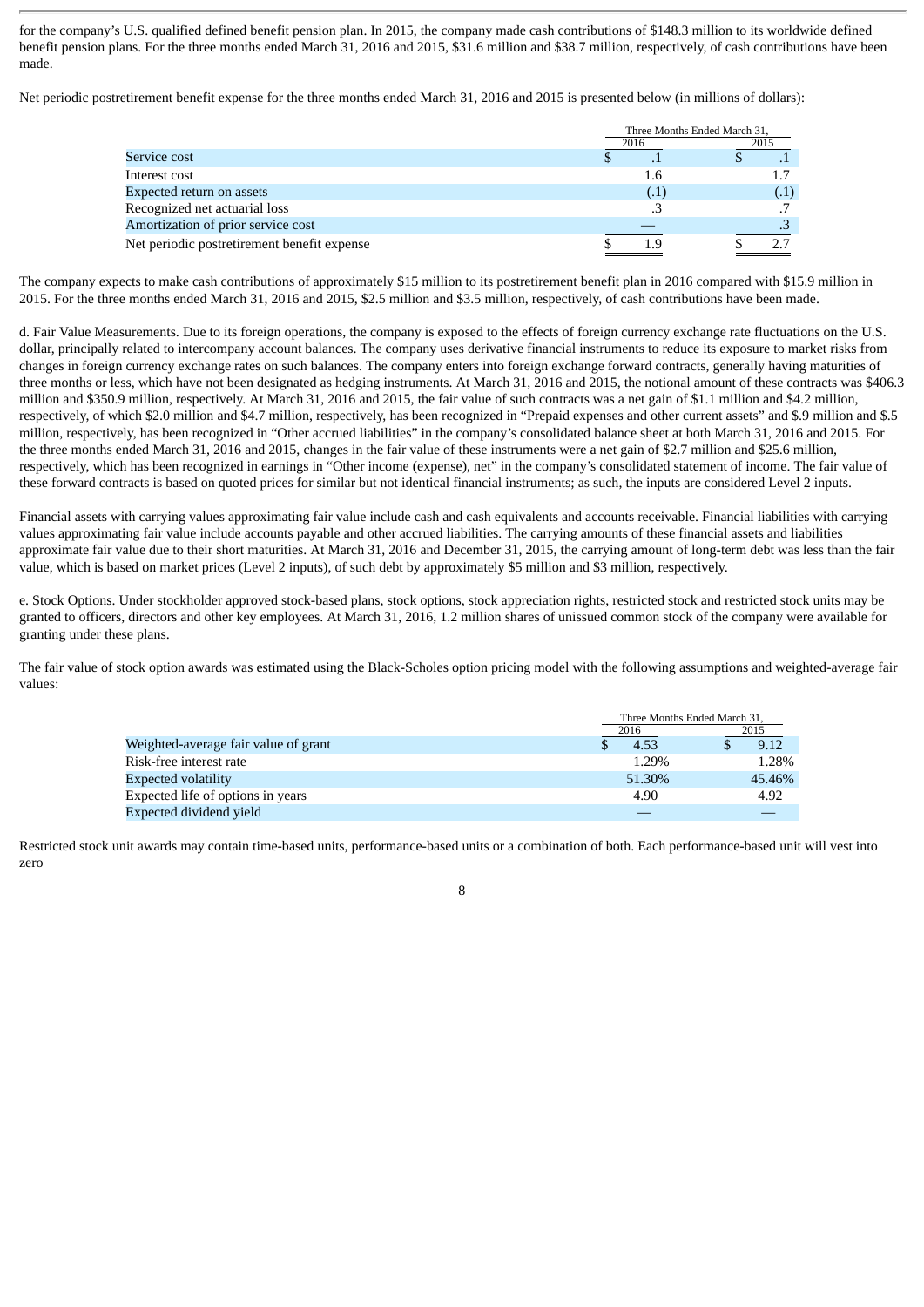to 2.0 shares depending on the degree to which the performance goals are met. Compensation expense resulting from these awards is recognized as expense ratably for each installment from the date of grant until the date the restrictions lapse and is based on the fair market value at the date of grant and the probability of achievement of the specific performance-related goals.

The company records all share-based expense in selling, general and administrative expense.

During the three months ended March 31, 2016 and 2015, the company recorded \$3.2 million and \$4.4 million of share-based compensation expense, respectively, which is comprised of \$2.6 million and \$1.8 million of restricted stock unit expense and \$.6 million and \$2.6 million of stock option expense, respectively.

A summary of stock option activity for the three months ended March 31, 2016 follows (shares in thousands):

| Options                            | Shares | Weighted-<br>Average<br>Exercise<br>Price | Weighted-<br>Average<br>Remaining<br>Contractual<br>Term (years) | Aggregate<br>Intrinsic<br>Value<br>(\$ in millions) |
|------------------------------------|--------|-------------------------------------------|------------------------------------------------------------------|-----------------------------------------------------|
| Outstanding at December 31, 2015   | 2,723  | \$27.88                                   |                                                                  |                                                     |
| Granted                            | 11     | 10.85                                     |                                                                  |                                                     |
| Exercised                          |        |                                           |                                                                  |                                                     |
| Forfeited and expired              | (516)  | 38.36                                     |                                                                  |                                                     |
| Outstanding at March 31, 2016      | 2,218  | 25.36                                     | 3.08                                                             | \$                                                  |
| Expected to vest at March 31, 2016 | 684    | 25.55                                     | 4.52                                                             |                                                     |
| Exercisable at March 31, 2016      | 1,498  | 25.32                                     | 2.37                                                             |                                                     |

The aggregate intrinsic value represents the total pretax value of the difference between the company's closing stock price on the last trading day of the period and the exercise price of the options, multiplied by the number of in-the-money stock options that would have been received by the option holders had all option holders exercised their options on March 31, 2016. The intrinsic value of the company's stock options changes based on the closing price of the company's stock. The total intrinsic value of options exercised for the three months ended March 31, 2016 and 2015 was zero and \$.6 million, respectively. As of March 31, 2016, \$3.3 million of total unrecognized compensation cost related to stock options is expected to be recognized over a weighted-average period of 1.7 years.

A summary of restricted stock unit activity for the three months ended March 31, 2016 follows (shares in thousands):

|                                  | Restricted<br>Stock<br>Units | Weighted-<br>Average<br>Grant-Date<br>Fair Value |
|----------------------------------|------------------------------|--------------------------------------------------|
| Outstanding at December 31, 2015 | 469                          | \$23.57                                          |
| Granted                          | 1,156                        | 10.06                                            |
| Vested                           | (154)                        | 20.17                                            |
| Forfeited and expired            | (3)                          | 24.40                                            |
| Outstanding at March 31, 2016    | 1,468                        | 13.32                                            |

The fair value of restricted stock units is determined based on the trading price of the company's common shares on the date of grant. The aggregate weighted-average grant-date fair value of restricted stock units granted during the three months ended March 31, 2016 and 2015 was \$11.6 million and \$8.8 million, respectively. As of March 31, 2016, there was \$13.9 million of total unrecognized compensation cost related to outstanding restricted stock units granted under the company's plans. That cost is expected to be recognized over a weighted-average period of 2.6 years. The aggregate weighted-average grant-date fair value of restricted share units vested during the three months ended March 31, 2016 and 2015 was \$3.1 million and \$1.8 million, respectively.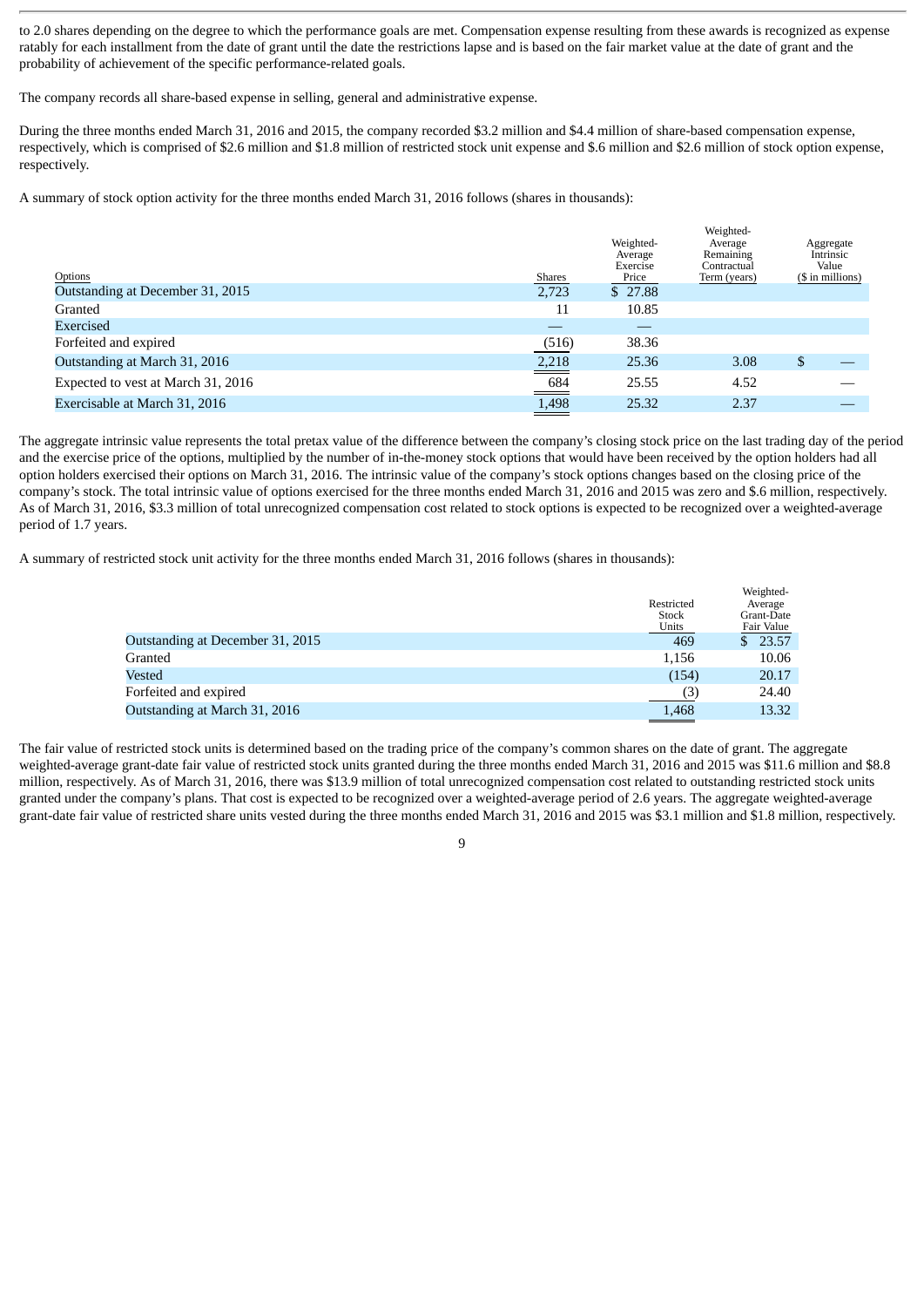Common stock issued upon exercise of stock options or upon lapse of restrictions on restricted stock units are newly issued shares. Cash received from the exercise of stock options for the three months ended March 31, 2016 and 2015 was zero and \$3.5 million, respectively. The company is currently not recognizing any tax benefits from the exercise of stock options or upon issuance of stock upon lapse of restrictions on restricted stock units in light of its tax position. Tax benefits resulting from tax deductions in excess of the compensation costs recognized are classified as financing cash flows.

f. Segment Information. The company has two business segments: Services and Technology. Revenue classifications within the Services segment are as follows:

- Cloud & infrastructure services. This represents revenue from work the company performs in the data center and cloud area, technology consulting and technology-based systems integration projects, as well as global service desks and global field services.
- Application services. This represents revenue from application managed services and application development, maintenance and support work.
- Business processing outsourcing services. This represents revenue from the management of clients' specific business processes.

The accounting policies of each business segment are the same as those followed by the company as a whole. Intersegment sales and transfers are priced as if the sales or transfers were to third parties. Accordingly, the Technology segment recognizes intersegment revenue and manufacturing profit on hardware and software shipments to customers under Services contracts. The Services segment, in turn, recognizes customer revenue and marketing profits on such shipments of company hardware and software to customers. The Services segment also includes the sale of hardware and software products sourced from third parties that are sold to customers through the company's Services channels. In the company's consolidated statements of income, the manufacturing costs of products sourced from the Technology segment and sold to Services customers are reported in cost of revenue for Services.

Also included in the Technology segment's sales and operating profit are sales of hardware and software sold to the Services segment for internal use in Services engagements. The amount of such profit included in operating income of the Technology segment for the three months ended March 31, 2016 and 2015 was \$.1 million and \$1.5 million, respectively. The profit on these transactions is eliminated in Corporate.

The company evaluates business segment performance based on operating income exclusive of pension income or expense, restructuring charges and unusual and nonrecurring items, which are included in Corporate. All other corporate and centrally incurred costs are allocated to the business segments based principally on revenue, employees, square footage or usage.

A summary of the company's operations by business segment for the three-month periods ended March 31, 2016 and 2015 is presented below (in millions of dollars):

| Three Months Ended<br>March 31, 2016 | Total    | Corporate    | Services  | Technology |
|--------------------------------------|----------|--------------|-----------|------------|
| Customer revenue                     | \$666.8  |              | \$595.1   | \$<br>71.7 |
| Intersegment                         |          | \$<br>(5.6)  |           | 5.6        |
| Total revenue                        | \$666.8  | \$<br>(5.6)  | \$595.1   | 77.3       |
| Operating income (loss)              | \$(27.6) | \$<br>(45.6) | \$<br>4.0 | 14.0       |
| Three Months Ended<br>March 31, 2015 |          |              |           |            |
| Customer revenue                     | \$721.2  |              | \$639.0   | \$<br>82.2 |
| Intersegment                         |          | \$<br>(6.7)  |           | 6.7        |
| Total revenue                        | \$721.2  | \$<br>(6.7)  | \$639.0   | 88.9       |
| Operating income (loss)              | \$(30.0) | \$(26.1)     | \$ (8.5)  | 4.6        |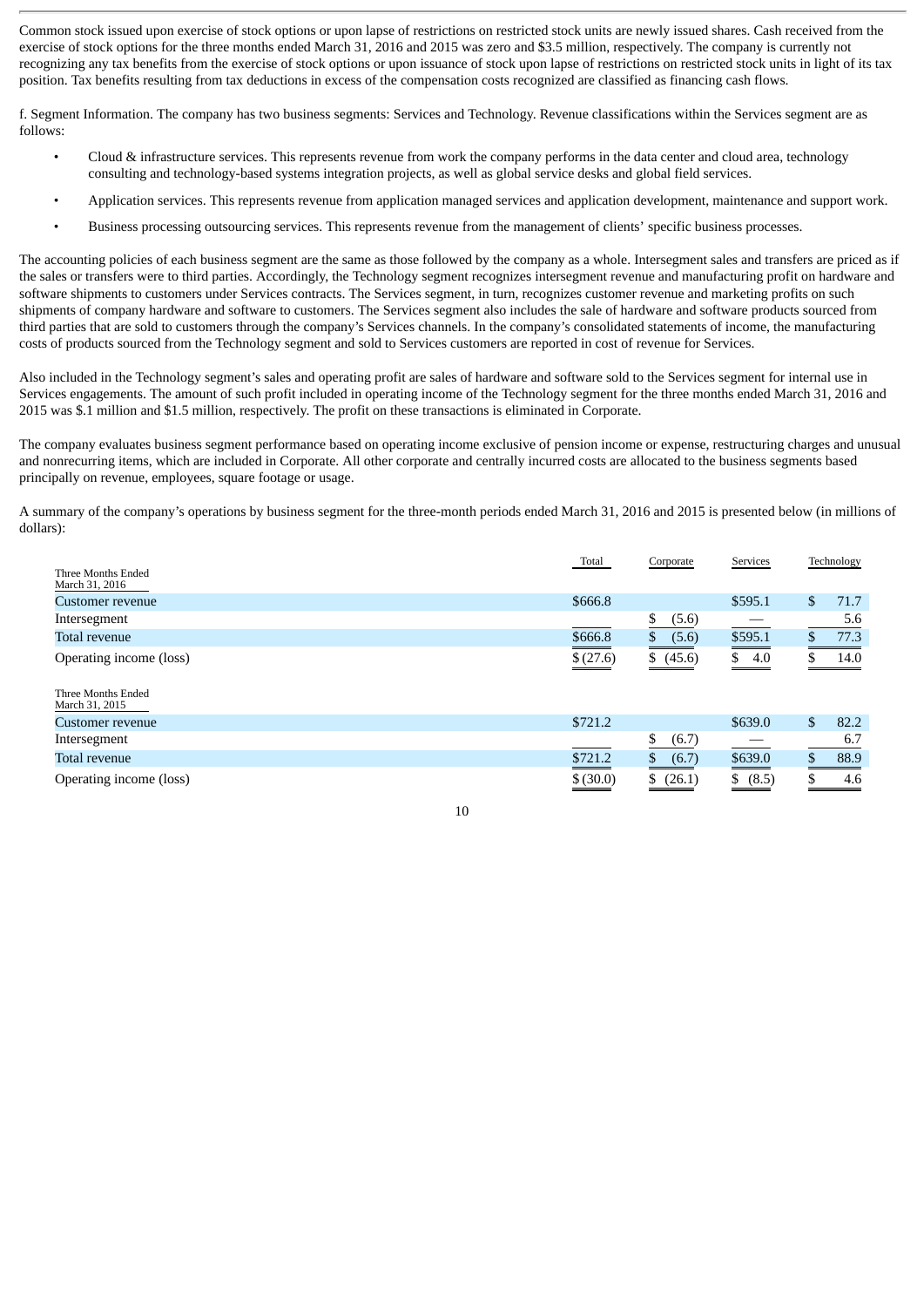Presented below is a reconciliation of total business segment operating loss to consolidated loss before income taxes (in millions of dollars):

|                                       | Three Months Ended March 31 |   |        |  |
|---------------------------------------|-----------------------------|---|--------|--|
|                                       | 2016                        |   | 2015   |  |
| Total segment operating profit (loss) | 18.0                        | Φ | (3.9)  |  |
| Interest expense                      | (4.4)                       |   | (2.6)  |  |
| Other income (expense), net           | (1.2)                       |   | 4.9    |  |
| Cost reduction charges                | (26.9)                      |   |        |  |
| Corporate and eliminations            | (18.7)                      |   | (26.1) |  |
| Total loss before income taxes        | (33.2)                      |   | (27.7) |  |

Customer revenue by classes of similar products or services, by segment, is presented below (in millions of dollars):

|                                          | Three Months Ended March 31 |       |    |       |
|------------------------------------------|-----------------------------|-------|----|-------|
|                                          |                             | 2016  |    | 2015  |
| Services                                 |                             |       |    |       |
| Cloud & infrastructure services          | \$                          | 335.8 | \$ | 378.5 |
| <b>Application services</b>              |                             | 210.6 |    | 202.4 |
| Business processing outsourcing services |                             | 48.7  |    | 58.1  |
|                                          |                             | 595.1 |    | 639.0 |
| Technology                               |                             | 71.7  |    | 82.2  |
| Total                                    |                             | 666.8 |    | 7212  |

Geographic information about the company's revenue, which is principally based on location of the selling organization, is presented below (in millions of dollars):

|                      |            | Three Months Ended March 31 |  |  |  |
|----------------------|------------|-----------------------------|--|--|--|
|                      | 2016       | 2015                        |  |  |  |
| <b>United States</b> | 330.9<br>S | 342.0                       |  |  |  |
| United Kingdom       | 82.0       | 87.9                        |  |  |  |
| Other foreign        | 253.9      | 291.3                       |  |  |  |
| Total                | 666.8      | 721.2                       |  |  |  |

g. Accumulated Other Comprehensive Income. Accumulated other comprehensive loss as of December 31, 2015 and March 31, 2016 is as follows (in millions of dollars):

|                                                                  | Total       | Translation<br>Adjustments | Postretirement<br>Plans |
|------------------------------------------------------------------|-------------|----------------------------|-------------------------|
| Balance at December 31, 2015                                     | \$(3,945.3) | (833.8)<br>S.              | (3, 111.5)              |
| Other comprehensive income before reclassifications              | 20.2        | 12.7                       | 7.5                     |
| Amounts reclassified from accumulated other comprehensive income | 35.8        |                            | 35.8                    |
| Current period other comprehensive income                        | 56.0        | 12.7                       | 43.3                    |
| Balance at March 31, 2016                                        | \$(3,889.3) | (821.1)                    | (3,068.2)               |
|                                                                  |             |                            |                         |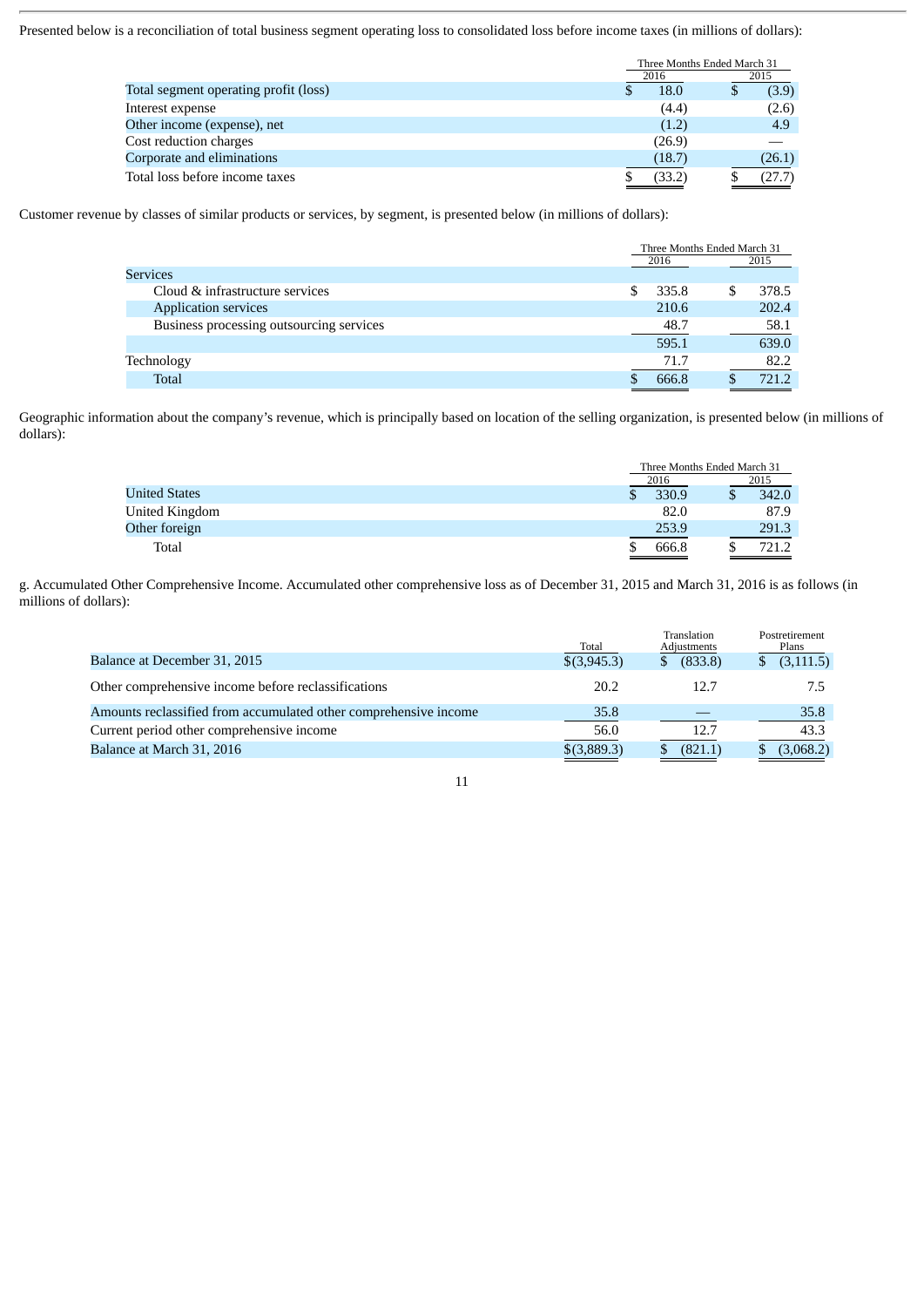Amounts related to postretirement plans not reclassified in their entirety out of accumulated other comprehensive income for the three months ended March 31, 2016 and 2015 were as follows (in millions of dollars):

|                                     | Three Months Ended March 31 |       |
|-------------------------------------|-----------------------------|-------|
|                                     | 2016                        | 2015  |
| Amortization of prior service cost* | (1.4)                       | (0.8) |
| Amortization of actuarial losses*   | 38.6                        | 48.3  |
| Total before tax                    | 37.2                        | 47.5  |
| Income tax benefit                  | (1.4)                       | (2.3) |
| Net of tax                          | 35.8                        | 45.2  |

\* These items are included in net periodic postretirement cost (see note (c)).

Noncontrolling interests as of December 31, 2015 and March 31, 2016 is as follows (in millions of dollars):

|                                | Noncontrolling |       |
|--------------------------------|----------------|-------|
|                                | Interests      |       |
| Balance at December 31, 2015   |                | 11.1  |
| Net income                     |                | 1.2   |
| <b>Translation adjustments</b> |                | (2.2) |
| Postretirement plans           |                | 2.2   |
| Balance at March 31, 2016      |                | 12.3  |

h. Supplemental Cash Flow Information. Cash paid, net of refunds, during the three months ended March 31, 2016 and 2015 for income taxes was \$10.9 million and \$26.3 million, respectively.

Cash paid during the three months ended March 31, 2016 and 2015 for interest was \$7.1 million and \$6.7 million, respectively.

i. Commitments and Contingencies. There are various lawsuits, claims, investigations and proceedings that have been brought or asserted against the company, which arise in the ordinary course of business, including actions with respect to commercial and government contracts, labor and employment, employee benefits, environmental matters, intellectual property, and non-income tax and employment compensation in Brazil. The company records a provision for these matters when it is both probable that a liability has been incurred and the amount of the loss can be reasonably estimated. Any provisions are reviewed at least quarterly and are adjusted to reflect the impact and status of settlements, rulings, advice of counsel and other information and events pertinent to a particular matter.

The company believes that it has valid defenses with respect to legal matters pending against it. Based on its experience, the company also believes that the damage amounts claimed in the lawsuits disclosed below are not a meaningful indicator of the company's potential liability. Litigation is inherently unpredictable, however, and it is possible that the company's results of operations or cash flow could be materially affected in any particular period by the resolution of one or more of the legal matters pending against it.

In April 2007, the Ministry of Justice of Belgium sued Unisys Belgium SA-NV, a Unisys subsidiary (Unisys Belgium), in the Court of First Instance of Brussels. The Belgian government had engaged the company to design and develop software for a computerized system to be used to manage the Belgian court system. The Belgian State terminated the contract and in its lawsuit has alleged that the termination was justified because Unisys Belgium failed to deliver satisfactory software in a timely manner. It claims damages of approximately 28 million Euros. Unisys Belgium filed its defense and counterclaim in April 2008, in the amount of approximately 18.5 million Euros. The company believes it has valid defenses to the claims and contends that the Belgian State's termination of the contract was unjustified.

The company's Brazilian operations, along with those of many other companies doing business in Brazil, are involved in various litigation matters, including numerous governmental assessments related to indirect and other taxes, as well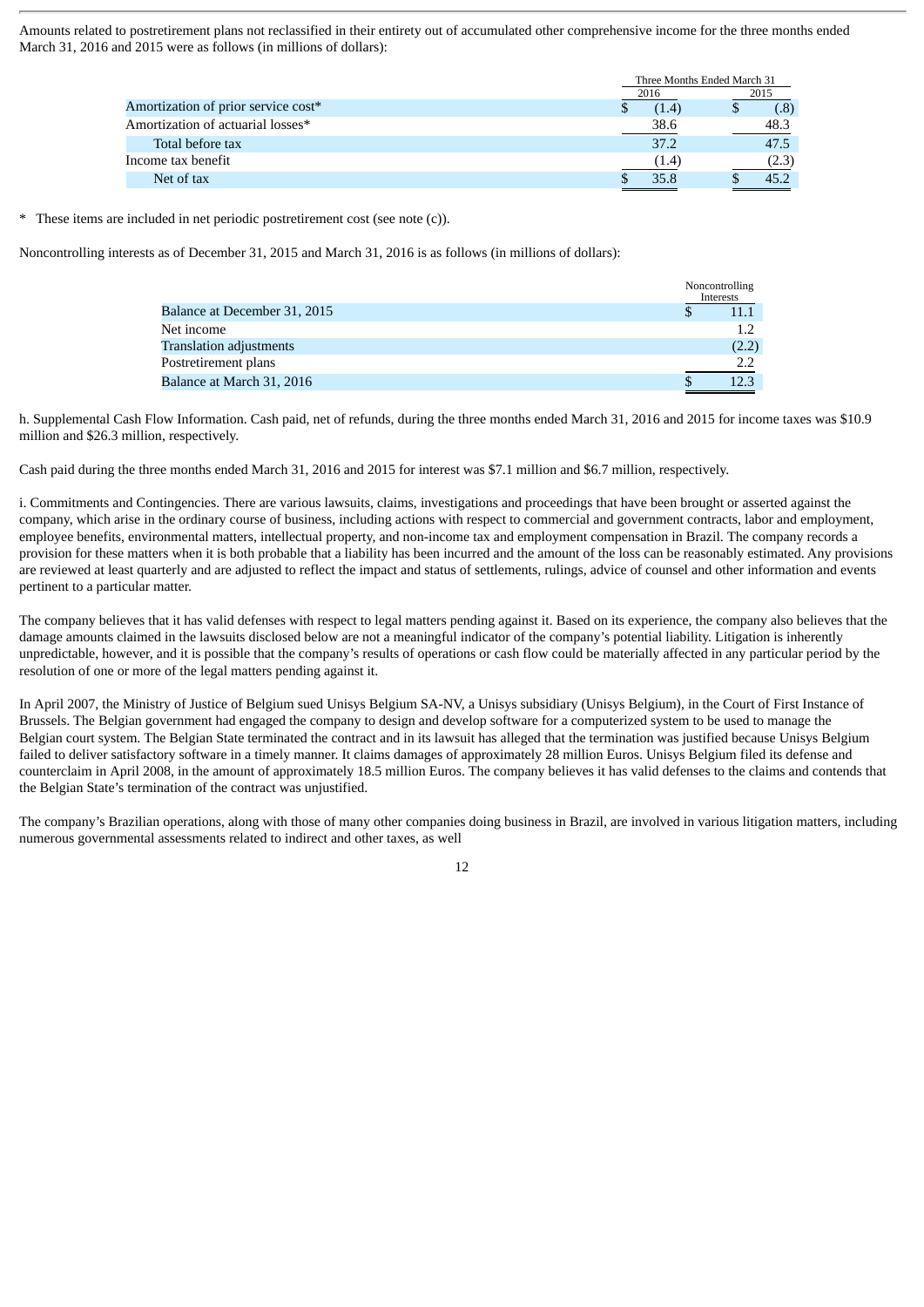as disputes associated with former employees and contract labor. The tax-related matters pertain to value added taxes, customs, duties, sales and other nonincome related tax exposures. The labor-related matters include claims related to compensation matters. The company believes that appropriate accruals have been established for such matters based on information currently available. At March 31, 2016, excluding those matters that have been assessed by management as being remote as to the likelihood of ultimately resulting in a loss, the amount related to unreserved tax-related matters, inclusive of any related interest, is estimated to be up to approximately \$108 million.

The company has been involved in a matter arising from the sale of its Health Information Management (HIM) business to Molina Information Systems, LLC (Molina) under a 2010 Asset Purchase Agreement (APA). The HIM business provided system solutions and services to state governments, including the state of Idaho, for administering Medicaid programs. In August 2012, Molina sued the company in Federal District Court in Delaware alleging breaches of contract, negligent misrepresentation and intentional misrepresentation with respect to the APA and the Medicaid contract with Idaho. Molina sought compensatory damages, punitive damages, lost profits, indemnification, and declaratory relief. Molina alleged losses of approximately \$35 million in the complaint. In June 2013, the District Court granted the company's motion to dismiss the complaint and allowed Molina to replead certain claims and file an amended complaint. In August 2013, Molina filed an amended complaint. The company filed a motion to dismiss the amended complaint. On September 2, 2014, the District Court granted the company's motion to dismiss the negligent misrepresentation claim, but denied the company's motion with respect to Molina's intentional misrepresentation and breach of contract claims. The litigation continues on the remaining claims.

On June 26, 2014, the State of Louisiana filed a Petition for Damages against, among other defendants, the company and Molina Information Systems, LLC, in the Parish of East Baton Rouge, 19th Judicial District. The State alleges that between 1989 and 2012 the defendants, each acting successively as the State's Medicaid fiscal intermediary, utilized an incorrect reimbursement formula for the payment of pharmaceutical claims causing the State to pay excessive amounts for prescription drugs. The company believes that it has valid defenses to Louisiana's claims and is asserting them in the pending litigation.

With respect to the specific legal proceedings and claims described above, except as otherwise noted, either (i) the amount or range of possible losses in excess of amounts accrued, if any, is not reasonably estimable or (ii) the company believes that the amount or range of possible losses in excess of amounts accrued that are estimable would not be material.

Litigation is inherently unpredictable and unfavorable resolutions could occur. Accordingly, it is possible that an adverse outcome from such matters could exceed the amounts accrued in an amount that could be material to the company's financial condition, results of operations and cash flows in any particular reporting period.

Notwithstanding that the ultimate results of the lawsuits, claims, investigations and proceedings that have been brought or asserted against the company are not currently determinable, the company believes that at March 31, 2016, it has adequate provisions for any such matters.

j. Income Taxes. Accounting rules governing income taxes require that deferred tax assets and liabilities be recognized using enacted tax rates for the effect of temporary differences between the book and tax bases of recorded assets and liabilities. These rules also require that deferred tax assets be reduced by a valuation allowance if it is more likely than not that some portion or the entire deferred tax asset will not be realized.

The company evaluates the realizability of its deferred tax assets by assessing its valuation allowance and by adjusting the amount of such allowance, if necessary. The factors used to assess the likelihood of realization are the company's historical profitability, forecast of future taxable income and available tax-planning strategies that could be implemented to realize the net deferred tax assets. The company uses tax-planning strategies to realize or renew net deferred tax assets to avoid the potential loss of future tax benefits.

A full valuation allowance is currently maintained for all U.S. and certain foreign deferred tax assets in excess of deferred tax liabilities. The company will record a tax provision or benefit for those international subsidiaries that do not have a full valuation allowance against their net deferred tax assets. Any profit or loss recorded for the company's U.S. continuing operations will have no provision or benefit associated with it due to full valuation allowance,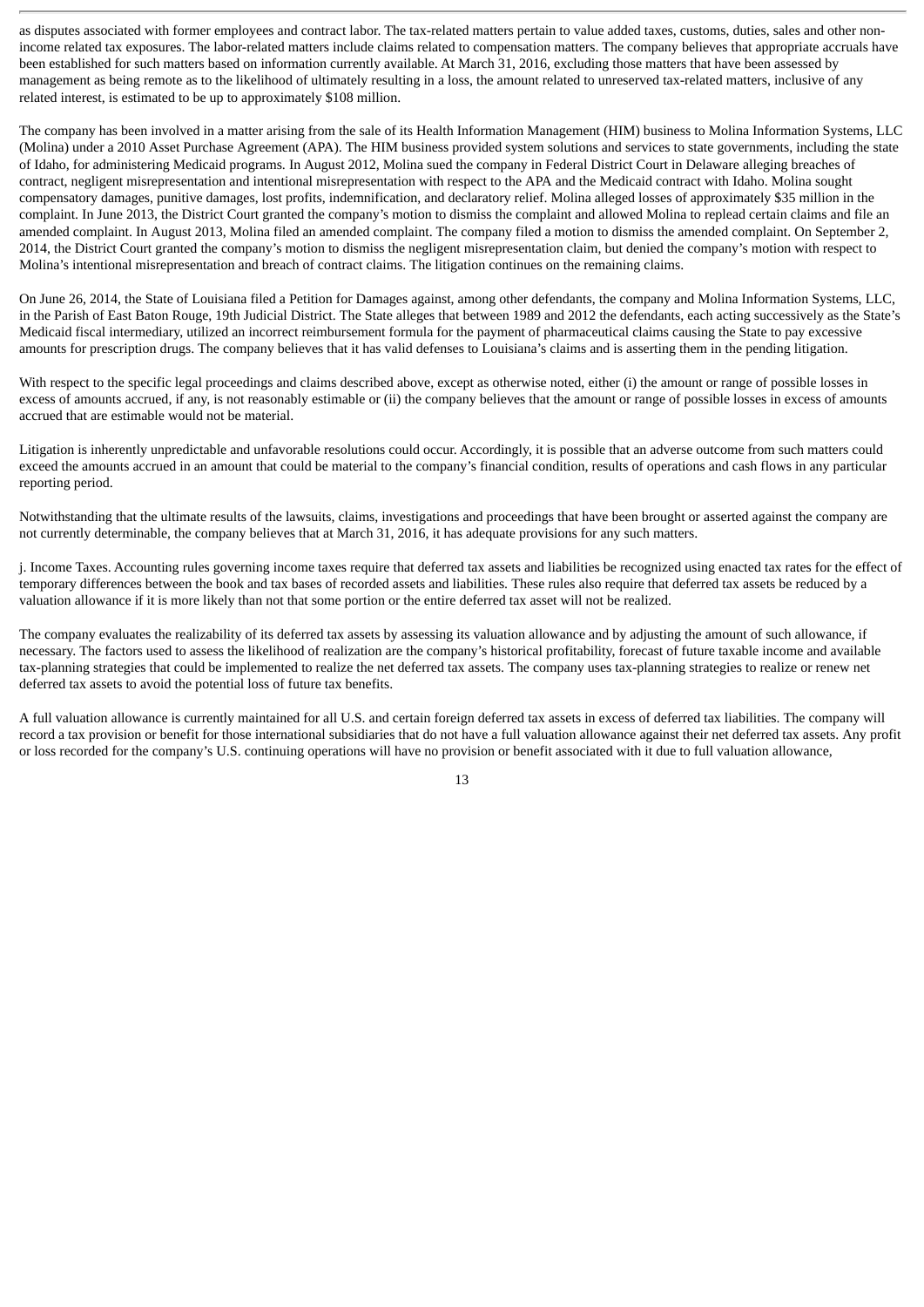except with respect to refundable tax credits and withholding taxes not creditable against future taxable income. As a result, the company's provision or benefit for taxes may vary significantly depending on the geographic distribution of income.

k. Accounting Standards. Effective January 1, 2016, the company adopted new guidance issued by the Financial Accounting Standards Board (FASB) on the presentation of debt issuance costs. The new guidance requires that debt issuance costs shall be reported in the balance sheet as a direct deduction from the face amount of that debt. Previously the company reported these costs in "Other long-term assets" in the company's balance sheet. At December 31, 2015, the amount reclassified was \$1.8 million. The new guidance has been applied on a retrospective basis whereby prior-period financial statements have been adjusted to reflect the application of the new guidance, as required by the FASB.

Effective January 1, 2016, the company adopted new guidance issued by the FASB that simplifies the measurement of inventory. The new guidance states that an entity should measure inventory at the lower of cost and net realizable value. Net realizable value is the estimate of estimated selling prices in the ordinary course of business, less reasonably predictable costs of completion, disposal and transportation. When evidence exists that the net realizable value of inventory is lower than its cost, the difference shall be recognized as a loss in the period in which it occurs. That loss may be required, for example, due to damage, physical deterioration, obsolescence, changes in price levels, or other causes. Adoption of this new guidance had no impact on the company's consolidated results of operations and financial position.

Effective January 1, 2016, the company adopted new guidance issued by the FASB that simplifies the balance sheet classification of deferred income taxes. The new guidance requires that deferred tax liabilities and assets be classified as noncurrent in a classified statement of financial position. The new guidance also requires companies to offset all deferred tax assets and liabilities (and valuation allowances) for each tax-paying jurisdiction within each tax-paying component. The net deferred tax must be presented as a single noncurrent amount. Previous guidance required an entity to separate deferred income tax liabilities and assets into current and noncurrent amounts in a classified statement of financial position. The new guidance has been applied on a retrospective basis whereby prior-period financial statements have been adjusted to reflect the application of the new guidance. At December 31, 2015, the reclassification resulted in a reduction of current deferred income tax assets of \$24.1 million, a decrease in other current assets of \$.1 million, an increase in noncurrent deferred income tax assets of \$12.9 million, a decrease in other long-term assets of \$.1 million, a decrease in current other accrued liabilities of \$9.4 million and a decrease in other long-term liabilities of \$2.0 million.

On March 30, 2016, the FASB issued new guidance that will change certain aspects of accounting for share-based payments to employees. The new guidance will require all income tax effects of awards to be recognized in the income statement when the awards vest or are settled. It also will allow an employer to repurchase more of an employee's shares than it can today for tax withholding purposes without triggering liability accounting and to make a policy election to account for forfeitures as they occur. The guidance is effective for annual reporting periods beginning after December 15, 2016, which for the company is January 1, 2017. Earlier adoption is permitted. The company is currently assessing when it will choose to adopt, and is currently evaluating the impact of the adoption on its consolidated results of operations and financial position.

In February 2016, the FASB issued a new lease accounting standard entitled "Leases." The new standard is intended to improve financial reporting about leasing transactions. The new rule will require organizations that lease assets, referred to as lessees, to recognize on the balance sheet the assets and liabilities for the rights and obligations created by those leases. The standard requires disclosures to help investors and other financial statement users better understand the amount, timing and uncertainty of cash flows arising from leases. The standard is effective for annual reporting periods beginning after December 15, 2018, which for the company is January 1, 2019. Earlier adoption is permitted. The company is currently assessing when it will choose to adopt, and is currently evaluating the impact of the adoption on its consolidated results of operations and financial position.

In 2014, the FASB issued a new revenue recognition standard entitled "Revenue from Contracts with Customers." The objective of the standard is to establish the principles that an entity shall apply to report useful information to users of financial statements about the nature, amount, timing, and uncertainty of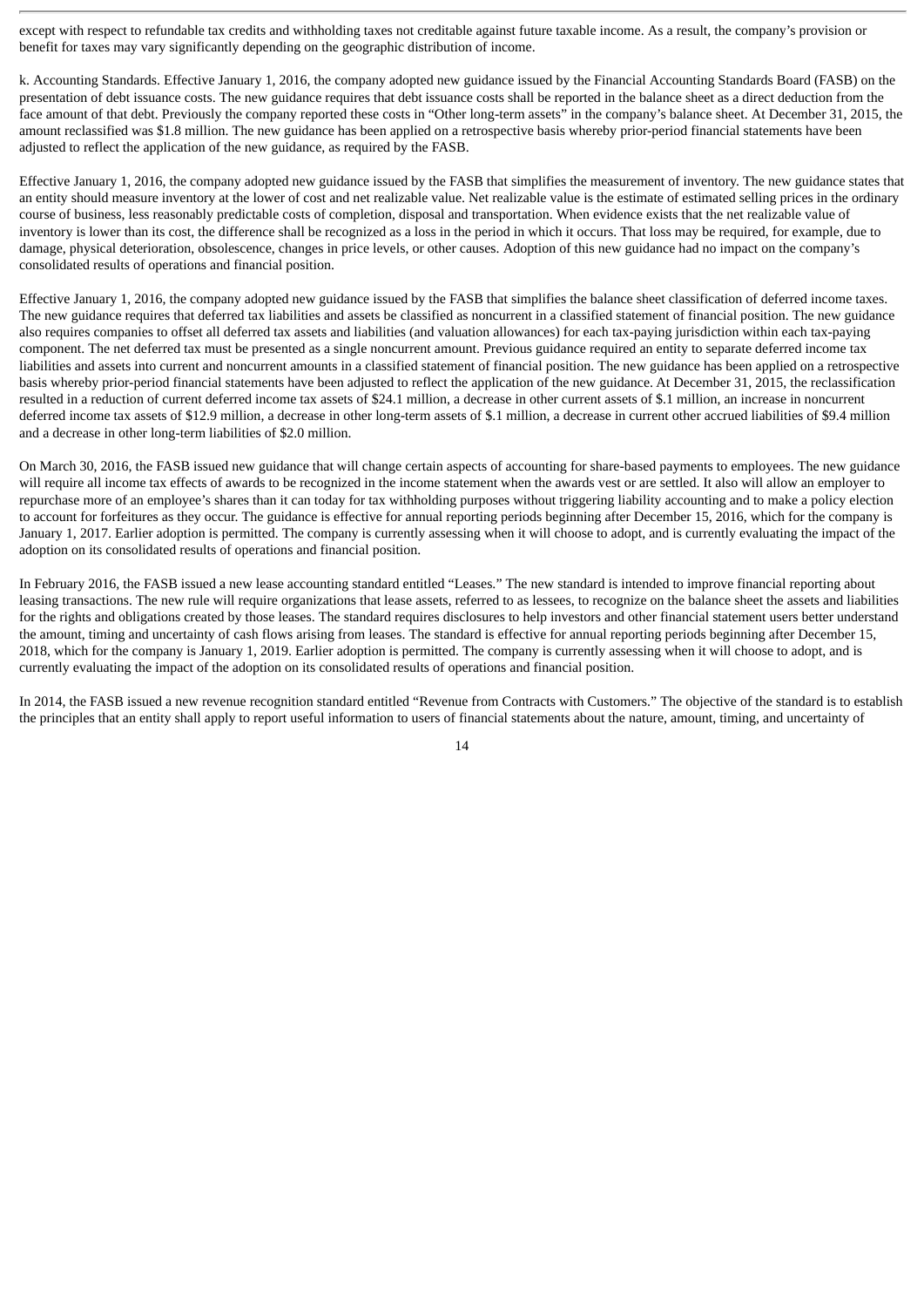revenue and cash flows from a contract with a customer. The standard, and its various amendments, is effective for annual reporting periods beginning after December 15, 2017, which for the company is January 1, 2018. Earlier application is permitted only as of annual reporting periods beginning after December 15, 2016, which for the company in January 1, 2017. The standard allows for either "full retrospective" adoption, meaning the standard is applied to all periods presented, or "modified retrospective" adoption, meaning the standard is applied only to the most current period presented in the financial statements. The company is currently assessing when and which method it will choose for adoption, and is evaluating the impact of the adoption on its consolidated results of operations and financial position.

l. Debt. On March 15, 2016, the company issued \$190 million aggregate principal amount of Convertible Senior Notes due 2021 (the notes). The notes, which are senior unsecured obligations, bear interest at a coupon rate of 5.50% per year until maturity, payable semiannually in arrears on March 1 and September 1 of each year, beginning on September 1, 2016. The notes are not redeemable prior to maturity and are convertible into shares of the company's common stock. The conversion rate for the notes is 102.4249 shares of the company's common stock per \$1,000 principal amount of the notes (or a total amount of 19,460,731 shares), which is equivalent to an initial conversion price of approximately \$9.76 per share of the company's common stock. Upon any conversion, the company will settle its conversion obligation in cash, shares of its common stock, or a combination of cash and shares of its common stock, at its election.

In connection with the issuance of the notes, the company also paid \$24.3 million to enter into privately negotiated capped call transactions with the initial purchasers and/or affiliates of the initial purchasers. The capped call transactions will cover, subject to customary anti-dilution adjustments, the number of shares of the company's common stock that will initially underlie the notes. The capped call transactions are expected to reduce potential dilution to the company's common stock and/or offset potential cash payments the company is required to make in excess of the principal amount upon any conversion of the notes.

In accordance with Accounting Standards Codification 470-20, a convertible debt instrument that may be settled entirely or partially in cash is required to be separated into a liability and equity component, such that interest expense reflects the issuer's non-convertible debt interest rate. Upon issuance, (i) a debt discount of \$30.0 million was recognized as a decrease in debt and an increase in additional-paid in capital and (ii) the cost of the capped call transactions of \$24.3 million was recognized as a decrease in cash and a decrease in additional paid-in capital. The debt component will accrete up to the principal amount and will be recognized as non-cash interest expense over the expected term of the notes.

On April 13, 2016, the company issued an additional \$23.5 million of the notes pursuant to an over-allotment option exercised by the initial purchasers to buy additional notes. In connection with the issuance of the additional notes, the company also paid \$3.0 million to enter into privately negotiated capped call transactions with the initial purchasers and/or affiliates of the initial purchasers.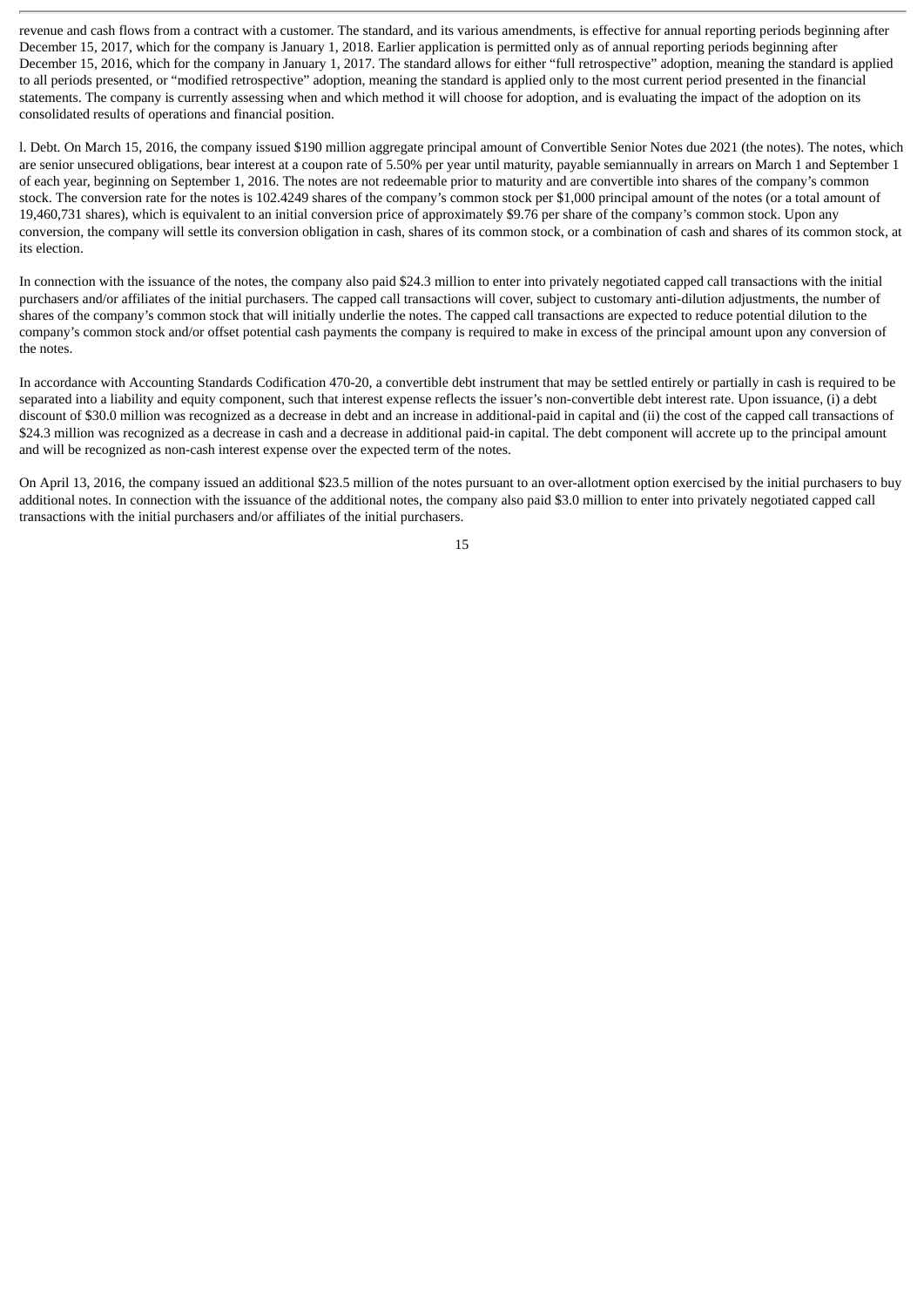# **MANAGEMENT'S DISCUSSION AND ANALYSIS OF FINANCIAL CONDITION AND RESULTS OF OPERATIONS**

This discussion and analysis of the company's financial condition and results of operations should be read in conjunction with the consolidated financial statements and the related notes included elsewhere in this quarterly report. In this discussion and analysis of the company's financial condition and results of operations, the company has included information that may constitute "forward-looking" statements, as defined in the Private Securities Litigation Reform Act of 1995. Forward-looking statements provide current expectations of future events and include any statement that does not directly relate to any historical or current fact. Words such as "anticipates," "believes," "expects," "intends," "plans," "projects" and similar expressions may identify such forward-looking statements. All forward-looking statements rely on assumptions and are subject to risks, uncertainties and other factors that could cause the company's actual results to differ materially from expectations. Factors that could affect future results include, but are not limited to, those discussed under "Factors that may affect future results" and "Cautionary Statement Pursuant to the U.S. Private Securities Litigation Reform Act of 1995" in Part I, Item 1A of the company's 2015 Form 10-K. Any forward-looking statement speaks only as of the date on which that statement is made. The company assumes no obligation to update any forward-looking statement to reflect events or circumstances that occur after the date on which the statement is made.

### **Overview**

In April 2015, in connection with organizational initiatives to create a more competitive cost structure and rebalance the company's global skill set, the company initiated a plan to incur pretax restructuring charges currently estimated at approximately \$300 million through 2017. During 2015, the company recognized pretax charges of \$118.5 million in connection with this plan, principally related to a reduction in employees.

During the first quarter of 2016, the company continued to implement this plan and incurred an additional \$26.9 million of cost reduction charges. The charges related to work-force reductions were \$22.1 million, principally related to severance costs, and were comprised of: (a) a charge of \$4.2 million for 175 employees in the U.S. and (b) a charge of \$17.9 million for 337 employees outside the U.S. In addition, the company recorded charges of \$4.8 million for other expenses related to the cost reduction effort.

The charges during the first quarter of 2016 were recorded in the following statement of income classifications: cost of revenue – services, \$11.5 million; selling, general and administrative expenses, \$13.3 million; and research and development expenses, \$2.1 million.

The company's results of operations in the three months ended March 31, 2016 were impacted by the charges referred to above as well as the negative impact of foreign currency fluctuations. For the three months ended March 31, 2016, the company reported a net loss attributable to Unisys Corporation of \$39.9 million, or a loss of \$.80 per diluted share, compared with a net loss of \$43.2 million, or a loss of \$.87 per diluted share for the three months ended March 31, 2015. The current period includes after tax cost reduction charges (discussed above) of \$24.7 million, or \$.49 per diluted share.

### **Results of operations**

#### *Company results*

Revenue for the quarter ended March 31, 2016 was \$666.8 million compared with \$721.2 million for the first quarter of 2015, a decrease of 8% from the prior year. Foreign currency fluctuations had a 5 percentage-point negative impact on revenue in the current period compared with the year-ago period.

Services revenue decreased 7% and Technology revenue decreased 13% in the current quarter compared with the year-ago period. U.S. revenue decreased 3% in the first quarter compared with the year-ago period. International revenue decreased 11% in the current quarter due to declines in Europe and Latin America, which was partially offset by a slight increase in Asia/Pacific. Foreign currency had a 9 percentage-point negative impact on international revenue in the three months ended March 31, 2016 compared with the three months ended March 31, 2015.

Total gross profit margin was 14.8% in the three months ended March 31, 2016 compared with 16.2% in the three months ended March 31, 2015. The decline was due to higher cost reduction charges of \$11.5 million offset by lower pension expense of \$5.4 million.

Selling, general and administrative expense in the three months ended March 31, 2016 was \$110.1 million (16.5% of revenue) compared with \$128.8 million (17.9% of revenue) in the year-ago period. Despite higher cost reduction charges of \$13.3 million offset in part by lower pension expense of \$1.3 million, selling, general and administrative expenses declined in the first quarter of 2016 from the first quarter of 2015 principally reflecting savings due to cost reduction actions.

Research and development (R&D) expenses in the first quarter of 2016 were \$16.0 million compared with \$18.2 million in the first quarter of 2015.

For the first quarter of 2016, the company reported an operating loss of \$27.6 million compared with an operating loss of \$30.0 million in the first quarter of 2015. The current quarter loss principally reflects higher cost reduction charges of \$26.9 million as well as lower pension expense of \$7.6 million.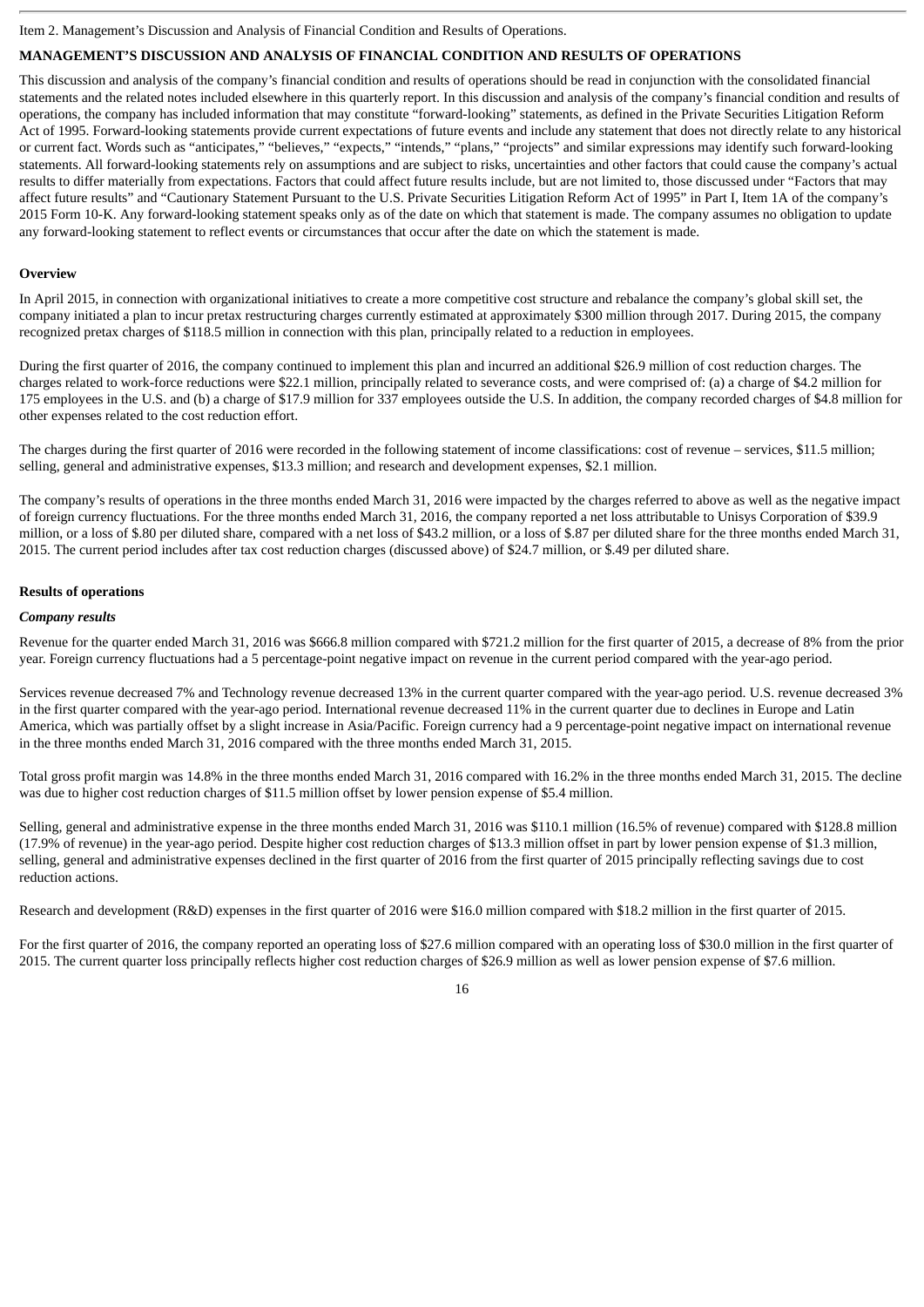For the three months ended March 31, 2016, pension expense was \$20.3 million compared with pension expense of \$27.9 million for the three months ended March 31, 2015. For the full year 2016, the company expects to recognize pension expense of approximately \$81.5 million compared with \$108.7 million for the full year of 2015. The company records pension income or expense, as well as other employee-related costs such as payroll taxes and medical insurance costs, in operating income in the following income statement categories: cost of revenue; selling, general and administrative expenses; and research and development expenses. The amount allocated to each category is principally based on where the salaries of active employees are charged.

Interest expense for the three months ended March 31, 2016 was \$4.4 million compared with \$2.6 million for the three months ended March 31, 2015. The increase was principally caused by the issuance of the notes referred to below.

Other income (expense), net was an expense of \$1.2 million in the first quarter of 2016 compared with income of \$4.9 million in 2015. Included in the first quarter of 2016 and 2015 were foreign exchange (losses) gains of \$(.4) million and \$3.4 million, respectively.

The loss before income taxes for the three months ended March 31, 2016 was \$33.2 million compared with a loss of \$27.7 million for the three months ended March 31, 2015. The current quarter loss principally reflects higher cost reduction charges of \$26.9 million as well as lower pension expense of \$7.6 million.

The provision for income taxes was \$5.5 million in the current quarter compared with \$13.3 million in the year-ago period. As discussed in Note (j) of the Notes to Consolidated Financial Statements, the company evaluates quarterly the realizability of its deferred tax assets by assessing its valuation allowance and by adjusting the amount of such allowance, if necessary. The company records a tax provision or benefit for those international subsidiaries that do not have a full valuation allowance against their net deferred tax assets. Any profit or loss recorded for the company's U.S. operations has no provision or benefit associated with it due to a full valuation allowance. As a result, the company's provision or benefit for taxes may vary significantly quarter to quarter depending on the geographic distribution of income.

### *Segment results*

The company has two business segments: Services and Technology. Revenue classifications within the Services segment are as follows:

- Cloud & infrastructure services. This represents revenue from work the company performs in the data center and cloud area, technology consulting and technology-based systems integration projects, as well as global service desks and global field services.
- Application services. This represents revenue from application managed services and application development, maintenance and support work.
- Business processing outsourcing services. This represents revenue from the management of clients' specific business processes.

The accounting policies of each business segment are the same as those followed by the company as a whole. Intersegment sales and transfers are priced as if the sales or transfers were to third parties. Accordingly, the Technology segment recognizes intersegment revenue and manufacturing profit on hardware and software shipments to customers under Services contracts. The Services segment, in turn, recognizes customer revenue and marketing profits on such shipments of company hardware and software to customers. The Services segment also includes the sale of hardware and software products sourced from third parties that are sold to customers through the company's Services channels. In the company's consolidated statements of income, the manufacturing costs of products sourced from the Technology segment and sold to Services customers are reported in cost of revenue for Services.

Also included in the Technology segment's sales and operating profit are sales of hardware and software sold to the Services segment for internal use in Services engagements. The amount of such profit included in operating income of the Technology segment for the three months ended March 31, 2016 and 2015 was \$.1 million and \$1.5 million, respectively. The profit on these transactions is eliminated in Corporate.

The company evaluates business segment performance based on operating income exclusive of pension income or expense, restructuring charges and unusual and nonrecurring items, which are included in Corporate. All other corporate and centrally incurred costs are allocated to the business segments based principally on revenue, employees, square footage or usage.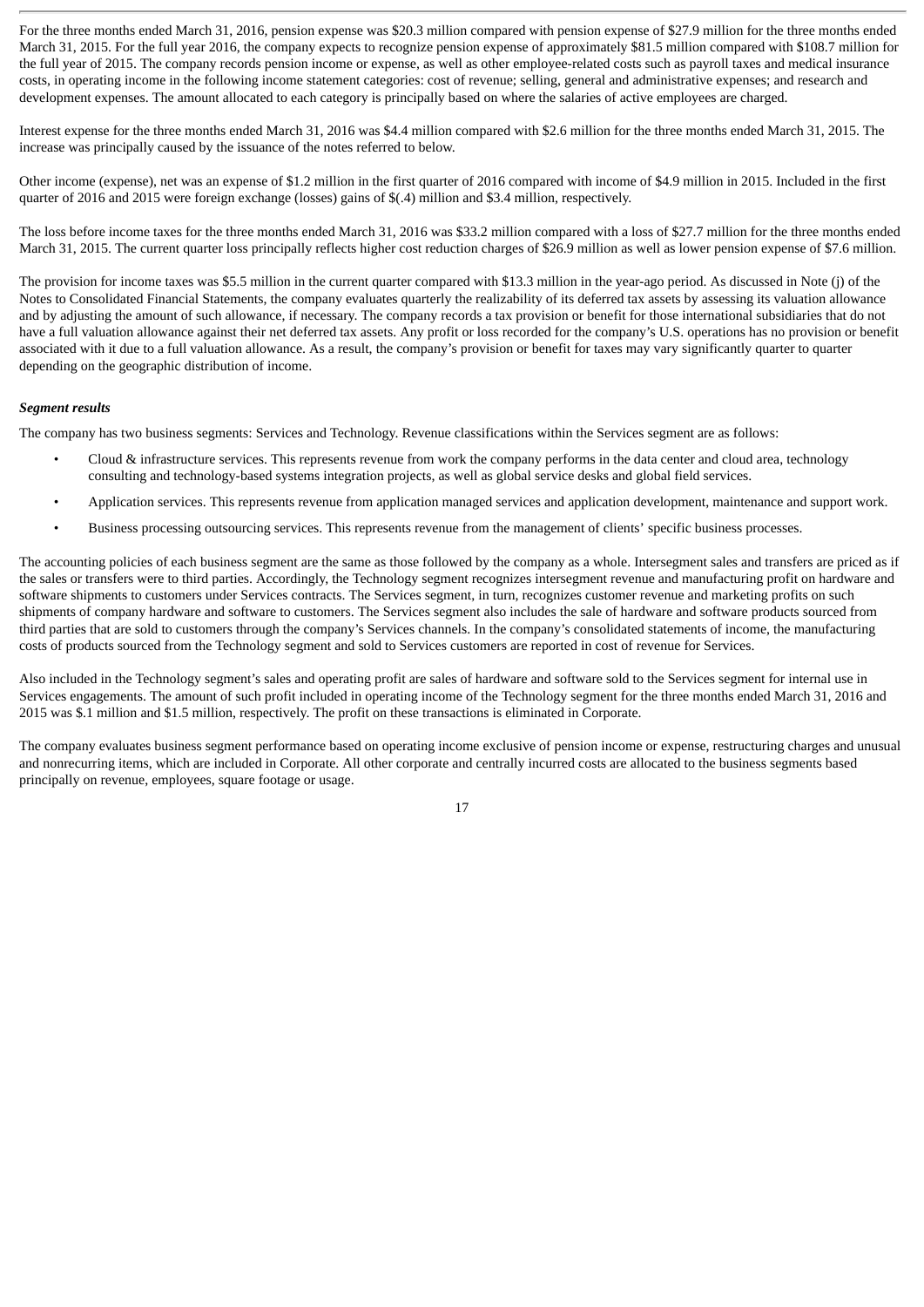Information by business segment is presented below (in millions of dollars):

|                                      | Total   | Eliminations | Services  | Technology |
|--------------------------------------|---------|--------------|-----------|------------|
| Three Months Ended<br>March 31, 2016 |         |              |           |            |
| Customer revenue                     | \$666.8 |              | \$595.1   | \$<br>71.7 |
| Intersegment                         |         | \$<br>(5.6)  |           | 5.6        |
| Total revenue                        | \$666.8 | (5.6)        | \$595.1   | \$<br>77.3 |
| Gross profit percent                 | 14.8%   |              | 14.2%     | 48.6%      |
| Operating profit (loss) percent      | (4.1)%  |              | $.7\%$    | 18.1%      |
|                                      |         |              |           |            |
| Three Months Ended<br>March 31, 2015 |         |              |           |            |
| Customer revenue                     | \$721.2 |              | \$639.0   | \$<br>82.2 |
| Intersegment                         |         | \$<br>(6.7)  |           | 6.7        |
| Total revenue                        | \$721.2 | (6.7)        | \$639.0   | 88.9       |
| Gross profit percent                 | 16.2%   |              | 14.1%     | 49.6%      |
| Operating profit (loss) percent      | (4.2)%  |              | $(1.3)\%$ | 5.2%       |

Gross profit percent and operating income (loss) percent are as a percent of total revenue.

Customer revenue by classes of similar products or services, by segment, is presented below (in millions of dollars):

|                                          | Three Months<br>Ended March 31<br>2016<br>2015 |         | Percent<br>Change |  |
|------------------------------------------|------------------------------------------------|---------|-------------------|--|
| Services                                 |                                                |         |                   |  |
| Cloud & infrastructure services          | \$335.8                                        | \$378.5 | $(11.3)\%$        |  |
| <b>Application services</b>              | 210.6                                          | 202.4   | 4.1%              |  |
| Business processing outsourcing services | 48.7                                           | 58.1    | $(16.2)\%$        |  |
|                                          | 595.1                                          | 639.0   | (6.9)%            |  |
| Technology                               | 71.7                                           | 82.2    | $(12.8)\%$        |  |
| Total                                    | \$666.8                                        | \$721.2 | $(7.5)\%$         |  |

In the Services segment, customer revenue was \$595.1 million for the three months ended March 31, 2016, down 6.9% from the three months ended March 31, 2015. Foreign currency translation had a 5 percentage-point negative impact on Services revenue in the current quarter compared with the year-ago period.

Revenue from cloud & infrastructure services was \$335.8 million in the March 2016 quarter down 11.3% compared with the March 2015 quarter. Foreign currency translation had a 5 percentage-point negative impact on cloud & infrastructure services revenue in the current quarter compared with the year-ago period. Also contributing to the decline was lower contract volumes on some accounts in the U.S.

Application services revenue increased 4.1% for the three month period ended March 31, 2016 compared with the three month period ended March 31, 2015. Foreign currency translation had a 6 percentage-point negative impact on application services revenue in the current quarter compared with the year-ago period. The company's U.S. Federal business was a major contributor to the increase year over year.

Business processing outsourcing services revenue decreased 16.2% in the current quarter compared with the prior-year quarter. Foreign currency translation had a 6 percentage-point negative impact on business processing outsourcing services revenue in the current quarter compared with the year-ago period.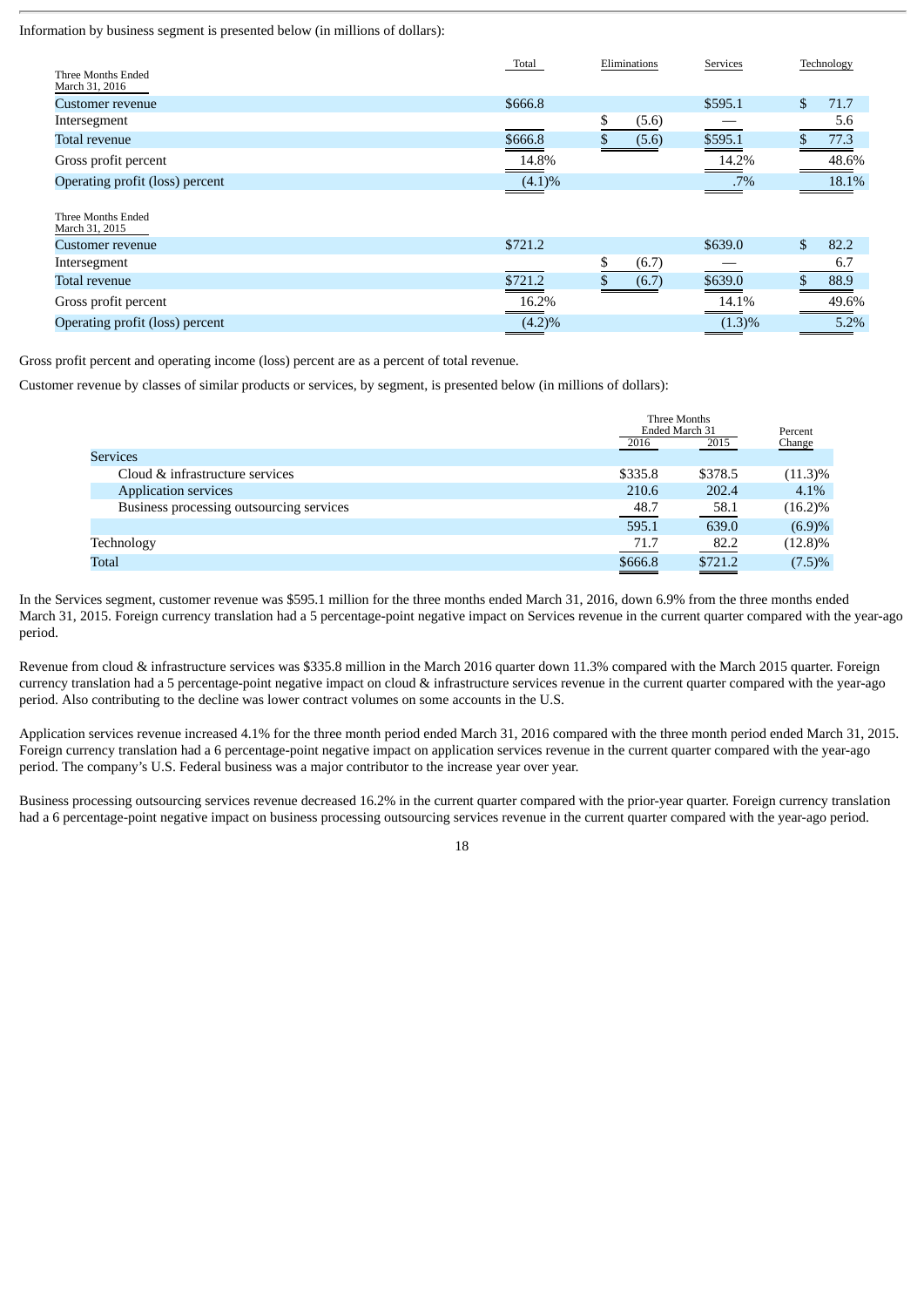Services gross profit was 14.2% in the first quarter of 2016 compared with 14.1% in the year-ago period. Services operating income (loss) percent was .7% in the three months ended March 31, 2016 compared with (1.3)% in the three months ended March 31, 2015.

In the Technology segment, customer revenue decreased 12.8% to \$71.7 million in the current quarter compared with \$82.2 million in the year-ago period, due to lower sales of the company's proprietary enterprise software and servers in the current quarter. Foreign currency translation had a 3 percentage-point negative impact on Technology revenue in the current quarter compared with the year-ago period.

Technology gross profit was 48.6% in the current quarter compared with 49.6% in the year-ago quarter. Technology operating income percent was 18.1% in the three months ended March 31, 2016 compared with 5.2% in the three months ended March 31, 2015. The increase in operating income percent reflects the benefits of the cost reduction actions on selling, general and administrative expenses in the current quarter.

#### **New accounting pronouncements**

See note (k) of the Notes to Consolidated Financial Statements for a full description of recent accounting pronouncements, including the expected dates of adoption and estimated effects on the company's consolidated financial statements.

#### **Financial condition**

The company's principal sources of liquidity are cash on hand, cash from operations and its revolving credit facility, discussed below. The company and certain international subsidiaries have access to uncommitted lines of credit from various banks. The company believes that it will have adequate sources of liquidity to meet its expected near-term cash requirements.

Cash and cash equivalents at March 31, 2016 were \$513.8 million compared with \$365.2 million at December 31, 2015. The increase was due to the proceeds received from the sale of \$190 million of 5.50% Convertible Senior Notes due 2021 (the notes). See Note (l) of the Notes to Consolidated Financial **Statements** 

As of March 31, 2016, \$278.2 million of cash and cash equivalents were held by the company's foreign subsidiaries and branches operating outside of the U.S. In the future, if these funds are needed for the company's operations in the U.S., it is expected the company would be required to pay taxes on only a limited portion of this balance.

During the three months ended March 31, 2016, cash provided by operations was \$24.2 million compared with cash used for operations of \$43.3 million for the three months ended March 31, 2015. Cash provided by operations during the first quarter of 2016 was negatively impacted by an \$18.0 million increase in cash used for cost reduction actions. Cash provided by operations during the first quarter of 2016 was positively impacted by a decrease in cash contributions to the company's defined benefit pension plans. During the first quarter of 2016, the company contributed cash of \$31.6 million to such plans compared with \$38.7 million during the first quarter of 2015.

Cash used for investing activities for the three months ended March 31, 2016 was \$39.4 million compared with cash usage of \$29.1 million during the three months ended March 31, 2015. Net purchases of investments were \$2.8 million for the three months ended March 31, 2016 compared with net proceeds of \$26.7 million in the prior-year period. Proceeds from investments and purchases of investments represent derivative financial instruments used to reduce the company's currency exposure to market risks from changes in foreign currency exchange rates. In addition, in the current quarter, the investment in marketable software was \$14.3 million compared with \$16.7 million in the year-ago period, capital additions of properties were \$6.6 million in 2016 compared with \$13.9 million in 2015 and capital additions of outsourcing assets were \$15.1 million in 2016 compared with \$26.7 million in 2015. In the prior-year period, capital expenditures were higher than the current-year period largely reflecting increased investments in new outsourcing agreements during that period.

Cash provided by financing activities during the three months ended March 31, 2016 was \$158.8 million compared with cash provided of \$3.2 million during the three months ended March 31, 2015. During the three months ended March 31, 2016, the company issued \$190.0 million of notes and received net proceeds of \$159.5 million. See Note (l) of the Notes to Consolidated Financial Statements.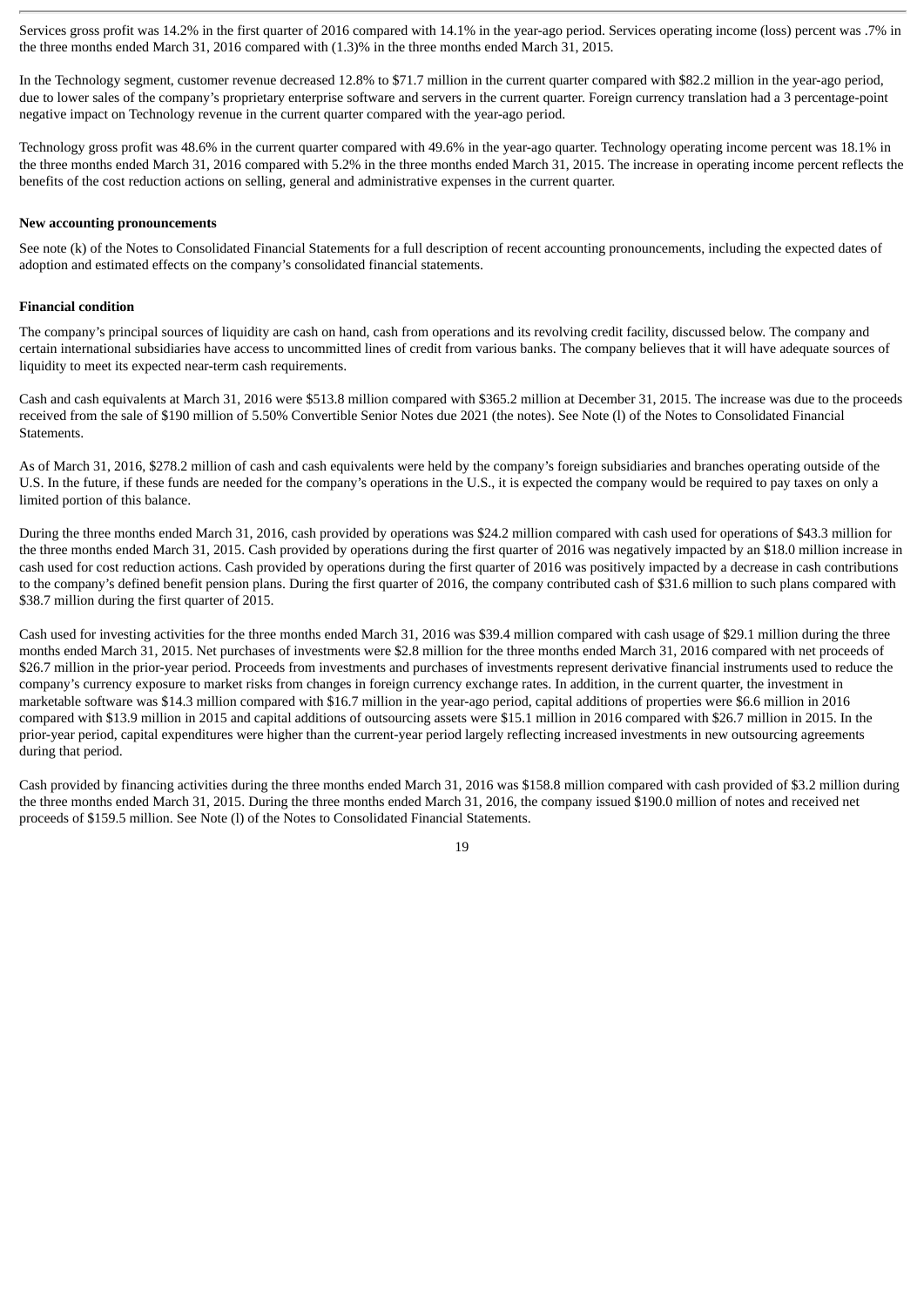At March 31, 2016, total debt was \$465.0 million compared with \$310.5 million at December 31, 2015. The increase was principally caused by the issuance of the notes referred to above.

The company has a secured revolving credit facility, expiring in June 2018, which provides for loans and letters of credit up to an aggregate amount of \$150 million (with a limit on letters of credit of \$100 million). Borrowing limits under the credit agreement are based upon the amount of eligible U.S. accounts receivable. At March 31, 2016, the company had \$65.0 million of borrowings (4.25% interest rate at March 31, 2016) and \$11.3 million of letters of credit outstanding under the facility. At March 31, 2016, availability under the facility was \$57.7 million net of letters of credit issued. Borrowings under the facility will bear interest based on short-term rates. The credit agreement contains customary representations and warranties, including that there has been no material adverse change in the company's business, properties, operations or financial condition. The company is required to maintain a minimum fixed charge coverage ratio if the availability under the credit facility falls below the greater of 12.5% of the lenders' commitments under the facility and \$18.75 million. The credit agreement allows the company to pay dividends on its capital stock in an amount up to \$22.5 million per year unless the company is in default and to, among other things, repurchase its equity, prepay other debt, incur other debt or liens, dispose of assets and make acquisitions, loans and investments, provided the company complies with certain requirements and limitations set forth in the agreement. Events of default include non-payment, failure to comply with covenants, materially incorrect representations and warranties, change of control and default under other debt aggregating at least \$50 million. The credit facility is guaranteed by Unisys Holding Corporation, Unisys NPL, Inc., Unisys AP Investment Company I and any future material domestic subsidiaries. The facility is secured by the assets of Unisys Corporation and the subsidiary guarantors, other than certain excluded assets. The company may elect to prepay or terminate the credit facility without penalty.

At March 31, 2016, the company has met all covenants and conditions under its various lending and funding agreements. The company expects to continue to meet these covenants and conditions.

In 2016, the company expects to make cash contributions of approximately \$141.8 million to its worldwide defined benefit pension plans, which is comprised of \$85.6 million primarily for non-U.S. defined benefit pension plans and \$56.2 million for the company's U.S. qualified defined benefit pension plan.

The company has on file with the Securities and Exchange Commission an effective registration statement covering \$700 million of debt or equity securities, which enables the company to be prepared for future market opportunities.

The company may, from time to time, redeem, tender for, or repurchase its securities in the open market or in privately negotiated transactions depending upon availability, market conditions and other factors.

# Item 3. Quantitative and Qualitative Disclosures About Market Risk

There has been no material change in the company's assessment of its sensitivity to market risk since its disclosure in its Annual Report on Form 10-K for the fiscal year ended December 31, 2015.

## Item 4. Controls and Procedures

The company's management, with the participation of the company's Chief Executive Officer and Chief Financial Officer, has evaluated the effectiveness of the company's disclosure controls and procedures (as such term is defined in Rules 13a-15(e) and 15d-15(e) under the Securities Exchange Act of 1934, as amended (the Exchange Act)) as of the end of the period covered by this report. Based on this evaluation, the company's Chief Executive Officer and Chief Financial Officer concluded that, as of the end of such period, the company's disclosure controls and procedures are effective. Such evaluation did not identify any change in the company's internal control over financial reporting (as such term is defined in Rules 13a-15(f) and 15d-15(f) under the Exchange Act) that occurred during the fiscal quarter to which this report relates that has materially affected, or is reasonably likely to materially affect, the company's internal control over financial reporting.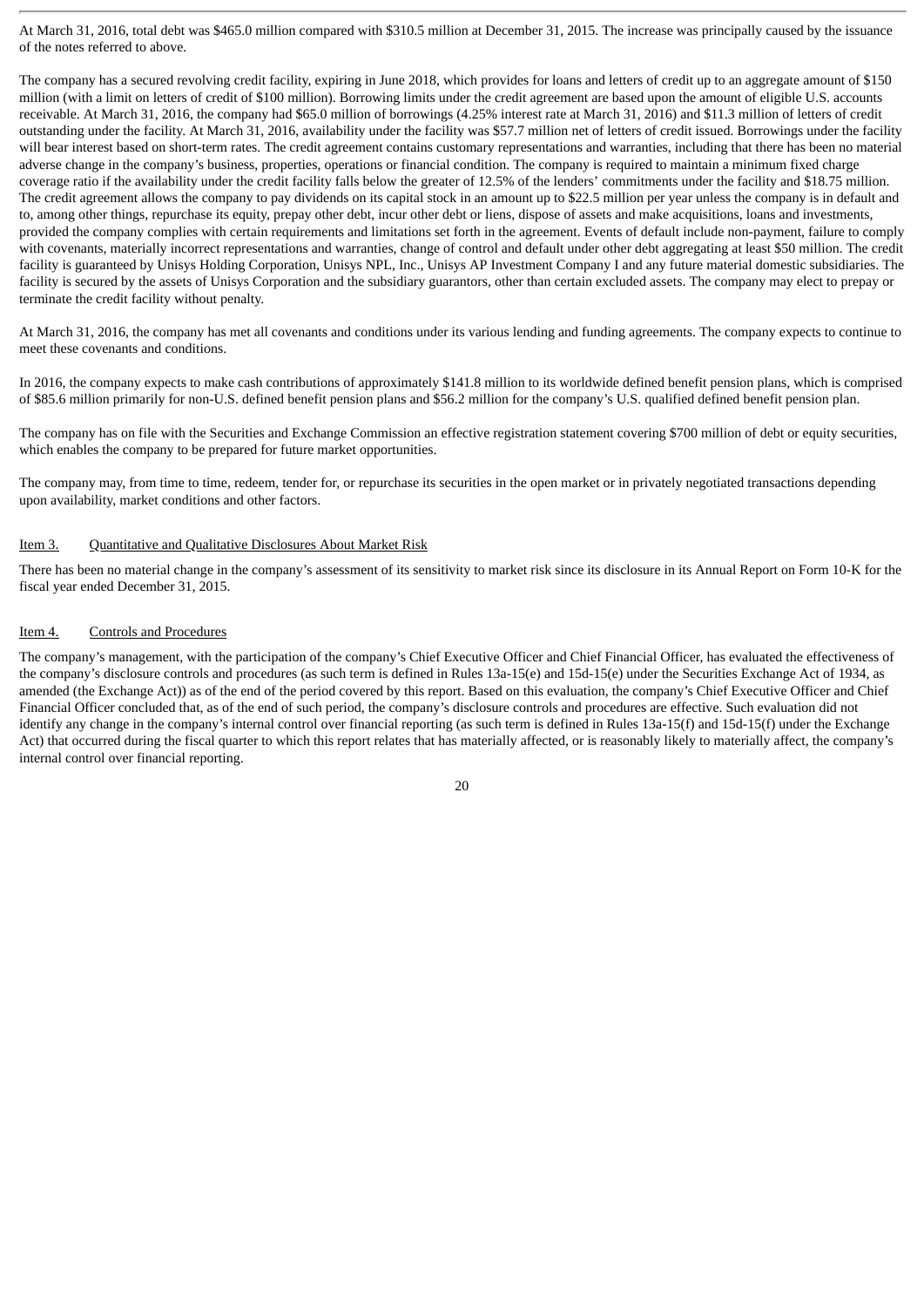# Part II - OTHER INFORMATION

# Item 1. Legal Proceedings

Information with respect to litigation is set forth in Note (i) of the Notes to Consolidated Financial Statements, and such information is incorporated herein by reference.

## Item 1A. Risk Factors

There have been no significant changes to the "Factors that may affect future results" in Management's Discussion and Analysis of Financial Condition and Results of Operations which is included in the company's Annual Report on Form 10-K for the year ended December 31, 2015.

CAUTIONARY STATEMENT PURSUANT TO THE U.S. PRIVATE SECURITIES LITIGATION REFORM ACT OF 1995

Risks and uncertainties that could cause the company's future results to differ materially from those expressed in "forward-looking" statements include:

- the company's ability to effectively anticipate and respond to volatility and rapid technological innovation in its industry;
- the company's ability to improve margins in its services business;
- the company's ability to sell new products while maintaining its installed base in its technology business;
- the company's ability to access financing markets to refinance its outstanding debt;
- the company's ability to realize anticipated cost savings and to successfully implement its cost reduction initiatives to drive efficiencies across all of its operations;
- the company's significant pension obligations and requirements to make significant cash contributions to its defined benefit pension plans;
- the company's ability to attract, motivate and retain experienced and knowledgeable personnel in key positions;
- the risks of doing business internationally when a significant portion of the company's revenue is derived from international operations;
- the potential adverse effects of aggressive competition in the information services and technology marketplace;
- the company's ability to retain significant clients;
- the company's contracts may not be as profitable as expected or provide the expected level of revenues;
- cybersecurity breaches could result in significant costs and could harm the company's business and reputation;
- a significant disruption in the company's IT systems could adversely affect the company's business and reputation;
- the company may face damage to its reputation or legal liability if its clients are not satisfied with the company's services or products;
- the performance and capabilities of third parties with whom the company has commercial relationships;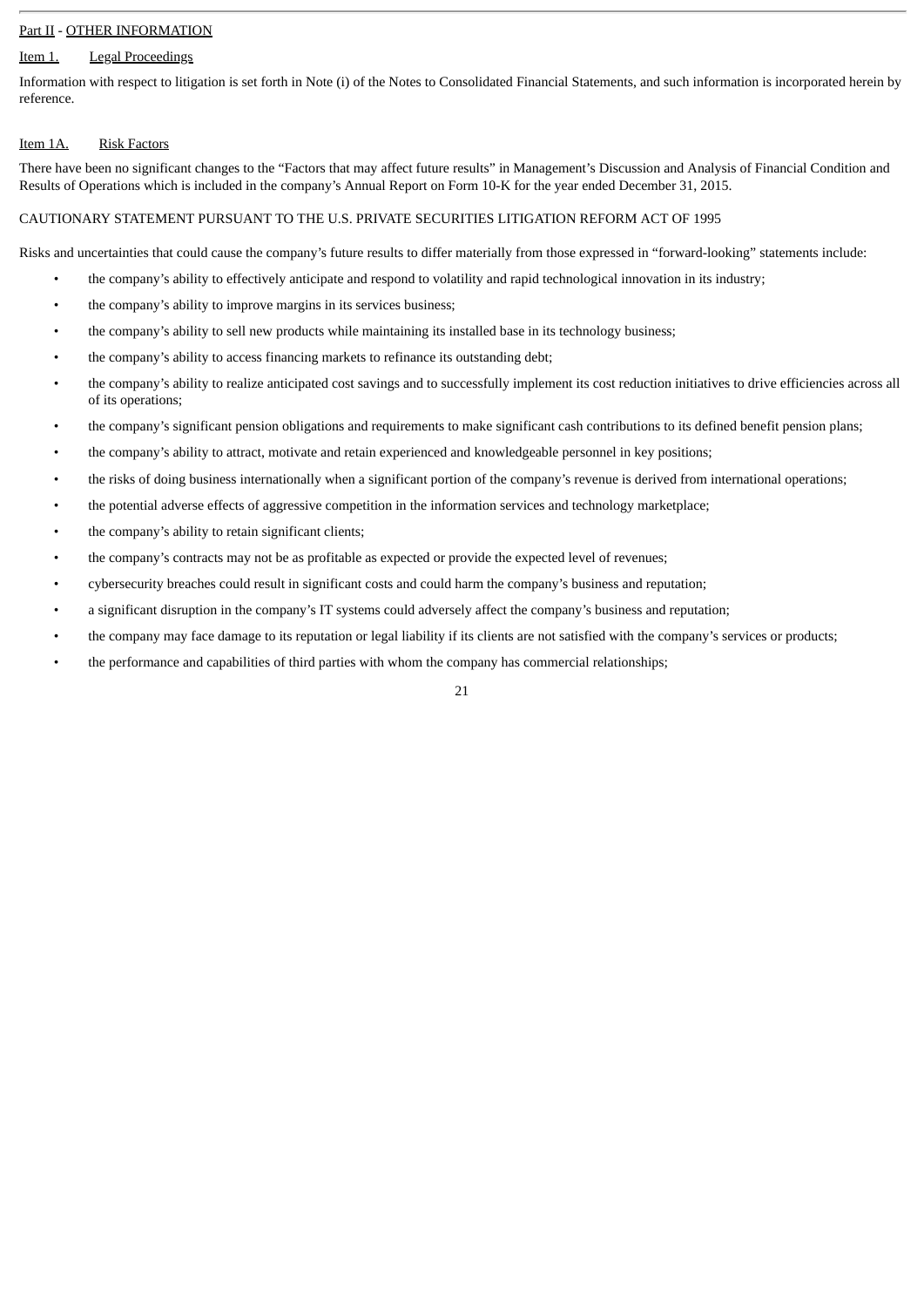- the adverse effects of global economic conditions, acts of war, terrorism or natural disasters;
- contracts with U.S. governmental agencies may subject the company to audits, criminal penalties, sanctions and other expenses and fines;
- the potential for intellectual property infringement claims to be asserted against the company or its clients;
- the possibility that pending litigation could affect the company's results of operations or cash flow; and
- the business and financial risk in implementing future dispositions or acquisitions.

Other factors discussed in this report, although not listed here, also could materially affect the company's future results.

# Item 6. Exhibits

(a) Exhibits

See Exhibit Index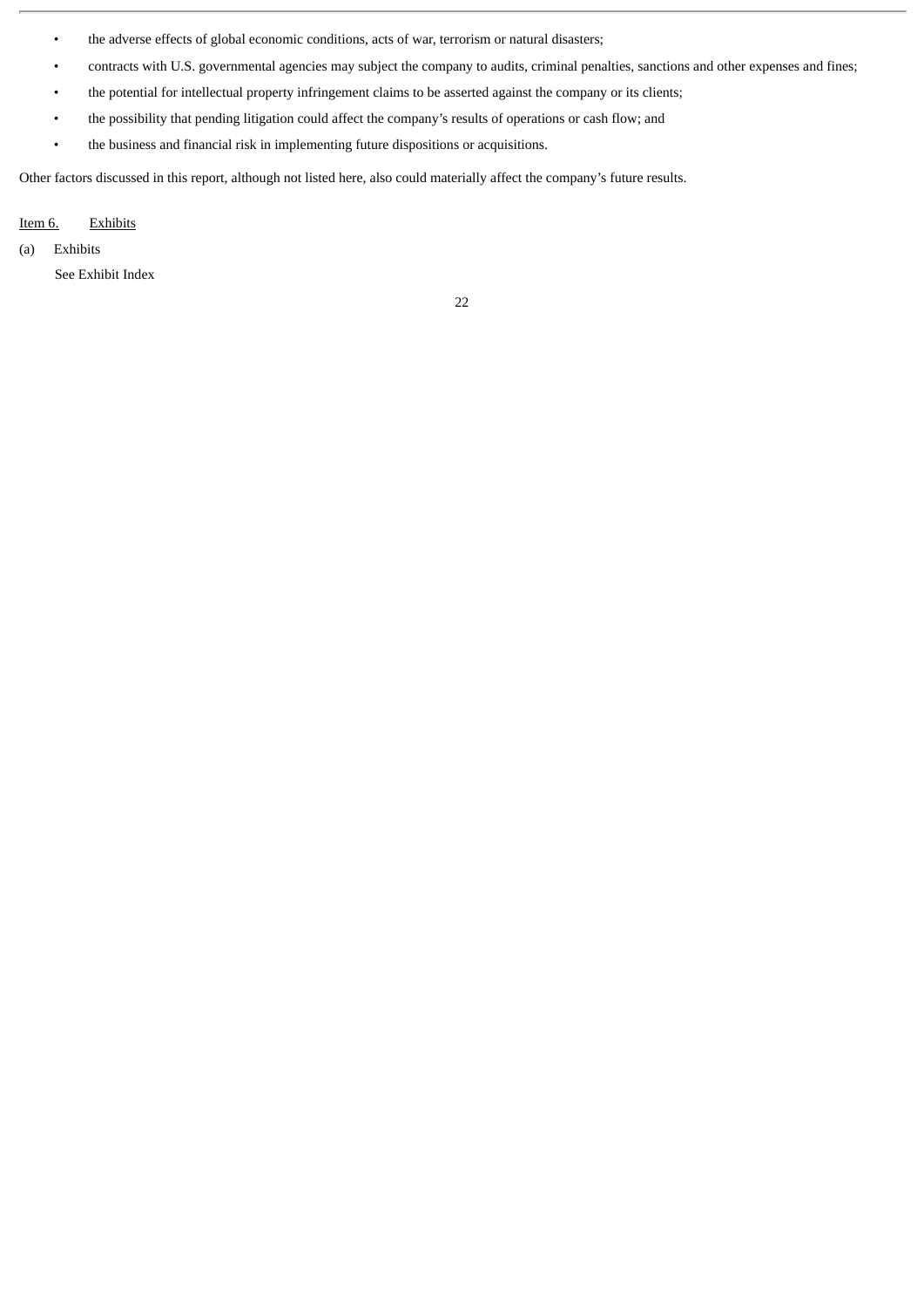# **SIGNATURES**

Pursuant to the requirements of the Securities Exchange Act of 1934, the registrant has duly caused this report to be signed on its behalf by the undersigned thereunto duly authorized.

Date: April 29, 2016

# UNISYS CORPORATION

By: /s/ Janet Brutschea Haugen

- Janet Brutschea Haugen Senior Vice President and Chief Financial Officer (Principal Financial Officer)
- By: /s/ Michael M. Thomson

Michael M. Thomson Vice President and Corporate Controller (Principal Accounting Officer)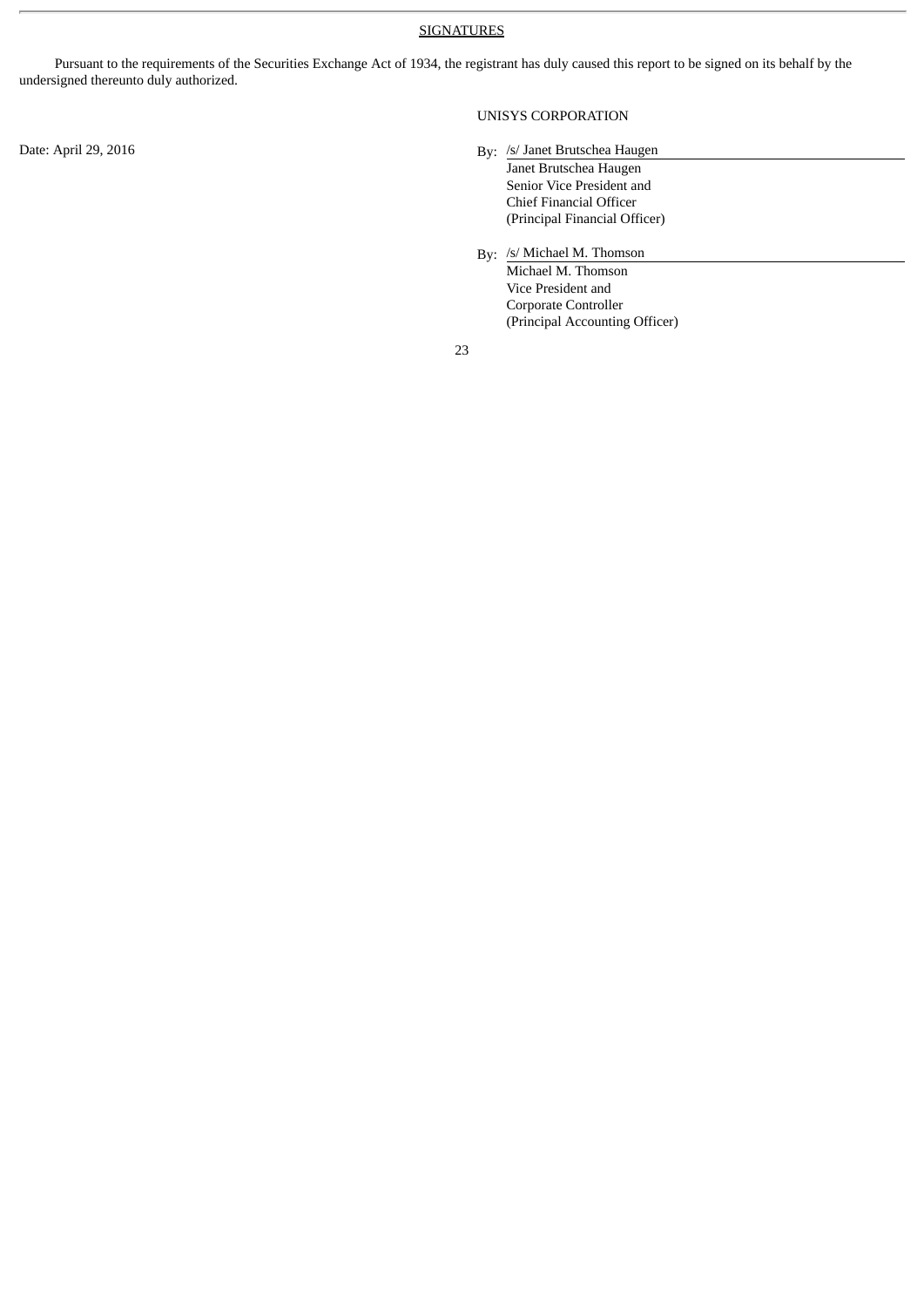# EXHIBIT INDEX

| Exhibit<br>Number | Description                                                                                                                                                                                                  |
|-------------------|--------------------------------------------------------------------------------------------------------------------------------------------------------------------------------------------------------------|
| 3.1               | Restated Certificate of Incorporation of Unisys Corporation (incorporated by reference to Exhibit 3.1 to the registrant's Current<br>Report on Form 8-K filed on April 30, 2010)                             |
| 3.2               | Certificate of Amendment to Restated Certificate of Incorporation of Unisys Corporation (incorporated by reference to Exhibit 3.1 to<br>the registrant's Current Report on Form 8-K filed on April 28, 2011) |
| 3.3               | Bylaws of Unisys Corporation, as amended through April 30, 2015 (incorporated by reference to Exhibit 3.3 to the Company's<br>Quarterly Report on Form 10-Q filed on April 30, 2015)                         |
| 10.1              | Unisys Corporation 2016 Long-Term Incentive and Equity Compensation Plan                                                                                                                                     |
| 10.2              | Form of Performance Cash Award Agreement                                                                                                                                                                     |
| 12                | Statement of Computation of Ratio of Earnings to Combined Fixed Charges and Preferred Stock Dividends                                                                                                        |
| 31.1              | Certification of Peter A. Altabef required by Rule 13a-14(a) or Rule 15d-14(a)                                                                                                                               |
| 31.2              | Certification of Janet Brutschea Haugen required by Rule 13a-14(a) or Rule 15d-14(a)                                                                                                                         |
| 32.1              | Certification of Peter A. Altabef required by Rule 13a-14(b) or Rule 15d-14(b) and Section 906 of the Sarbanes-Oxley Act of 2002,<br>18 U.S.C. Section 1350                                                  |
| 32.2              | Certification of Janet Brutschea Haugen required by Rule 13a-14(b) or Rule 15d-14(b) and Section 906 of the Sarbanes-Oxley Act of<br>2002, 18 U.S.C. Section 1350                                            |
| 101.INSXBRL       | <b>Instance Document</b>                                                                                                                                                                                     |
| 101.SCHXBRL       | <b>Taxonomy Extension Schema Document</b>                                                                                                                                                                    |
| 101.CALXBRL       | Taxonomy Extension Calculation Linkbase Document                                                                                                                                                             |
| 101.LABXBRL       | Taxonomy Extension Labels Linkbase Document                                                                                                                                                                  |
| 101.PREXBRL       | Taxonomy Extension Presentation Linkbase Document                                                                                                                                                            |
| 101.DEFXBRL       | Taxonomy Extension Definition Linkbase Document                                                                                                                                                              |
|                   |                                                                                                                                                                                                              |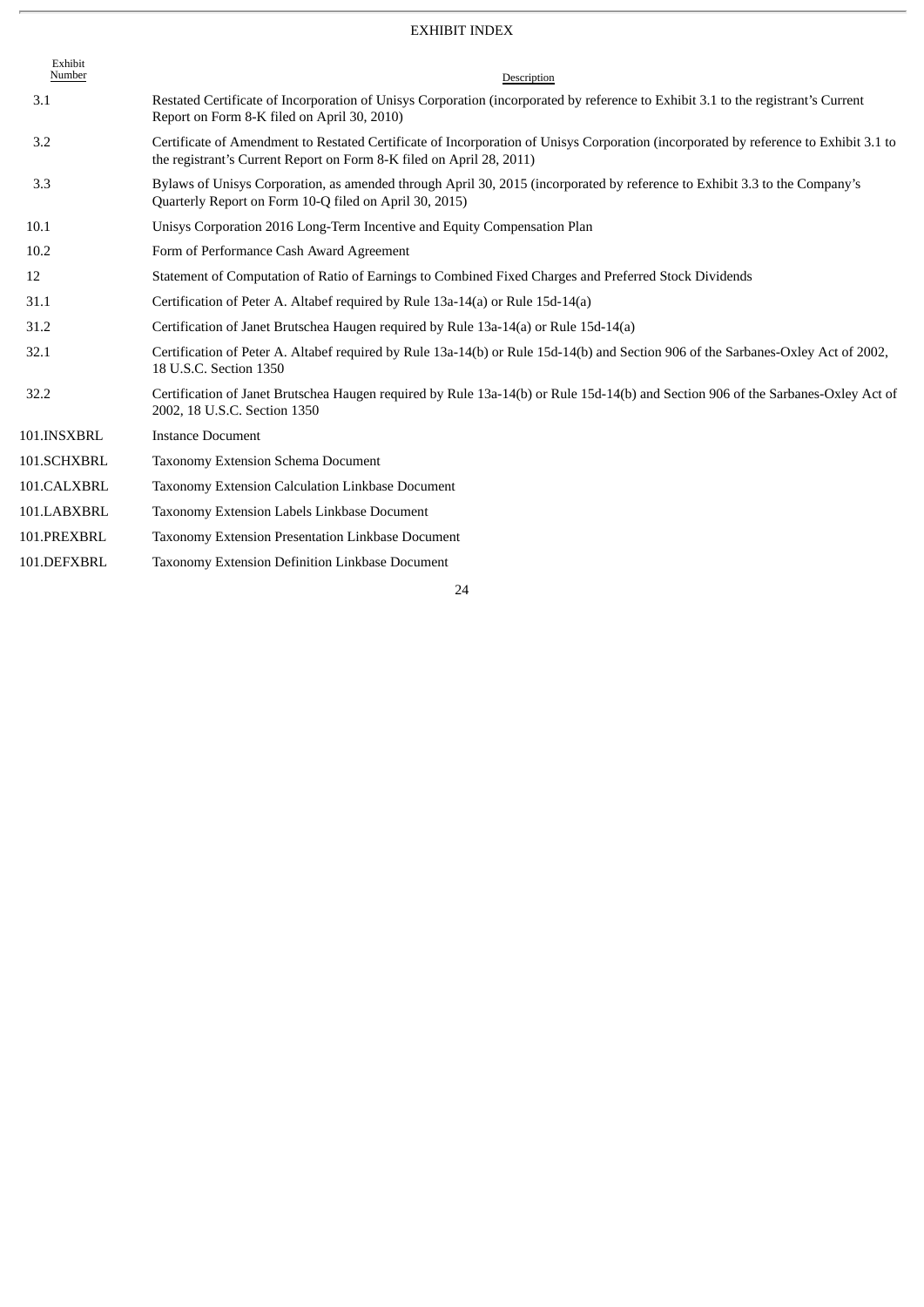#### **UNISYS CORPORATION 2016 LONG-TERM INCENTIVE AND EQUITY COMPENSATION PLAN**

The purpose of the Plan is to provide (i) designated employees of the Company and its subsidiaries and (ii) non-employee members of the Board with the opportunity to receive grants of incentive stock options, nonqualified stock options, stock appreciation rights, stock awards, stock units, other equitybased awards and incentive awards. The Company believes that the Plan will support the Company's ongoing efforts to attract, retain and develop exceptional talent and enable the Company to provide incentives directly linked to the Company's short and long-term objectives and linked to increases in shareholder value.

The Plan is a successor to the Prior Plans. No additional grants will be made under the Prior Plans after the Effective Date. Outstanding grants under the Prior Plans shall continue in effect according to their terms, consistent with the Prior Plans.

Capitalized terms used in the Plan shall have the definitions specified or otherwise referenced in Section 27 below.

# *SECTION 1. ADMINISTRATION*

(a) Committee. The Plan shall be administered and interpreted by a committee consisting of members of the Board, which shall be appointed by the Board (the "Committee"). The Committee shall consist of two or more persons who are "outside directors" as defined under section 162(m) of the Code, and related Treasury regulations, "non-employee directors" as defined under Rule 16b-3 under the Exchange Act, and "independent directors" as determined in accordance with the independence standards established by the stock exchange on which the Common Stock is at the time primarily traded. However, the Board may ratify or approve any grants as it deems appropriate, and the Board shall approve and administer all grants made to non-employee directors. The Committee may delegate authority to one or more subcommittees or one or more officers, as it deems appropriate, provided, however, that any delegation to one or more officers of the Company shall be subject to such guidelines as prescribed by the Committee and shall only apply to Grantees who are not subject to Section 16 of the Exchange Act and who are not "covered employees" within the meaning of section 162(m) of the Code. To the extent the Board, a subcommittee or one or more officers administers the Plan, references in the Plan to the "Committee" shall be deemed to refer to such Board, subcommittee or officer.

(b) Committee Authority. The Committee shall have the sole authority to (i) determine who from among the Eligible Participants will receive Awards under the Plan, (ii) determine the type, size and terms and conditions of the Awards to be made under the Plan, (iii) determine the time when the Awards will be made and the duration of any applicable exercise, vesting or restriction period, including the criteria for exercisability, vesting and the restriction period and the acceleration of exercisability, vesting and lapse of a restriction period, (iv) amend the terms and conditions of any previously issued Award, subject to Section 18 below, (v) determine any restrictions on resale applicable to the shares to be issued or transferred pursuant to the Award, (vi) determine whether any Award shall be subject to any non-competition, non-solicitation, confidentiality, clawback or other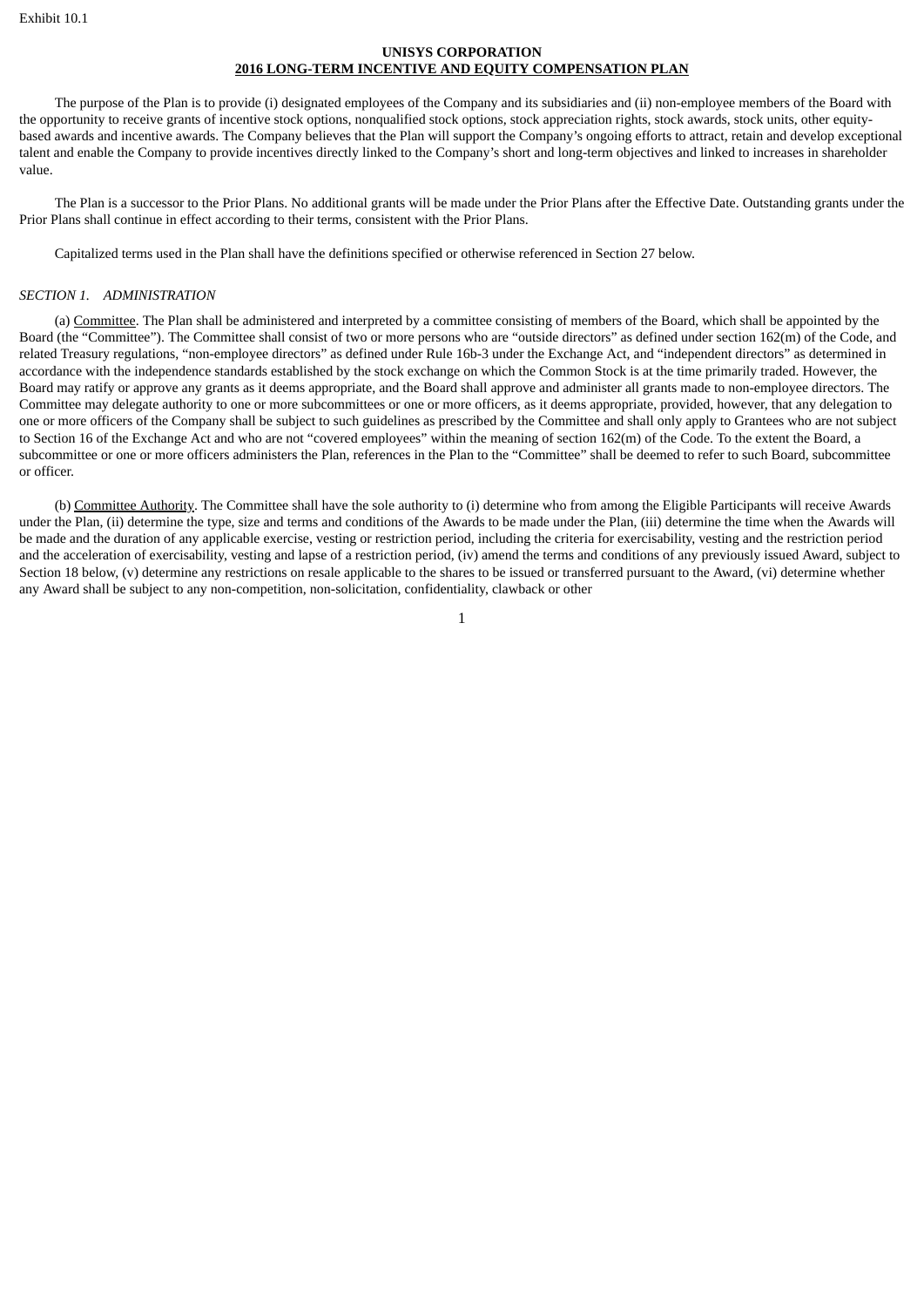covenants, and (vii) deal with any other matters arising under the Plan. The Committee may accelerate the vesting of any Awards at any time for any reason and may provide for complete or partial exceptions to any service or performance requirement as it deems appropriate.

(c) Committee Determinations. The Committee shall have full power and express discretionary authority to administer and interpret the Plan, to make factual determinations and to adopt or amend such rules, procedures, regulations, agreements and instruments for implementing the Plan and for the conduct of its business as it deems necessary or advisable, in its sole discretion. The Committee's interpretations of the Plan and all determinations made by the Committee pursuant to the powers vested in it hereunder shall be conclusive and binding on all persons having any interest in the Plan or in any Awards granted hereunder. All powers of the Committee shall be executed in its sole discretion, in the best interest of the Company, not as a fiduciary, and in keeping with the objectives of the Plan and need not be uniform as to similarly situated Grantees. No person acting under this Section 1 shall be held liable for any action or determination made with respect to the Plan or any Award under the Plan, except for the willful misconduct or gross negligence of such person.

(d) Delegation of Administration. The Committee may delegate certain administrative matters under the Plan to such officer or officers of the Company as determined in the Committee's discretion, and such administrator(s) may have the authority to execute and distribute Award Agreements in accordance with the Committee's determinations, to maintain records relating to the granting, vesting, exercise, forfeiture or expiration of Awards, to process or oversee the issuance of shares or cash upon the exercise, vesting and/or settlement of an Award, and to take such other administrative actions as the Committee may specify. Any delegation by the Committee pursuant to this subsection shall be subject to and limited by applicable law or regulation, including without limitation the rules and regulations of the New York Stock Exchange or such other securities exchange on which the Common Stock is then listed.

#### *SECTION 2. AWARDS*

(a) Awards under the Plan may consist of grants of Incentive Stock Options as described in Section 5, Non Qualified Stock Options as described in Section 5 (Incentive Stock Options and Non Qualified Stock Options are collectively referred to as "Options"), SARs as described in Section 6, Stock Awards as described in Section 7, Stock Units (including Dividend Equivalents) as described in Section 8, Other Equity Awards as described in Section 9 and Incentive Awards as described in Section 10 (hereinafter collectively referred to as "Awards").

(b) All Awards shall be subject to such terms and conditions as the Committee deems appropriate and as are specified in writing by the Committee to the Grantee in the Award Agreement.

(c) All Awards shall be made conditional upon the Grantee's acknowledgement, in writing or by acceptance of the Award, that all decisions and determinations of the Committee shall be final and binding on the Grantee, his or her beneficiaries and any other person having or claiming an interest under such Award. Awards under a particular Section of the Plan need not be uniform as among the Grantees.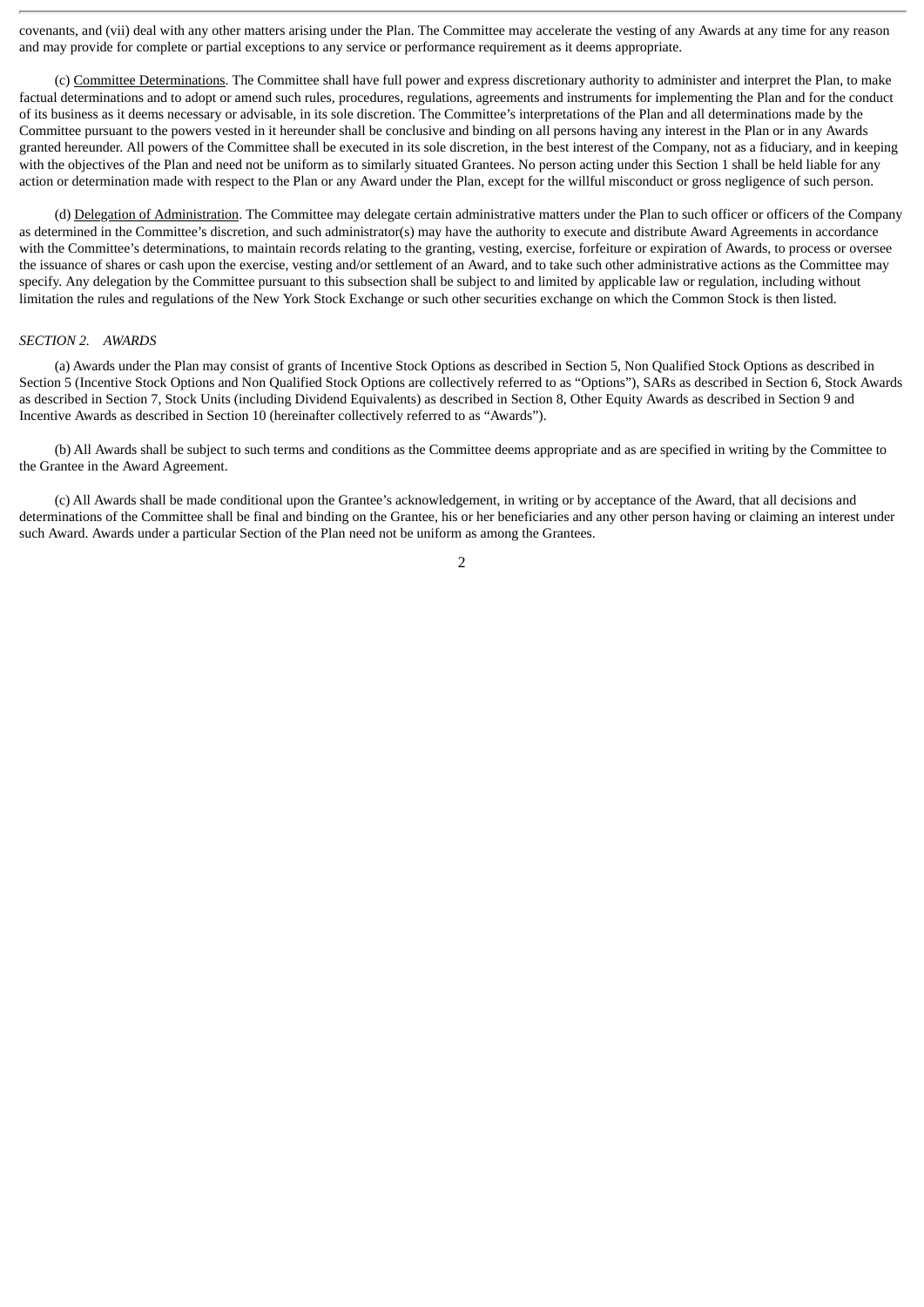# *SECTION 3. SHARES SUBJECT TO THE PLAN*

(a) Shares Authorized. Subject to adjustment as described in subsection (d), the total aggregate number of shares of Common Stock that may be issued or transferred under the Plan is the sum of the following: (i) 2,500,000 shares, plus (ii) shares subject to outstanding awards under the Prior Plans immediately prior to the Effective Date, to the extent that such awards terminate, expire, or are cancelled, forfeited, exchanged, or surrendered without having been exercised, vested or paid under the applicable Prior Plan on or after the Effective Date, plus (iii) the aggregate number of shares remaining available for issuance under the Prior Plans immediately prior to the Effective Date that are not subject to outstanding awards under the Prior Plans immediately prior to the Effective Date (the "Plan Limit"); provided that in no event shall the Plan Limit exceed 8,100,000 shares of Common Stock, and provided further that, for purposes of clauses (ii) and (iii), (x) the Plan Limit shall not include shares of Common Stock surrendered in payment of the exercise price of outstanding options under any Prior Plan, shares withheld or surrendered for payment of taxes with respect to outstanding awards of any type under any Prior Plan, and shares repurchased by the Company on the open market with the proceeds of the exercise price of outstanding options under any Prior Plan, and (y) if stock appreciation rights outstanding under any Prior Plan are exercised and settled in Common Stock, the full number of shares subject to such stock appreciation rights shall not be again available for issuance under the Plan, without regard to the number of shares issued upon settlement of the stock appreciation rights.

(b) Source of Shares; Share Counting. Shares issued under the Plan may be authorized but unissued shares of Common Stock or reacquired shares of Common Stock, including shares purchased by the Company on the open market for purposes of the Plan. The issuance of any shares of Common Stock shall result in a reduction of the number of shares of Common Stock available for Awards. If and to the extent Options or SARs granted under the Plan terminate, expire or are canceled, forfeited, exchanged or surrendered without having been exercised, and if and to the extent that any Stock Awards, Stock Units, Other Equity Awards or Incentive Awards are forfeited or terminated, or otherwise are not paid in full, the shares reserved for such Awards shall again be available for purposes of the Plan. To the extent that any Awards are designated in an Award Agreement to be paid in cash, and not in shares of Common Stock, such Awards shall not count against the Plan Limit. Shares of Common Stock surrendered in payment of the exercise price of an Option, shares withheld or surrendered for payment of taxes with respect to any Award, and shares repurchased by the Company on the open market with the proceeds of the exercise price of Options, shall not be available for re-issuance under the Plan. If SARs are exercised and settled in Common Stock, the full number of shares subject to the SARs shall be considered issued under the Plan, without regard to the number of shares issued upon settlement of the SARs. The preceding provisions of this subsection (b) shall apply only for purposes of determining the aggregate number of shares of Common Stock that may be issued under the Plan, but shall not apply for purposes of determining the maximum number of shares of Common Stock with respect to which Awards may be granted to any Grantee under the Plan.

#### (c) Individual Limits.

(i) The maximum aggregate number of shares of Common Stock with respect to which Awards may be made under the Plan to any individual during any calendar year is 1,000,000 shares, subject to adjustment as described in subsection (d) below.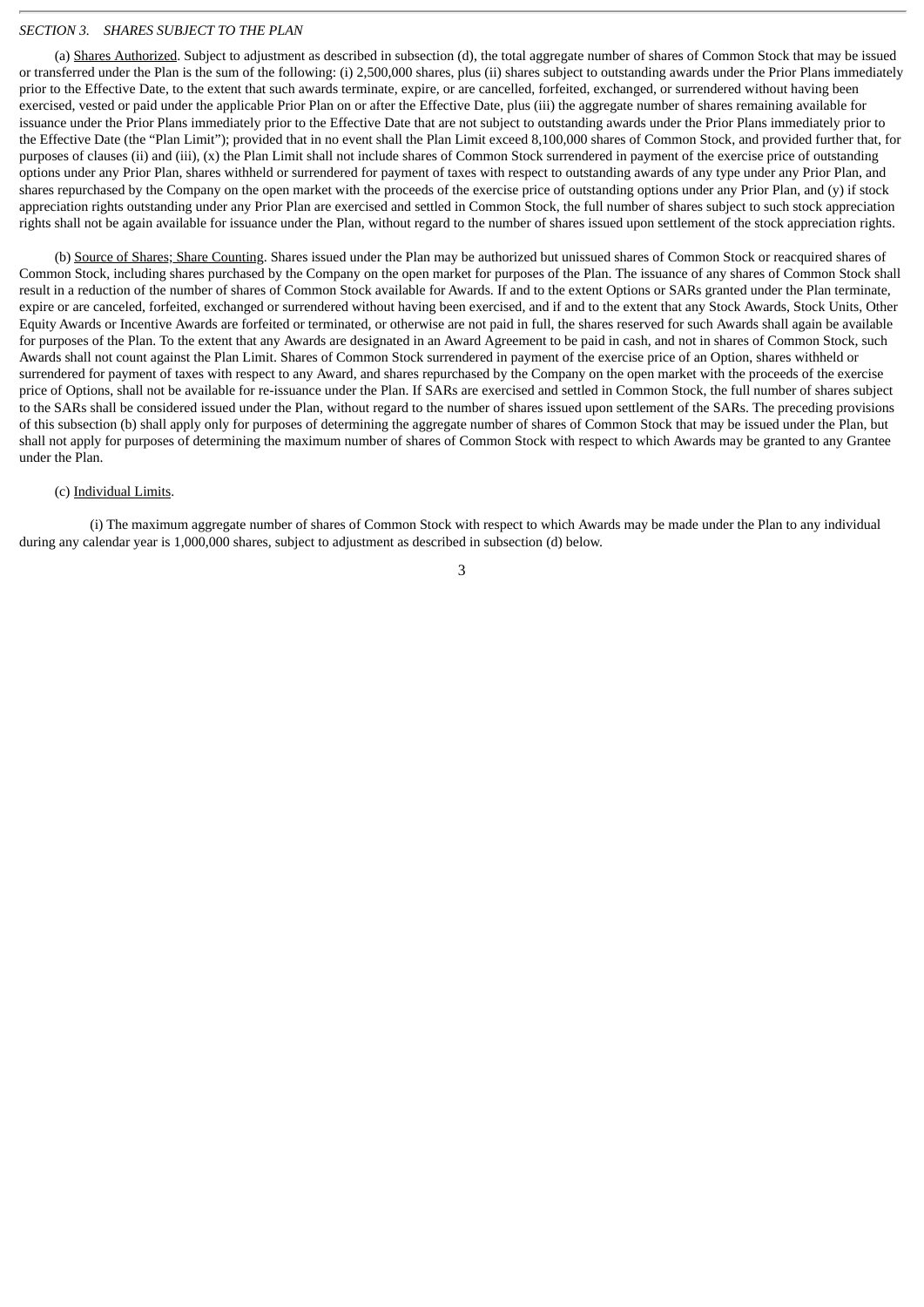(ii) The maximum aggregate number of shares of Common Stock with respect to which Stock Awards, Stock Units, Dividend Equivalents, Other Equity Awards or Incentive Awards may be granted under the Plan to any individual during any calendar year as Performance-Based Awards under Section 11 is 1,000,000 shares, subject to adjustment as described in subsection (d).

(iii) A Grantee may not accrue Dividend Equivalents, or receive Incentive Awards, granted as Performance-Based Awards during any calendar year that are payable in cash, for an Award measured with respect to a performance period of one year or less in excess of \$5,000,000.

(iv) A Grantee may not accrue Dividend Equivalents, or receive Incentive Awards, granted as Performance-Based Awards during any calendar year that are payable in cash, for an Award measured with respect to a performance period of more than one year in excess of \$10,000,000.

(v) The foregoing individual limits shall apply without regard to whether such Awards are to be paid in shares of Common Stock or cash.

(d) Adjustments. If there is any change in the number or kind of shares of Common Stock outstanding by reason of (i) a stock dividend, spinoff, recapitalization, stock split or combination or exchange of shares, (ii) a merger, reorganization or consolidation, (iii) a reclassification or change in par value, or (iv) any other extraordinary or unusual event affecting the outstanding Common Stock as a class without the Company's receipt of consideration, or if the value of outstanding shares of Common Stock is substantially reduced as a result of a spinoff or the Company's payment of an extraordinary dividend or distribution, the maximum number of shares of Common Stock available for issuance under the Plan, the maximum number of shares of Common Stock for which any individual may receive Awards in any year as set forth in subsection (c) above, the kind and number of shares covered by outstanding Awards, the kind and number of shares issued or transferred and to be issued or transferred under the Plan and the price per share or the applicable market value of such Awards shall be equitably adjusted by the Committee, in such manner as the Committee deems appropriate, to reflect any increase or decrease in the number of, or change in the kind or value of, the issued shares of Common Stock to preclude, to the extent practicable, the enlargement or dilution of rights and benefits under the Plan and such outstanding Awards, provided, however, that any fractional shares resulting from such adjustment shall be eliminated. In addition, in the event of a Change in Control of the Company, the provisions of Section 15 of the Plan shall apply. Any adjustments to outstanding Awards shall be consistent with section 409A or 424 of the Code, to the extent applicable. Any adjustments determined by the Committee shall be final, binding and conclusive.

#### *SECTION 4. ELIGIBILITY FOR PARTICIPATION*

(a) Eligible Participants. All Employees and Non-Employee Directors shall be eligible to participate in the Plan (referred to individually as an "Eligible Participant" and collectively as "Eligible Participants").

(b) Selection of Grantees. The Committee shall select the Eligible Participants to receive Awards, type of Award and the number of shares of Common Stock subject to each Award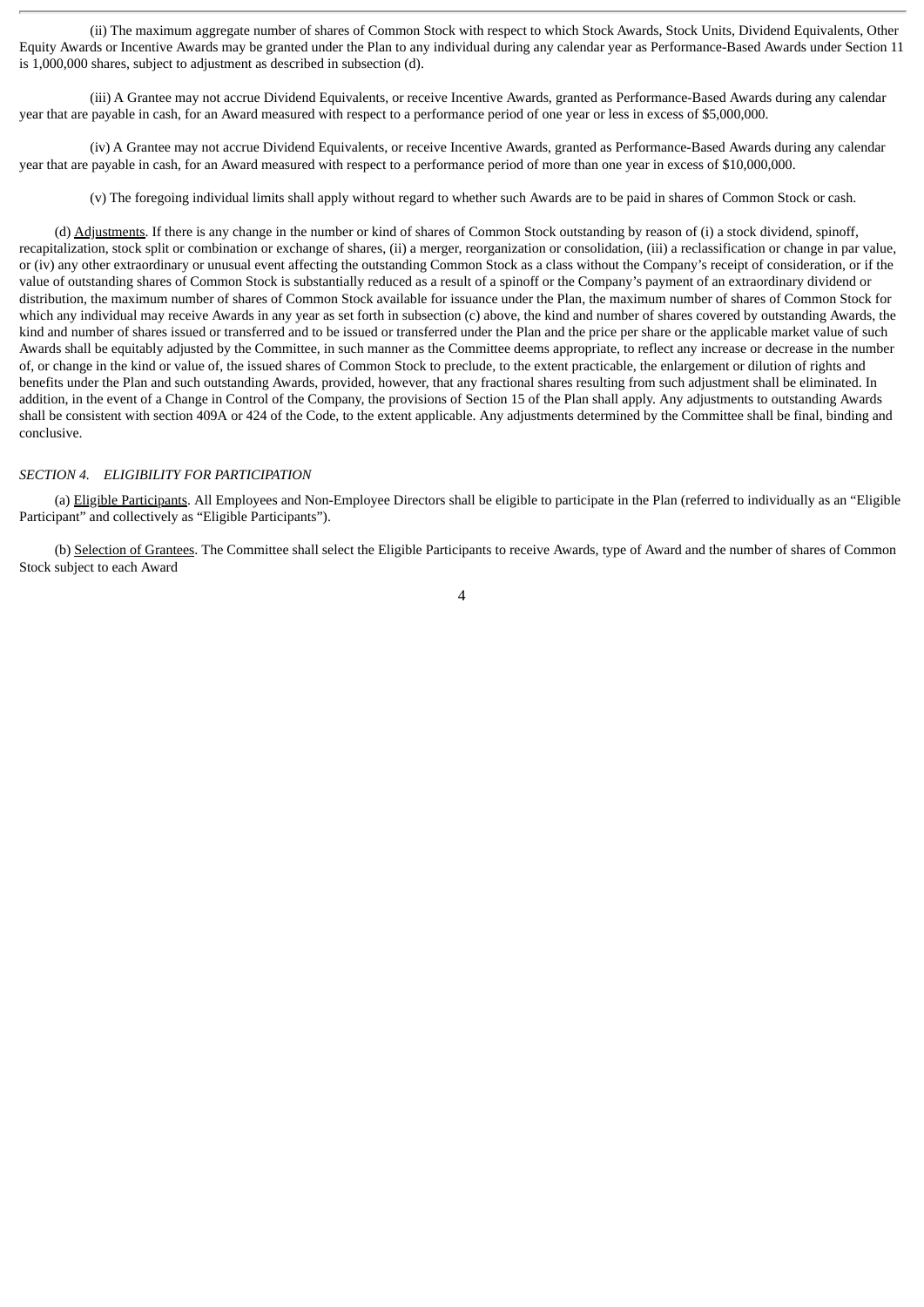in such manner as the Committee determines. Eligible Participants who receive Awards under this Plan shall hereinafter be referred to as "Grantees."

(c) Continued Service. For purposes of this Plan, unless provided otherwise by the Committee in the Award Agreement, a Grantee's employment or service will not be deemed to have terminated merely because of a change in the capacity in which the Grantee renders service to the Employer as an employee or non-employee member of the Board or a change in the Employer entity for which the Grantee renders such service, provided that there is no interruption or termination of the Grantee's continuous employment or service to the Employer.

#### *SECTION 5. OPTIONS*

(a) General Requirements. The Committee may grant Options to an Eligible Participant upon such terms as the Committee deems appropriate under this Section 5.

(b) Number of Shares. The Committee shall determine the number of shares of Common Stock that will be subject to each Award of Options to an Eligible Participant.

#### (c) Type of Option, Price and Term.

(i) The Committee may grant Incentive Stock Options that are intended to qualify as "incentive stock options" within the meaning of section 422 of the Code or Non Qualified Stock Options that are not intended to so qualify or any combination of Incentive Stock Options and Non Qualified Stock Options, all in accordance with the terms and conditions set forth herein. Incentive Stock Options may be granted only to Employees of the Company or its subsidiaries, as defined in section 424 of the Code. Non Qualified Stock Options may be granted to any Eligible Participant.

(ii) The purchase price (the "Exercise Price") of Common Stock subject to an Option shall be determined by the Committee and shall be equal to or greater than the Fair Market Value of a share of Common Stock on the date the Option is granted; provided, however, that an Incentive Stock Option may not be granted to an Employee who, at the time of grant, owns stock possessing more than 10% of the total combined voting power of all classes of stock of the Company or any subsidiary of the Company, as defined in section 424 of the Code, unless the Exercise Price per share is not less than 110% of the Fair Market Value of a share of Common Stock on the date of grant.

(d) Option Term. The Committee shall determine the term of each Option. The term of any Option shall not exceed ten years from the date of grant. However, an Incentive Stock Option that is granted to an Employee who, at the time of grant, owns stock possessing more than 10% of the total combined voting power of all classes of stock of the Company, or any subsidiary of the Company, as defined in section 424 of the Code, may not have a term that exceeds five years from the date of grant.

(e) Exercisability of Options. Options shall become exercisable in accordance with such terms and conditions, as may be determined by the Committee and specified in the Award Agreement; provided, that Options shall be subject to time-based vesting over a period of not less than one year and/or performance-based vesting over a performance period of not less than one year. The Committee may grant Options that are subject to achievement of performance goals or other conditions.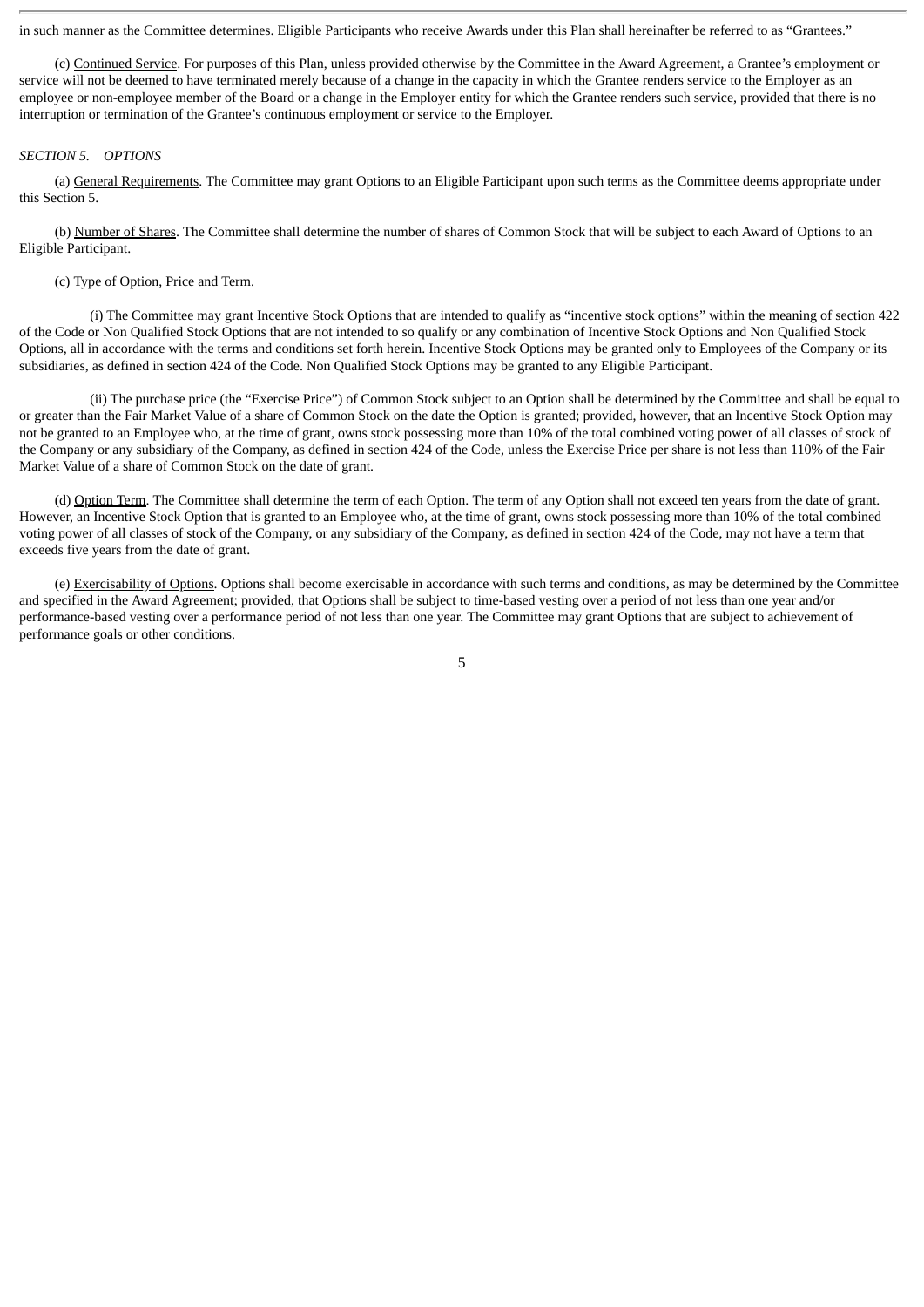(f) Effect of Termination of Service. Except as provided in the Award Agreement, an Option may only be exercised while the Grantee is employed by, or providing service to, the Employer.

(g) Exercise of Options. A Grantee may exercise an Option that has become exercisable, in whole or in part, by delivering a notice of exercise to the Company. The Grantee shall pay the Exercise Price for an Option as specified by the Committee (i) by certified or bank check or such other instrument as the Committee may permit, (ii) with the approval of the Committee, by delivering shares of Common Stock owned by the Grantee (including Common Stock acquired in connection with the exercise of an Option, subject to such restrictions as the Committee deems appropriate) and having a Fair Market Value on the date of exercise equal to the Exercise Price or by attestation (on a form prescribed by the Committee) to ownership of shares of Common Stock having a Fair Market Value on the date of exercise equal to the Exercise Price, (iii) payment through a broker in accordance with procedures permitted by Regulation T of the Federal Reserve Board, (iv) with approval of the Committee, by surrender of all or any part of the vested shares of Common Stock for which the Option is exercisable to the Company for an appreciation distribution payable in shares of Common Stock with a Fair Market Value at the time of the Option surrender equal to the dollar amount by which the then Fair Market Value of the shares of Common Stock subject to the surrendered portion exceeds the aggregate Exercise Price payable for those shares, (y) by such other method as the Committee may approve, to the extent permitted by applicable law, or (yi) by any combination of the foregoing. Shares of Common Stock used to exercise an Option shall have been held by the Grantee for the requisite period of time to avoid adverse accounting consequences to the Company with respect to the Option. The Grantee shall pay the Exercise Price and the amount of any withholding tax due (pursuant to Section 13) at such time as may be specified by the Committee. No person shall have any rights as a stockholder with respect to any shares of Common Stock covered by an Option unless and until such person shall have become the holder of record of such share, and, except as otherwise permitted in Section 3(d) hereof, no adjustment shall be made for dividends (ordinary or extraordinary, whether in cash, securities or other property or distributions or other rights) in respect of such share for which the record date is prior to the date on which such person shall have become the holder of record thereof.

(h) Limits on Incentive Stock Options. Each Incentive Stock Option shall provide that, if the aggregate Fair Market Value of the Common Stock on the date of the grant with respect to which Incentive Stock Options are exercisable for the first time by a Grantee during any calendar year, under the Plan or any other stock option plan of the Company or a subsidiary, as defined in section 424 of the Code, exceeds \$100,000, then the Option, as to the excess, shall be treated as a Non Qualified Stock Option. An Incentive Stock Option shall not be granted to any person who is not an Employee of the Company or a subsidiary (within the meaning of section 424 of the Code). The aggregate number of shares of Common Stock that may be issued under the Plan as Incentive Stock Options is 2,500,000 shares, subject to adjustment as described in Section 3(d), and all shares issued under the Plan as Incentive Stock Options shall count against the Plan Limit.

#### *SECTION 6. STOCK APPRECIATION RIGHTS*

(a) General Requirements. The Committee may grant SARs to an Eligible Participant. The Committee shall establish the number of shares and the terms of the SAR at the time the SAR is granted.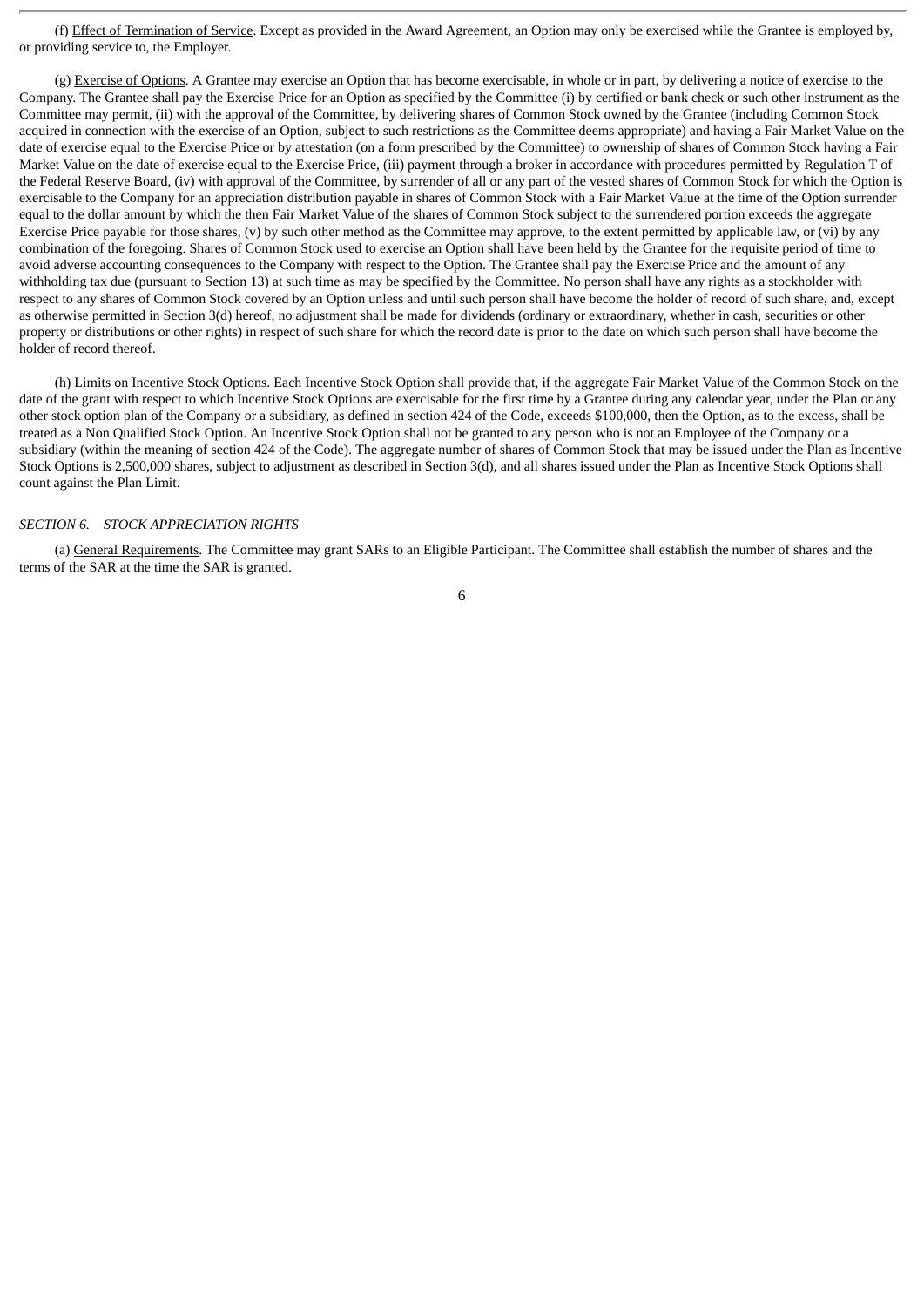(b) Base Amount. The Committee shall establish the base amount of the SAR at the time the SAR is granted. The base amount of each SAR shall be equal to, or greater than, the Fair Market Value of a share of Common Stock as of the date of grant of the SAR.

# (c) Exercisability; Term.

(i) A SAR shall be exercisable during the period specified by the Committee in the Award Agreement and shall be subject to such vesting and other restrictions as may be specified in the Award Agreement, consistent with the Plan, provided, however, that SARs shall be subject to time-based vesting over a period of not less than one year and/or performance-based over a performance period of not less than one year. The Committee may grant SARs that are subject to achievement of performance goals or other conditions. No SAR shall be exercisable later than ten years after the date of grant.

(ii) SARs may only be exercised while the Grantee is employed by, or providing service to, the Employer or during the applicable period after termination of employment or service as set forth in the Award Agreement.

(d) Exercise of SARs. When a Grantee exercises SARs, the Grantee shall receive in settlement of such SARs an amount equal to the value of the stock appreciation for the number of SARs exercised. The stock appreciation for a SAR is the amount by which the Fair Market Value of the underlying Common Stock on the date of exercise of the SAR exceeds the base amount of the SAR as specified in the Award Agreement.

(e) Form of Payment. The Committee shall determine whether the appreciation in a SAR shall be paid in the form of cash, shares of Common Stock or a combination of the two, in such proportion as the Committee deems appropriate. For purposes of calculating the number of shares of Common Stock to be received, shares of Common Stock shall be valued at their Fair Market Value on the date of exercise of the SAR. If shares of Common Stock are to be received upon exercise of a SAR, cash shall be delivered in lieu of any fractional share.

#### *SECTION 7. STOCK AWARDS*

(a) General Requirements. The Committee may issue or transfer shares of Common Stock to an Eligible Participant under a Stock Award, upon such terms and conditions as the Committee deems appropriate under this Section 7. Shares of Common Stock issued or transferred pursuant to Stock Awards may be issued or transferred for cash consideration or for no cash consideration and be subject to restrictions or to no restrictions, as determined by the Committee. Each Stock Award shall be subject to such terms and conditions as shall be determined by the Committee and as set forth in the Award Agreement, including, without limitation, restrictions based upon the sale or other disposition of such shares, vesting conditions that lapse based on the passage of time, achievement of certain performance conditions or as otherwise determined by the Committee and the right of the Company to reacquire such shares for no consideration upon termination of the Grantee's employment within specified periods. The period of time during which the Stock Awards will remain subject to restrictions will be designated in the Award Agreement as the "Restriction Period."

(b) Number of Shares. The Committee shall determine the number of shares of Common Stock to be issued or transferred pursuant to a Stock Award and the restrictions applicable to such shares.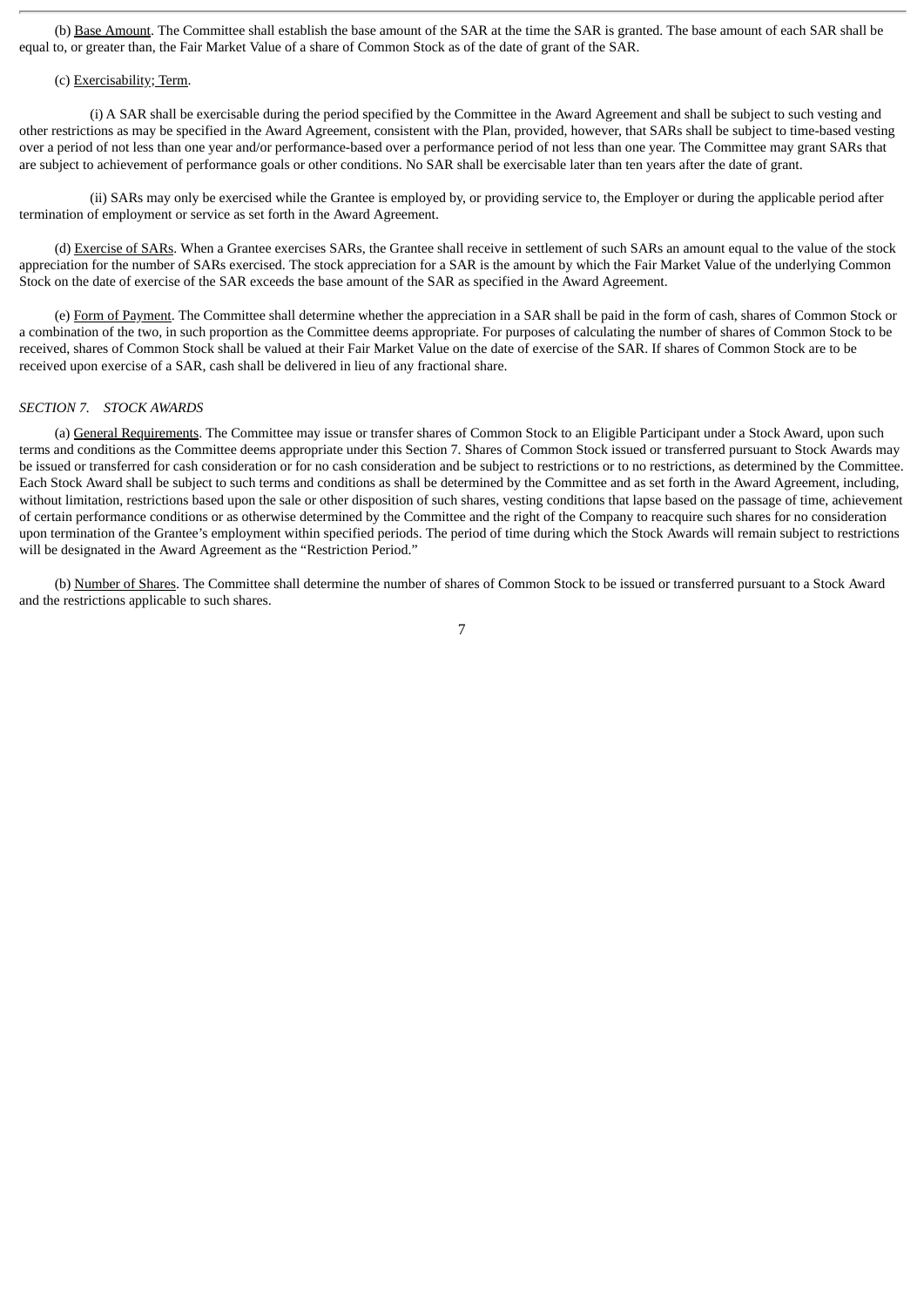(c) Requirement of Employment or Service. Unless provided otherwise in the Award Agreement, if the Grantee ceases to be employed by, or provide service to, the Employer during a period designated in the Award Agreement as the Restriction Period, or if other specified conditions are not met, the Stock Award shall terminate as to all shares covered by the Award as to which the restrictions have not lapsed, and those shares of Common Stock must be immediately returned to the Company. The Committee may, however, provide for complete or partial exceptions to this requirement as it deems appropriate.

(d) Restrictions on Transfer and Legend on Stock Certificate. During the Restriction Period, a Grantee may not sell, assign, transfer, pledge or otherwise dispose of the shares of a Stock Award except to a successor under Section 14. To the extent that the Company determines to issue certificates, each certificate for a share of a Stock Award shall contain a legend giving appropriate notice of the restrictions in the Award. The Grantee shall be entitled to have the legend removed from the stock certificate covering the shares subject to restrictions when all restrictions on such shares have lapsed. The Committee may determine that the Company will not issue certificates for Stock Awards until all restrictions on such shares have lapsed, or that the Company will retain possession of any certificates for Stock Awards until all restrictions on such shares have lapsed.

(e) Right to Vote and to Receive Dividends. The Committee shall determine to what extent, and under what conditions, the Grantee shall have the right to vote shares of Stock Awards and to receive any dividends or other distributions paid on such shares during the Restriction Period. The Committee may determine that dividends on Stock Awards shall be withheld while the Stock Awards are subject to restrictions and that the dividends shall be payable only upon the lapse of the restrictions on the Stock Awards, or on such other terms as the Committee determines. Dividends that are not paid currently shall be credited to bookkeeping accounts on the Company's records for purposes of the Plan. Accumulated dividends may accrue interest, as determined by the Committee, and shall be paid in cash, shares of Common Stock or in such other form as dividends are paid on Common Stock, as determined by the Committee.

(f) Lapse of Restrictions. All restrictions imposed on Stock Awards shall lapse upon the expiration of the applicable Restriction Period and the satisfaction of all conditions imposed by the Committee.

# *SECTION 8. STOCK UNITS*

(a) General Requirements. The Committee may grant Stock Units representing one or more shares of Common Stock to Eligible Participants, upon such terms and conditions as the Committee deems appropriate under this Section 8, consistent with the Plan.

(b) Crediting of Units. Each Stock Unit shall represent the right of the Grantee to receive a share of Common Stock or an amount based on the value of a share of Common Stock, if specified conditions established by the Committee are met. All Stock Units shall be credited to bookkeeping accounts established on the Company's records for purposes of the Plan.

(c) Terms of Stock Units. The Committee may grant Stock Units that are payable if specified performance goals or other conditions are met or under other circumstances. Stock Units may be paid at the end of a specified vesting or performance period or other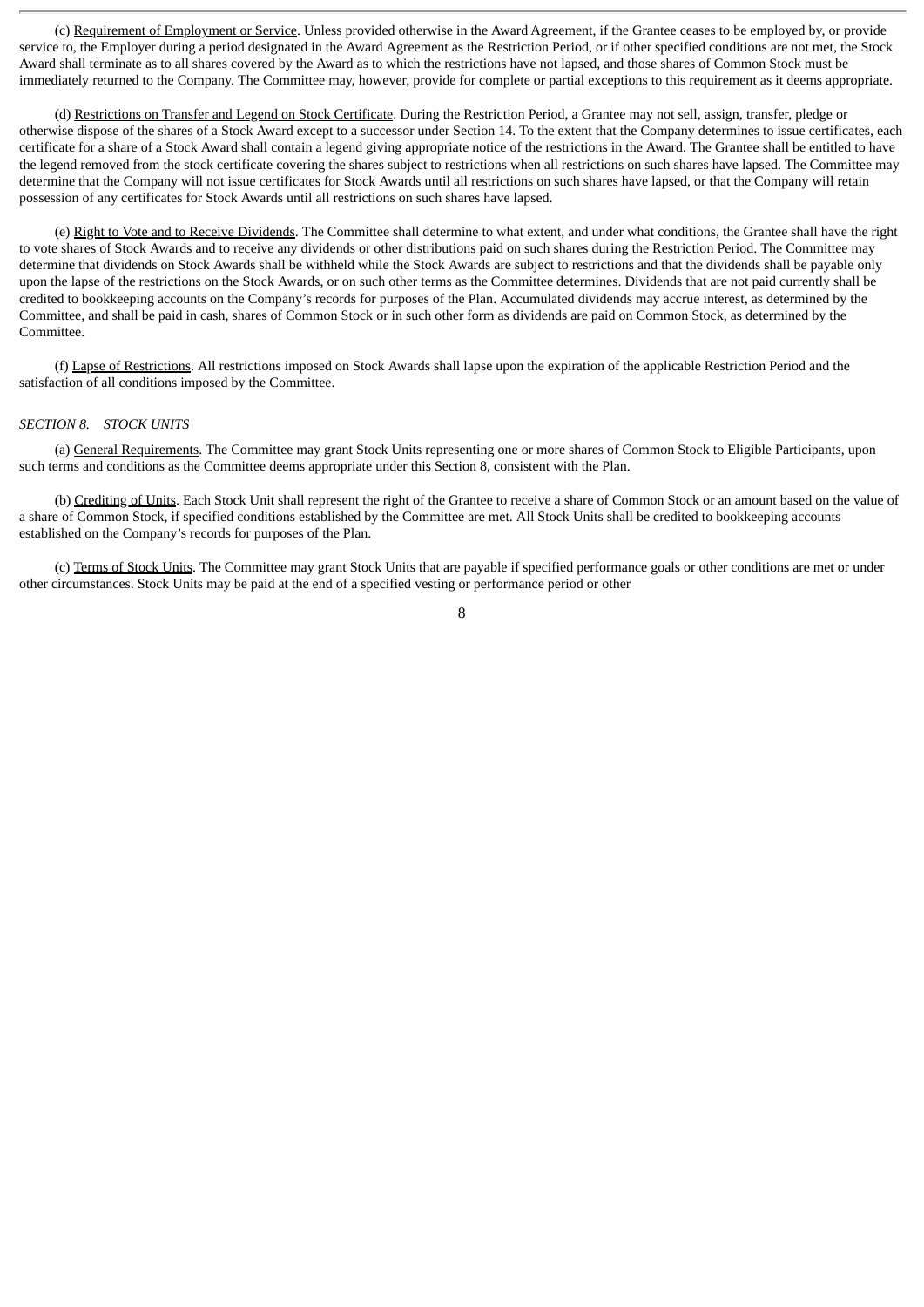period, or payment may be deferred to a date authorized by the Committee. The Committee shall determine the number of Stock Units to be granted and the requirements applicable to such Stock Units. A Stock Unit granted by the Committee shall provide for payment in shares of Common Stock, cash or a combination thereof and shall be made in accordance with the terms and conditions prescribed or authorized by the Committee. The Committee shall specify in writing the maximum number of shares that can be issued under the Stock Units.

(d) Requirement of Employment or Service. Unless provided otherwise in the Award Agreement, if the Grantee ceases to be employed by, or provide service to, the Employer during a specified period, or if other conditions established by the Committee are not met, the Grantee's Stock Units shall be forfeited. The Committee may, however, provide for complete or partial exceptions to this requirement as it deems appropriate.

(e) Payment With Respect to Stock Units. Payments with respect to Stock Units shall be made in cash, in Common Stock or in a combination of the two, as determined by the Committee.

(f) Dividend Equivalents. The Committee may grant Dividend Equivalents in connection with Stock Units, under such terms and conditions as the Committee deems appropriate. Dividend Equivalents may be paid to Grantees currently or may be deferred. All Dividend Equivalents that are not paid currently shall be credited to bookkeeping accounts on the Company's records for purposes of the Plan. Dividend Equivalents may be accrued as a cash obligation, or may be converted to additional Stock Units for the Grantee, and deferred Dividend Equivalents may accrue interest, all as determined by the Committee. The Committee may provide that Dividend Equivalents shall be payable based on the achievement of specific performance goals. Dividend Equivalents may be payable in cash or shares of Common Stock or in a combination of the two, as determined by the Committee. Any Dividend Equivalents underlying Stock Units which are payable based on the achievement of specific performance conditions shall vest and become payable at the same time as the underlying Stock Units.

#### *SECTION 9. OTHER EQUITY AWARDS*

The Committee may grant Other Equity Awards, which are awards (other than those described in Section 5, Section 6, Section 7, Section 8 or Section 10 of the Plan) that are based on, measured by or payable in Common Stock to any Eligible Participant, on such terms and conditions as the Committee shall determine. Other Equity Awards may be granted subject to the achievement of performance goals or other conditions.

Other Equity Awards may be denominated in cash, shares of Common Stock or other securities, in stock-equivalent units, in stock appreciation units, in securities or debentures convertible into Common Stock, or in any combination of the foregoing, and may be paid in cash, Common Stock or other securities, or in a combination of cash, Common Stock and other securities, all as determined by the Committee in the Award Agreement.

#### *SECTION 10. INCENTIVE AWARDS*

The Committee may grant Incentive Awards to Eligible Participants. Incentive Awards are performance-based Awards that are expressed in U.S. currency, but may be payable in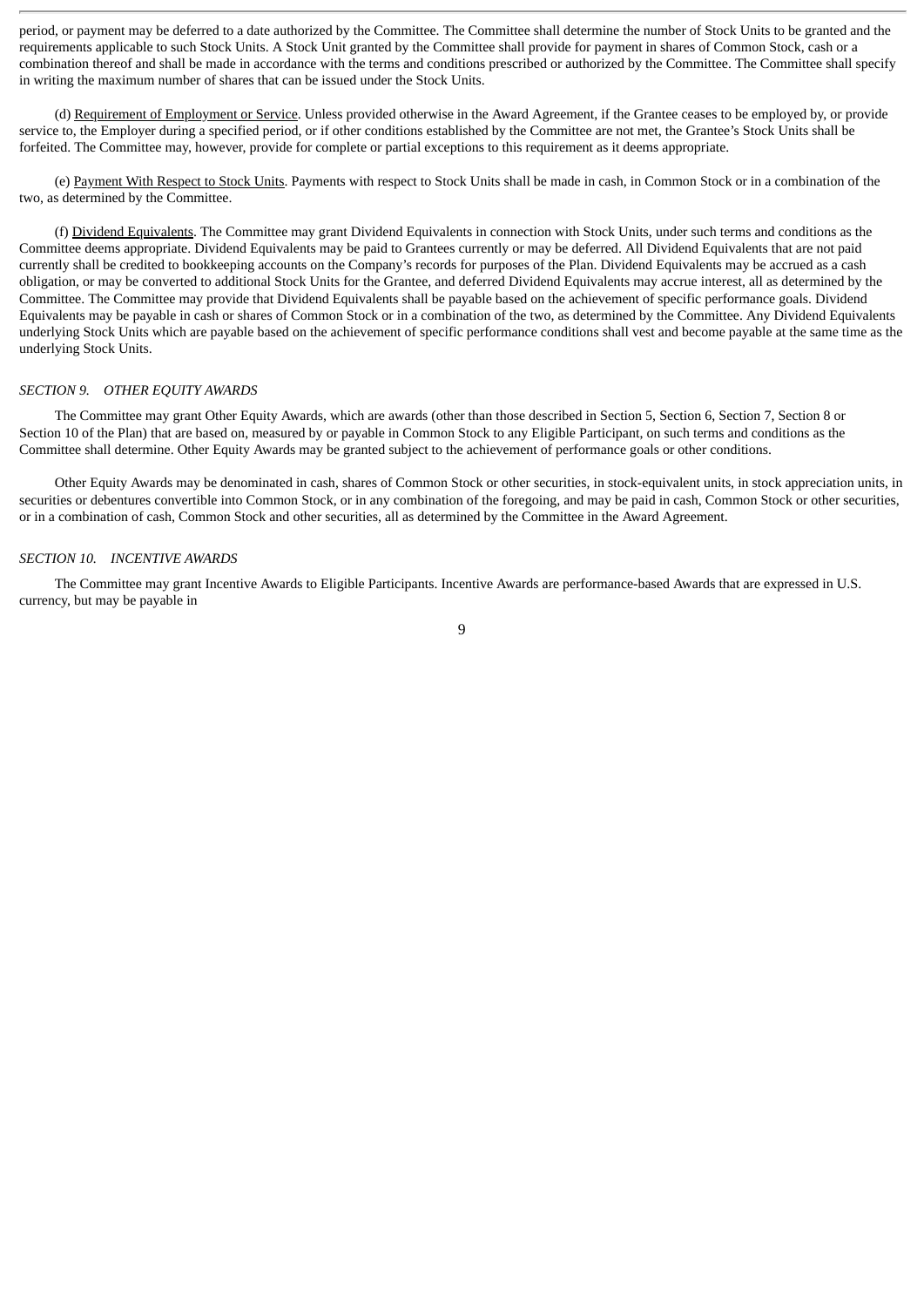the form of cash, Common Stock, or a combination of both. The Committee shall determine the terms and conditions applicable to Incentive Awards, including the criteria for the vesting and payment of Incentive Awards. Incentive Awards shall be based on such measures as the Committee deems appropriate and need not relate to the value of shares of Common Stock. Incentive Awards may be either annual Incentive Awards with a performance cycle of one year or less or long-term Incentive Awards with a performance cycle of more than one year. The target amount of the Incentive Award, the performance goals, the applicable performance cycle, the form of payment, and other terms and conditions applicable to an Incentive Award will be determined in the sole discretion of the Committee and will be set forth in an Award Agreement.

Payment with respect to an Incentive Award will be at the time or times set forth in the Award Agreement.

### *SECTION 11. QUALIFIED PERFORMANCE-BASED COMPENSATION*

(a) Designation as Qualified Performance-Based Compensation. The Committee may determine that Stock Awards, Stock Units, Dividend Equivalents, Other Equity Awards or Incentive Awards granted to an Employee shall be considered "qualified performance-based compensation" under section 162(m) of the Code ("Performance-Based Awards"). The provisions of this Section 11 shall apply to any such Performance-Based Awards.

(b) Performance Goals. When Awards are made under this Section 11, the Committee shall establish in writing (i) the objective performance goals that must be met, (ii) the performance period during which the performance goals will be measured, (iii) the maximum amounts that may be paid if the performance goals are met, and (iv) any other conditions that the Committee deems appropriate and consistent with the Plan and section 162(m) of the Code, including the employment requirements and payment terms. The performance goals may be used on an absolute or relative basis and may relate to the Employee's business unit, region, sector or industry group, a specific product or service line, or the performance of the Company or a subsidiary or the Company and its subsidiaries as a whole, or any combination of the foregoing. The Committee shall use objectively determinable performance goals based on one or more of the following criteria: basic or diluted earnings per share; total shareholder return; operating income; net income; cash flow (including but not limited to, operating cash flow, free cash flow, and cash flow return on capital); return on equity, capital, assets, or sales; revenue or revenue growth; earnings before interest, taxes, depreciation and amortization ("EBITDA") or EBITDA growth; stock price; debt-to-capital ratio; stockholders' equity per share; operating income as a percent of revenue; gross profit as a percent of revenue; selling, general and administrative expenses as a percent of revenue; pre-tax profit; orders; improvements in capital structure; budget and expense management; productivity ratios; economic value added or other value added measurements; operating efficiency; working capital targets; enterprise value; customer value; customer satisfaction; completion of acquisition or business expansion. The performance goals need not be uniform as among Grantees. The performance goals shall satisfy the requirements for "qualified performancebased compensation," including the requirement that the achievement of the goals be substantially uncertain at the time they are established and that the performance goals be established in such a way that a third party with knowledge of the relevant facts could determine whether and to what extent the performance goals have been met.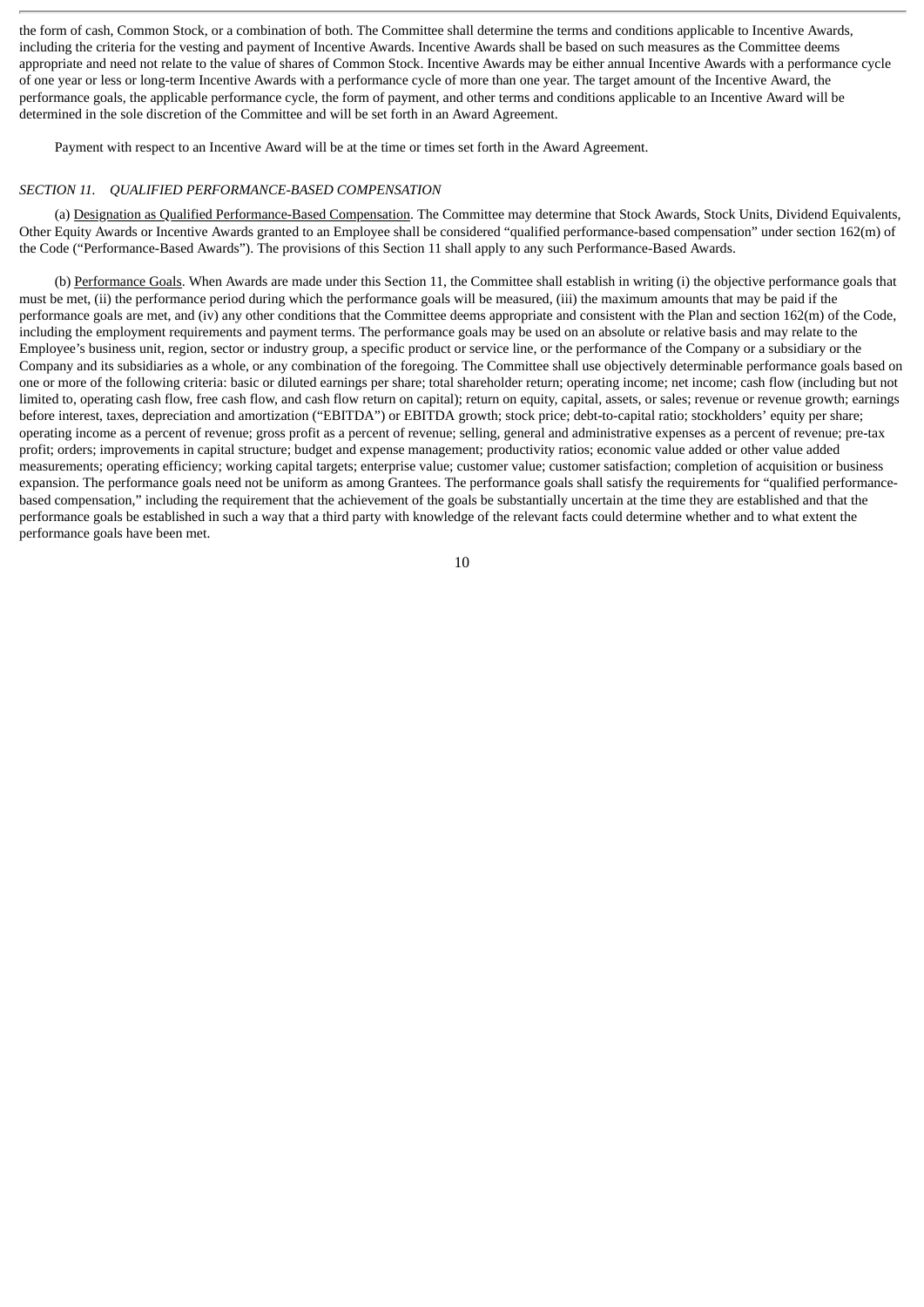(c) Establishment of Goals. Performance goals must be pre-established by the Committee. A performance goal is considered pre-established if it is established in writing not later than 90 days after the commencement of the period of service to which the performance goal relates, provided that the outcome is substantially uncertain at the time the Committee actually established the goal. However, in no event will a performance goal be considered preestablished if it is established after 25% of the period of service (as scheduled in good faith at the time the goal is established) has elapsed. The Committee shall not have discretion to increase the amount of compensation that is payable upon achievement of the designated performance goals, but may reduce the amount of compensation that is payable, pursuant to Performance-Based Awards.

(d) Maximum Payment. The maximum number of shares of Common Stock that may be subject to Awards that are intended as Performance-Based Awards made to an individual during a calendar year shall not exceed the individual limit set forth in Section 3 of the Plan. The maximum amount of cash that may be subject to Awards that are intended as Performance-Based Awards made to an individual for a performance period shall not exceed the individual limit set forth in Section 3 of the Plan

(e) Certification of Results. The Committee shall certify the performance results for the performance period specified in the Award Agreement after the performance period ends. The Committee shall determine the amount, if any, to be paid pursuant to each Award based on the achievement of the performance goals and the satisfaction of all other terms of the Award Agreement.

(f) Death, Disability or Other Circumstances. To the extent consistent with section 162(m) of the Code, the Committee may provide that Performance-Based Awards shall be payable or restrictions on such Performance-Based Awards shall lapse, in whole or in part, in the event of the Grantee's death or disability during the performance period, or under other circumstances consistent with the Treasury regulations and rulings under section 162(m) of the Code.

(g) Adjustments. To the extent applicable, subject to the following sentence and unless the Committee determines otherwise, the determination of the achievement of performance goals shall be based on the relevant financial measure, computed in accordance with U.S. generally accepted accounting principles ("GAAP"), and in a manner consistent with the methods used in the Company's audited financial statements. In setting the performance goals for "qualified performance-based compensation" within the period prescribed in subsection (c), the Committee may provide for such adjustments as it deems appropriate, to the extent consistent with the requirements of section 162(m) of the Code, including (i) to exclude one or more specified components of the calculation thereof or (ii) to include one or more other specified items, including, but not limited to, exclusions under subsection (i) or inclusions under subsection (ii) designed to reflect changes during the performance period in generally accepted accounting principles or in tax rates, currency fluctuations, the effects of acquisitions or dispositions of a business or investments in whole or in part, debt reduction charges, extraordinary or nonrecurring items, the gain or loss from claims or litigation and related insurance recoveries, the effects of impairment of tangible or intangible assets, or the effects of restructuring or reductions in force or other business recharacterization activities, income or expense related to defined benefit or defined contribution pension plans, uninsured losses from natural catastrophes or political and legal developments affecting the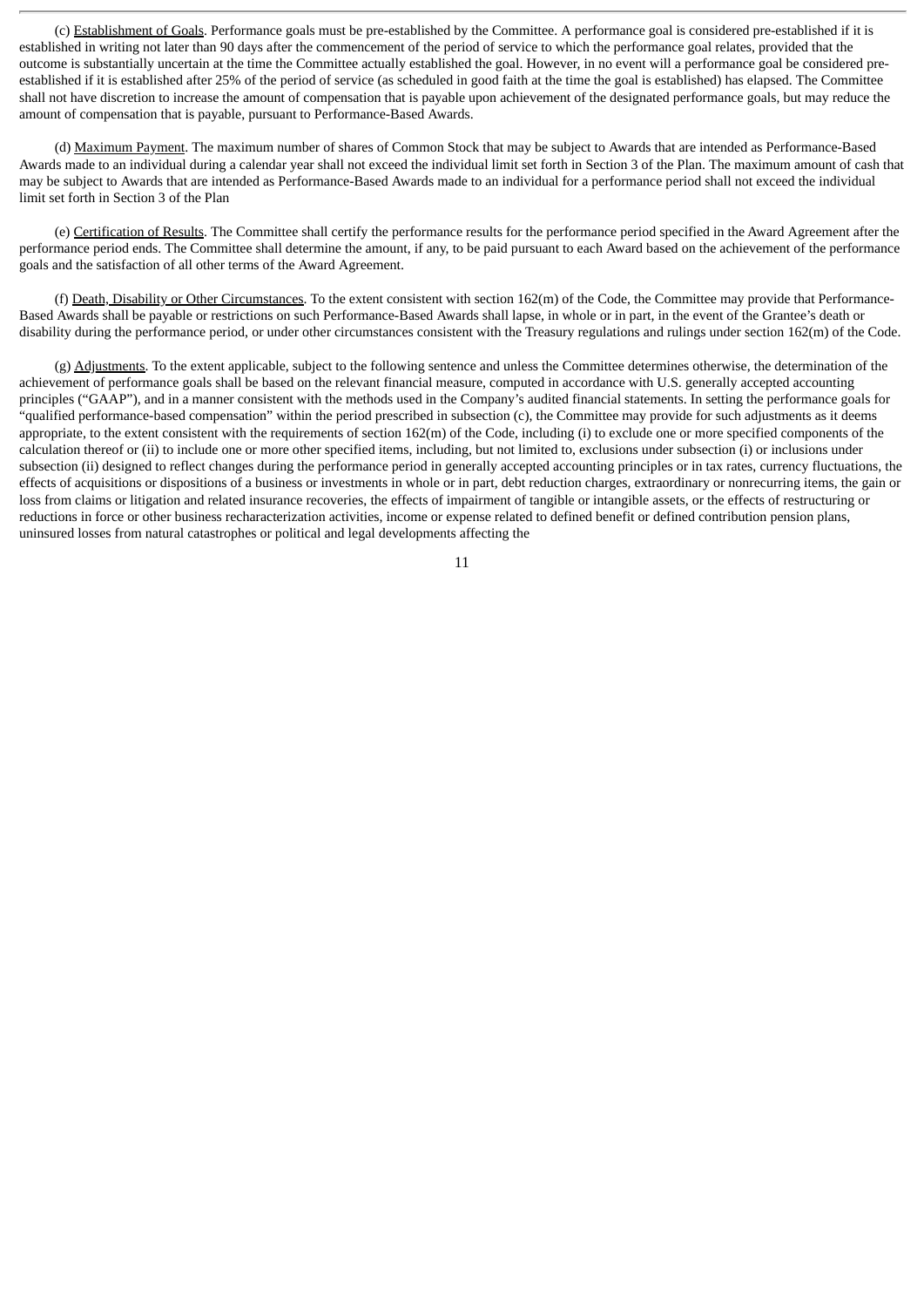Company's business (including losses as a result of war, terrorism, confiscation, expropriation, seizure, new regulatory requirements, business interruption or similar events).

(h) Status of Performance Awards under Code Section 162(m). It is the intent of the Company that Awards under this Section 11 constitute "performance-based compensation" within the meaning of section 162(m) of the Code and regulations thereunder. Accordingly, the terms of this Section 11 shall be interpreted in a manner consistent with section 162(m) of the Code and the regulations thereunder. If any provision of the Plan as in effect on the date of adoption of any agreements relating to Awards under this Section 11 does not comply or is inconsistent with the requirements of section 162(m) of the Code or the regulations thereunder, such provision shall be construed or deemed amended to the extent necessary to conform to such requirements.

#### *SECTION 12. DEFERRALS*

The Committee may permit or require a Grantee to defer receipt of the payment of cash or the delivery of shares that would otherwise be due to such Grantee in connection with any Award, or may permit a Grantee to defer compensation payable to the Grantee in the form of an Award under the Plan. If any such deferral election is permitted or required, the Committee shall establish rules and procedures for such deferrals, subject in all respects to the applicable provisions of section 409A of the Code.

#### *SECTION 13. WITHHOLDING OF TAXES*

(a) Required Withholding. All Awards under the Plan shall be subject to applicable federal (including FICA), foreign, state and local tax withholding requirements. The Employer may require that the Grantee or other person receiving or exercising Awards pay to the Employer the amount of any federal, foreign, state or local taxes that the Employer is required to withhold with respect to such Awards, or the Employer may deduct from other wages paid by the Employer the amount of any withholding taxes due with respect to such Awards. The Company may require the payment of any taxes before issuing any shares of Common Stock pursuant to the Award.

(b) Election to Withhold Shares. If the Committee so permits, a Grantee may elect to satisfy the Employer's tax withholding obligation with respect to Awards paid in Common Stock by having shares withheld up to an amount that does not exceed the minimum applicable withholding tax rate for federal (including FICA), foreign, state and local tax liabilities. The election must be in a form and manner prescribed by the Committee and may be subject to the prior approval of the Committee.

#### *SECTION 14. TRANSFERABILITY OF AWARDS*

(a) Nontransferability of Awards. Except as provided in subsection (b) below, only the Grantee may exercise rights under an Award during the Grantee's lifetime. A Grantee may not transfer those rights except (i) by will or by the laws of descent and distribution or (ii) with respect to Awards other than Incentive Stock Options, if permitted in any specific case by the Committee, pursuant to a domestic relations order or otherwise as permitted by the Committee. When a Grantee dies, the personal representative or other person entitled to succeed to the rights of the Grantee may exercise such rights. Any such successor must furnish proof satisfactory to the Company of his or her right to receive the Award under the Grantee's will or under the applicable laws of descent and distribution.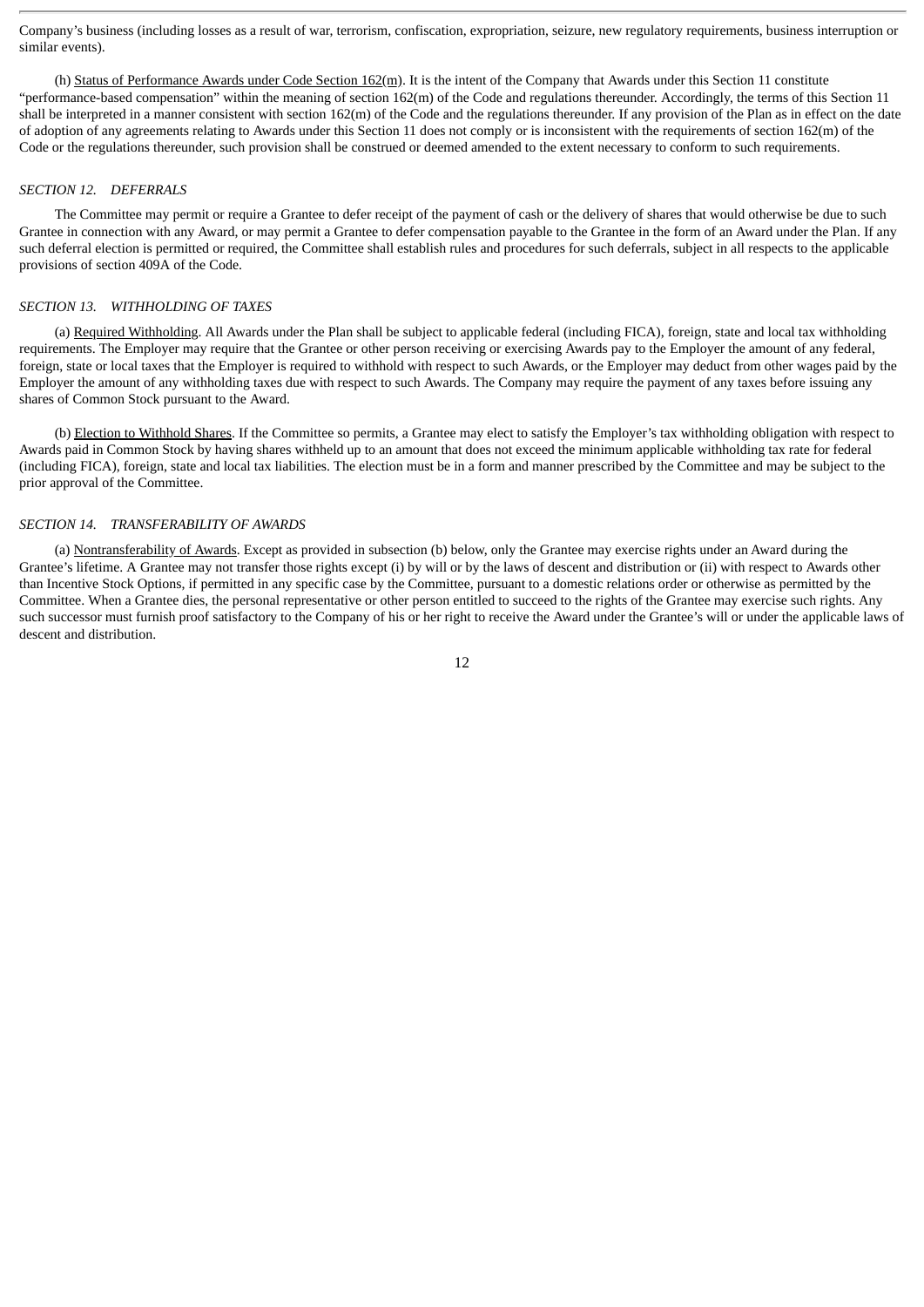(b) Transfer of Non Qualified Stock Options. Notwithstanding the foregoing, the Committee may provide, in an Award Agreement, that a Grantee may transfer Non Qualified Stock Options to family members, or one or more trusts or other entities for the benefit of or owned by family members, consistent with the applicable securities laws, according to such terms as the Committee may determine; provided that the Grantee receives no consideration for the transfer of a Non Qualified Option and the transferred Non Qualified Option shall continue to be subject to the same terms and conditions as were applicable to the Non Qualified Option immediately before the transfer.

#### *SECTION 15. CONSEQUENCES OF A CHANGE IN CONTROL*

(a) Assumption of Outstanding Awards. Upon a Change in Control where the Company is not the surviving corporation (or survives only as a subsidiary of another corporation), unless the Committee determines otherwise, all outstanding Options and SARs that are not exercised or paid at the time of the Change in Control shall be assumed by, or replaced with comparable options or rights by, the surviving corporation (or a parent or subsidiary of the surviving corporation), and other outstanding Awards shall be converted to similar grants of the surviving corporation (or a parent or subsidiary of the surviving corporation). Notwithstanding the immediately preceding sentence, if, in connection with such Change in Control, any outstanding Options and SARs are not assumed by, or replaced with comparable options or rights by, the surviving corporation (or a parent or subsidiary of the surviving corporation), and any other outstanding Awards are not converted to similar grants of the surviving corporation (or a parent or subsidiary of the surviving corporation), then upon such Change in Control (i) all such outstanding Options and SARs that are not assumed or replaced shall accelerate and become fully exercisable, (ii) the restrictions and conditions on all such outstanding Stock Awards that are not converted to similar grants shall fully lapse and (iii) all such outstanding Stock Units, Dividend Equivalents, Other Equity Awards and Incentive Awards that are not converted to similar grants shall be fully vested. After a Change in Control, references to the "Employer" as they relate to employment matters shall include the successor employer.

(b) Vesting upon Certain Terminations of Employment. Unless the Award Agreement provides otherwise, if a Grantee's Award is assumed as provided in Section 15(a) and if, within the two year period following the occurrence of such Change in Control, the Grantee's employment is terminated by the Company without Cause, or the Grantee resigns for Good Reason, then as of the date of such Grantee's termination of employment or service all of such Grantee's then outstanding (i) Options and SARs shall automatically accelerate and become fully exercisable, (ii) Stock Awards shall have all restrictions and conditions immediately lapse and (iii) Stock Units, Dividend Equivalents, Other Equity Awards and Incentive Awards shall be fully vested; provided that if the vesting of any such Awards is based, in whole or in part, on performance, the applicable Award shall become vested at the target level of performance.

(c) Other Alternatives. Notwithstanding the foregoing, in the event of a Change in Control, the Committee may take any of the following actions with respect to any or all outstanding Awards, without the consent of any Grantee: (i) the Committee may determine that outstanding Options and SARs shall accelerate and become fully exercisable, in whole or part; (ii) the Committee may determine that the restrictions and conditions on outstanding Stock Awards shall lapse, in whole or part; (iii) the Committee may determine that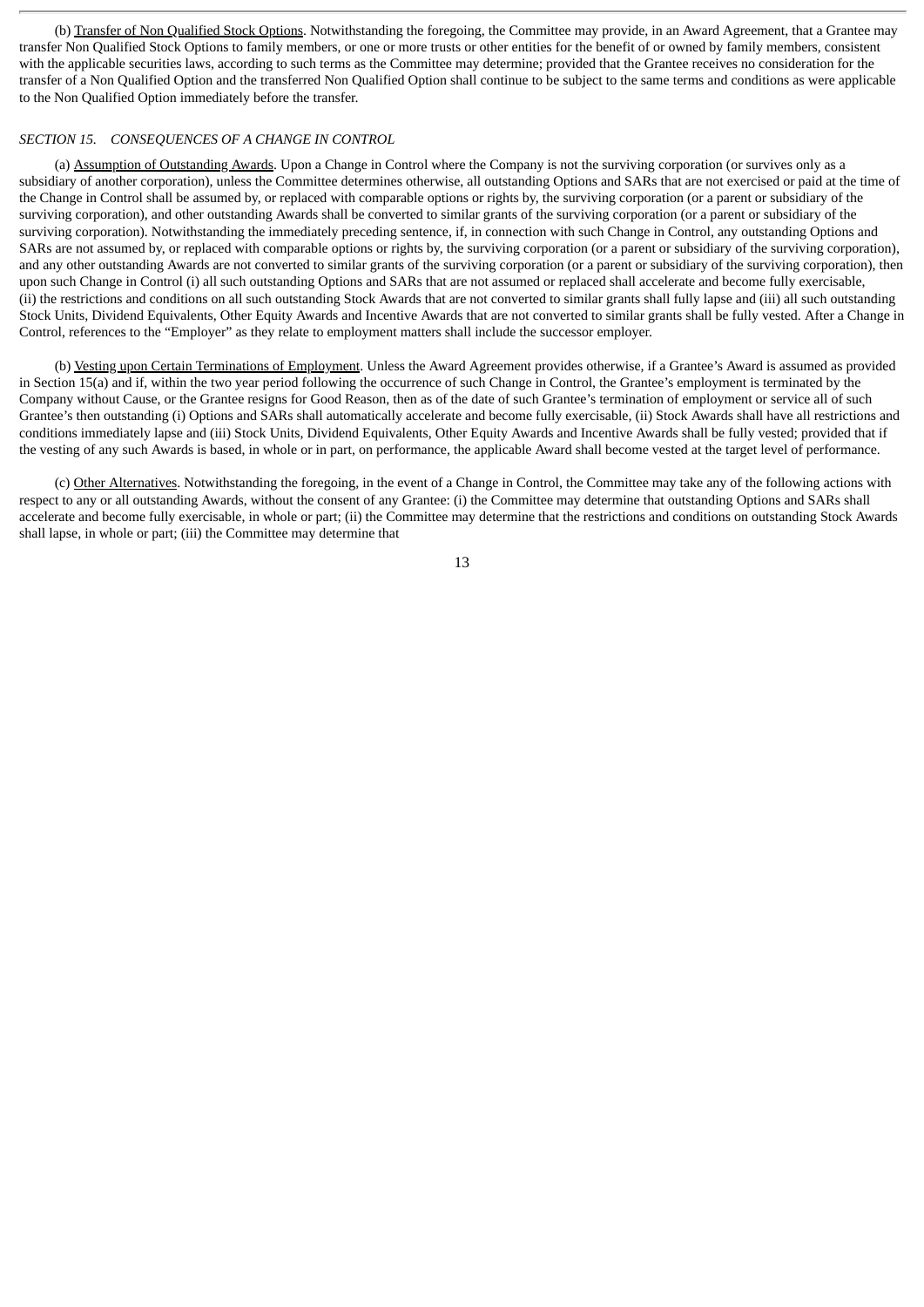outstanding Stock Units, Dividend Equivalents, Other Equity Awards and Incentive Awards shall be fully vested, in whole or part; (iv) the Committee may require that Grantees surrender their outstanding Options and SARs in exchange for a payment by the Company, in cash or Common Stock as determined by the Committee, in an amount equal to the amount, if any, by which the then Fair Market Value of the shares of Common Stock subject to the Grantee's unexercised Options and SARs exceeds the Exercise Price of the Options or the base amount of the SARs, as applicable; (v) after giving Grantees an opportunity to exercise their outstanding Options and SARs, terminate any or all unexercised Options and SARs at such time as the Committee deems appropriate; or (vi) determine that Grantees shall receive a payment in settlement of outstanding Stock Awards, Stock Units, Dividend Equivalents, Incentive Awards or Other Equity Awards, if permitted under section 409A of the Code. Such surrender, termination or payment shall take place as of the date of the Change in Control or such other date as the Committee may specify. Without limiting the foregoing, if the per share Fair Market Value of the Common Stock equals or is less than the per share Exercise Price or base amount, as applicable, the Company shall not be required to make any payment to the Grantee upon surrender of the Option or SAR.

#### *SECTION 16. AGREEMENT WITH GRANTEES*

Each Award made under the Plan shall be evidenced by an Award Agreement containing such terms and conditions as the Committee shall approve. In the event of a conflict between the provisions of the Plan and the provisions of any Award Agreement, the provisions of the Plan shall control.

#### *SECTION 17. REQUIREMENTS FOR ISSUANCE OF SHARES*

No shares of Common Stock shall be issued or transferred in connection with any Award hereunder unless and until all legal requirements applicable to the issuance or transfer of such shares of Common Stock have been complied with to the satisfaction of the Committee. The Committee shall have the right to condition any Award made to any Grantee hereunder on such Grantee's undertaking in writing to comply with such restrictions on his or her subsequent disposition of such shares of Common Stock as the Committee shall deem necessary or advisable, and if the Company determines to issue certificates representing such shares, such certificates may be legended to reflect any such restrictions. Any certificates representing shares of Common Stock issued or transferred under the Plan will be subject to such stop-transfer orders and other restrictions as may be required by applicable laws, regulations and interpretations, including any requirement that a legend be placed thereon. No Grantee shall have any right as a stockholder with respect to Common Stock covered by an Award until shares have been issued to the Grantee.

#### *SECTION 18. AMENDMENT AND TERMINATION OF THE PLAN*

(a) Amendment. The Board may amend or terminate the Plan at any time, provided, however, that the Board shall not amend the Plan without stockholder approval if such approval is required in order to comply with the Code or other applicable laws or to comply with applicable stock exchange requirements.

(b) No Repricing Without Stockholder Approval. Except as provided in Section 3(d), the Committee shall not (i) implement any cancellation/regrant program pursuant to which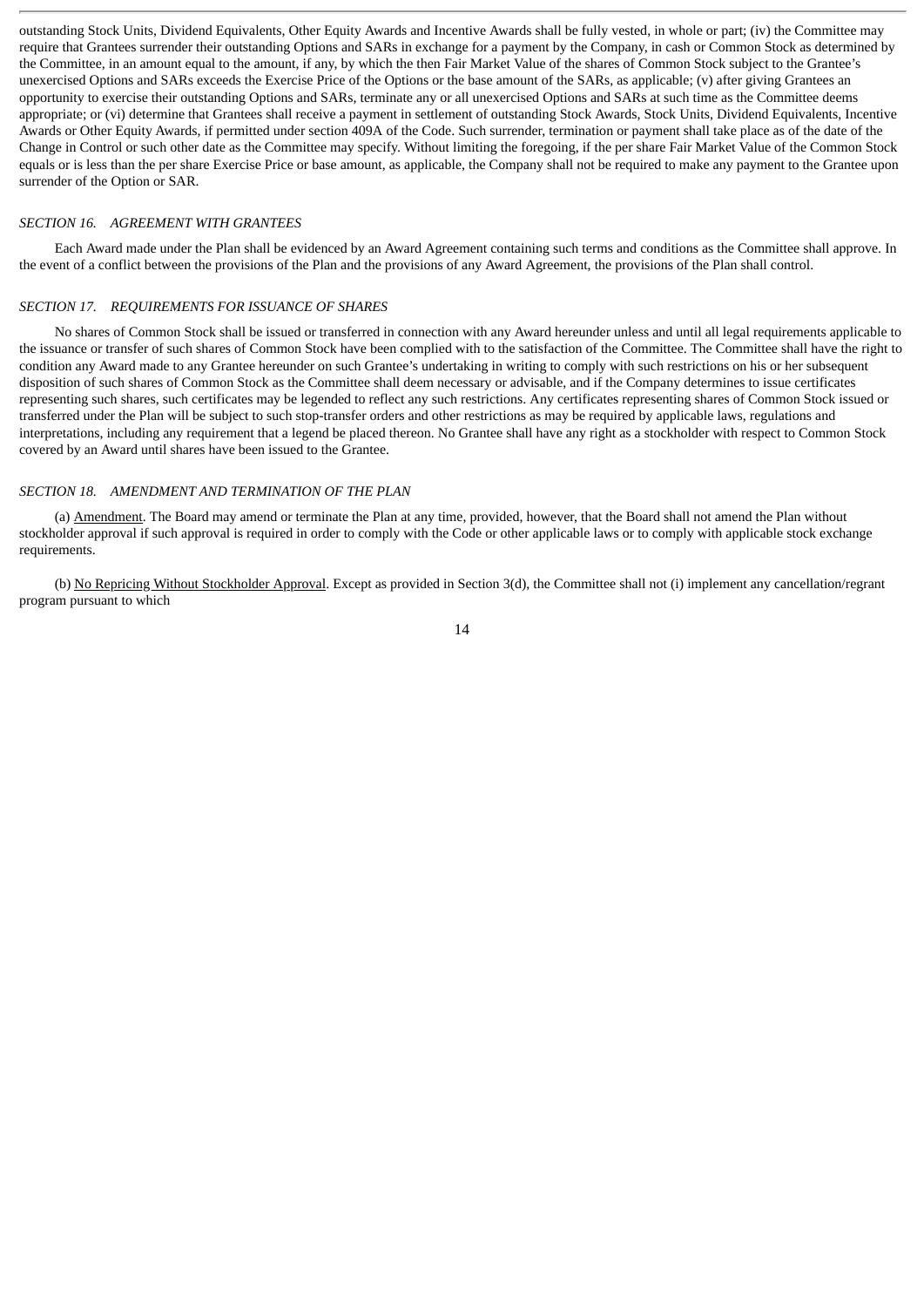outstanding Options or SARs under the Plan are cancelled and new Options or SARs are granted in replacement with a lower exercise price per share, (ii) cancel outstanding Options or SARs under the Plan with exercise or base prices per share in excess of the then current Fair Market Value per share of Common Stock for consideration payable in cash, equity securities of the Company or in the form of any other award under the Plan, except in connection with a Change in Control transaction or (iii) otherwise directly reduce the exercise price in effect for outstanding Options or SARs under the Plan, without in each such instance obtaining stockholder approval.

(c) Termination of Plan. The Plan shall terminate on the day immediately preceding the tenth anniversary of its Effective Date, unless the Plan is terminated earlier by the Board or is extended by the Board with the approval of the stockholders. The termination of the Plan shall not impair Awards outstanding or the power and authority of the Committee with respect to an outstanding Award.

(d) Termination and Amendment of Outstanding Awards. A termination or amendment of the Plan that occurs after an Award is made shall not materially impair the rights of a Grantee unless the Grantee consents or unless the Committee acts under a right that has been reserved in the Plan or the Award Agreement, including under Section 15 and Section 26(a). The termination of the Plan shall not impair the power and authority of the Committee with respect to an outstanding Award. Whether or not the Plan has terminated, an outstanding Award may be terminated or amended under Section 15 and Section 26(a) or may be amended by agreement of the Company and the Grantee consistent with the Plan. Notwithstanding anything in the Plan to the contrary, the Board may amend the Plan in such manner as it deems appropriate in the event of a change in applicable law or regulations.

(e) Stockholder Approval for Performance-Based Awards. If Awards are granted as Performance-Based Awards under Section 11 above, the Plan must be reapproved by the Company's stockholders no later than the first stockholders meeting that occurs in the fifth year following the year in which the stockholders previously approved the provisions of Section 11, if additional Performance-Based Awards are to be made under Section 11 and if required by section 162(m) of the Code or the regulations thereunder.

(f) Governing Document. The Plan shall be the controlling document. No other statements, representations, explanatory materials or examples, oral or written, may amend the Plan in any manner. The Plan shall be binding upon and enforceable against the Company and its successors and assigns.

#### *SECTION 19. FUNDING OF THE PLAN*

This Plan shall be unfunded. The Company shall not be required to establish any special or separate fund or to make any other segregation of assets to assure the payment of any Awards under this Plan. In no event shall interest be paid or accrued on any Award, including unpaid installments of Awards. No Grantee or any other person shall under any circumstances acquire any property interest in any specific assets of the Company. To the extent that any person acquires a right to receive payment from the Company hereunder, such right shall be no greater than the right of any unsecured general creditor of the Company.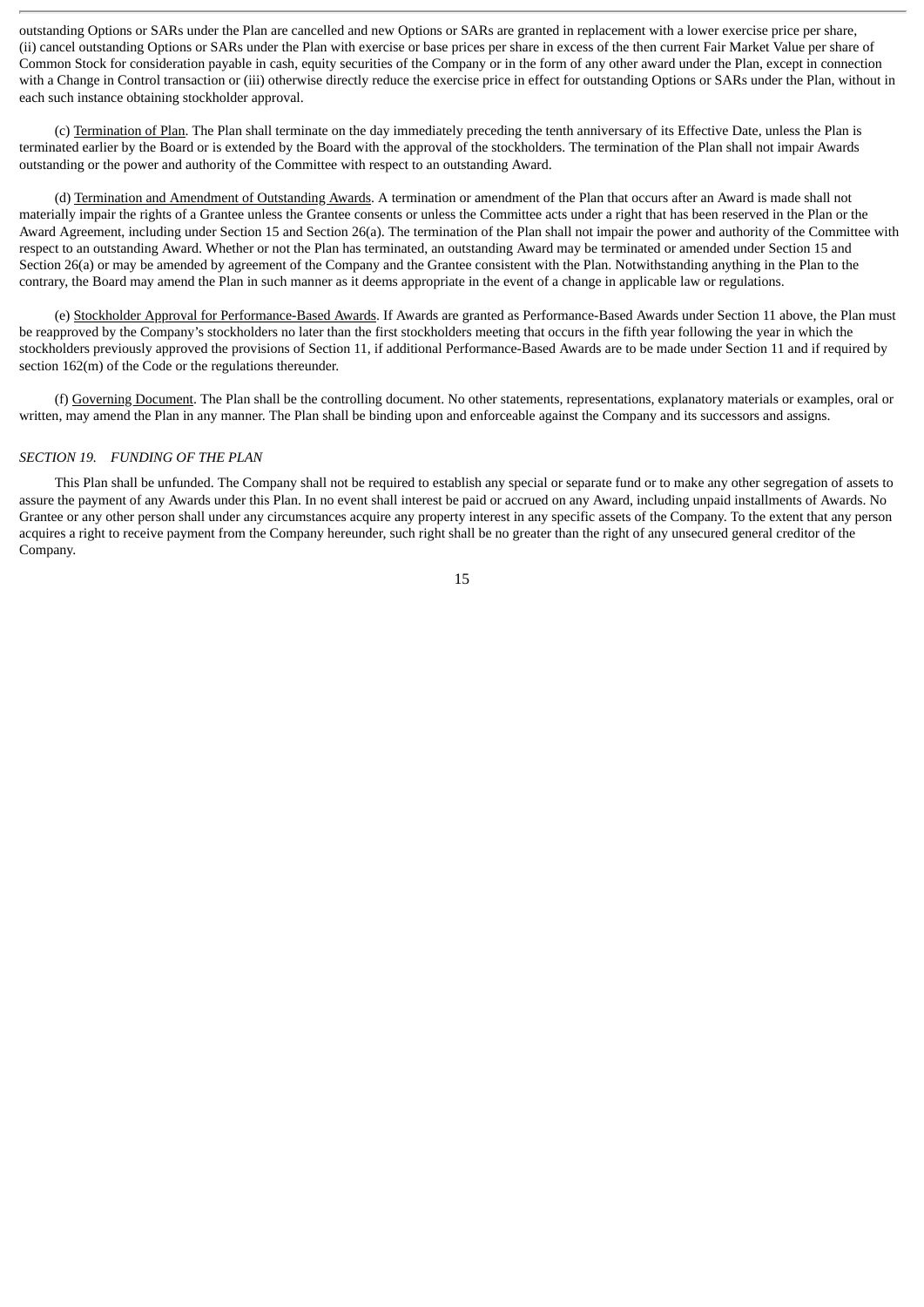#### *SECTION 20. RIGHTS OF GRANTEES*

Nothing in this Plan shall entitle any Employee, Non-Employee Director or other person to any claim or right to be granted an Award under this Plan. Neither this Plan nor any action taken hereunder shall be construed as giving any individual any rights to be retained by or in the employ of the Employer or any other employment rights.

### *SECTION 21. NO FRACTIONAL SHARES*

No fractional shares of Common Stock shall be issued or delivered pursuant to the Plan or any Award. The Committee shall determine whether cash, other awards or other property shall be issued or paid in lieu of such fractional shares or whether such fractional shares or any rights thereto shall be forfeited or otherwise eliminated.

## *SECTION 22. SEVERABILITY*

In case any provision of this Plan or of any Award Agreement shall be invalid, illegal or unenforceable, the validity, legality and enforceability of the remaining provisions shall not in any way be affected or impaired thereby.

#### *SECTION 23. HEADINGS*

Section headings are for reference only. In the event of a conflict between a title and the content of a Section, the content of the Section shall control.

#### *SECTION 24. EFFECTIVE DATE OF THE PLAN*

The Plan shall be effective as of April 28, 2016 (the "Effective Date"), subject to approval of the Company's stockholders.

#### *SECTION 25. NOTICES*

All notices under the Plan shall be in writing, and shall be addressed to the General Counsel and shall be delivered to the Company at:

Unisys Corporation 801 Lakeview Drive, Suite 100 Blue Bell, PA 19422 Attention: General Counsel

Any notices to the Grantee, shall be delivered to the Grantee personally, sent by facsimile transmission or mailed to the Grantee at the address appearing in the records of the Company.

#### *SECTION 26. MISCELLANEOUS*

(a) Awards in Connection with Corporate Transactions and Otherwise. Nothing contained in this Plan shall be construed to (i) limit the right of the Committee to make Awards under this Plan in connection with the acquisition, by purchase, lease, merger, consolidation or otherwise, of the business or assets of any corporation, firm or association, including Awards to employees thereof who become Employees, or for other proper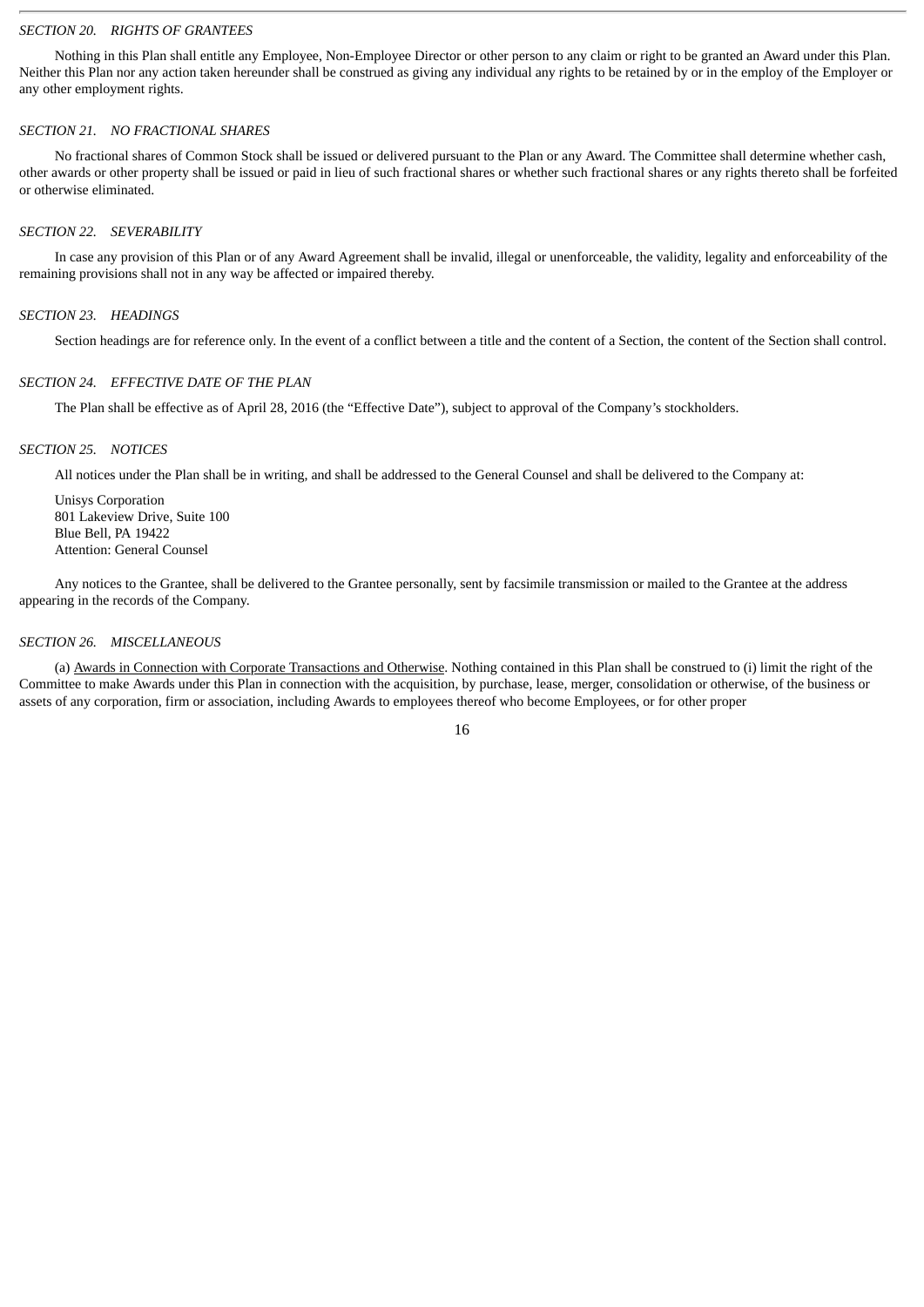corporate purposes, or (ii) limit the right of the Company to grant stock options or make other awards outside of this Plan. Without limiting the foregoing, the Committee may make an Award to an employee of another corporation who becomes an Employee by reason of a corporate merger, consolidation, acquisition of stock or property, reorganization or liquidation involving the Company, the parent or any of their subsidiaries in substitution for a stock option, stock award or other grant made by such corporation. The terms and conditions of the substitute grants may vary from the terms and conditions required by the Plan and from those of the substituted stock incentives. The Committee shall prescribe the provisions of the substitute grants.

(b) Company Policies. All Awards under the Plan shall be subject to any applicable clawback or recoupment policies, share trading policies and any other policies implemented by the Board or the Committee, as in effect from time to time.

(c) Compliance with Law. The Plan, the exercise of Options and SARs and the obligations of the Company to issue or transfer shares of Common Stock under Awards shall be subject to all applicable laws and to approvals by any governmental or regulatory agency as may be required. With respect to persons subject to section 16 of the Exchange Act, it is the intent of the Company that the Plan and all transactions under the Plan comply with all applicable provisions of Rule 16b-3 or its successors under the Exchange Act. In addition, it is the intent of the Company that Incentive Stock Options comply with the applicable provisions of section 422 of the Code, that Awards of Performance-Based Awards comply with the applicable provisions of section 162(m) of the Code and that, to the extent applicable, Awards comply with the requirements of section 409A of the Code. To the extent that any provision that is designed to comply with section 16 of the Exchange Act or the legal requirements of section 422, 162(m) or 409A of the Code as set forth in the Plan ceases to be necessary under section 16 of the Exchange Act or required under section 422, 162(m) or 409A of the Code, that Plan provision shall cease to apply. The Committee may revoke any Award if it is contrary to law or modify an Award to bring it into compliance with any valid and mandatory government regulation. The Committee may also adopt rules regarding the withholding of taxes on payments to Grantees. The Committee may, in its sole discretion, agree to limit its authority under this Section.

(d) Section 409A. The Plan is intended to comply with the requirements of section 409A of the Code, to the extent applicable. All Awards shall be construed and administered such that the Award either (i) qualifies for an exemption from the requirements of section 409A of the Code or (ii) satisfies the requirements of section 409A of the Code. If an Award is subject to section 409A of the Code, (i) distributions shall only be made in a manner and upon an event permitted under section 409A of the Code, (ii) payments to be made upon a termination of employment shall only be made upon a "separation from service" under section 409A of the Code, (iii) payments to be made upon a Change in Control shall only be made upon a "change of control event" under section 409A of the Code, (iv) unless the Award specifies otherwise, each payment shall be treated as a separate payment for purposes of section 409A of the Code and all installment payments shall be treated as a separate payment, and (v) in no event shall a Grantee, directly or indirectly, designate the calendar year in which a distribution is made except in accordance with section 409A of the Code. Any Award granted under the Plan that is subject to section 409A of the Code and that is to be distributed to a key employee (as defined below) upon separation from service shall be administered so that any distribution with respect to such Award shall be postponed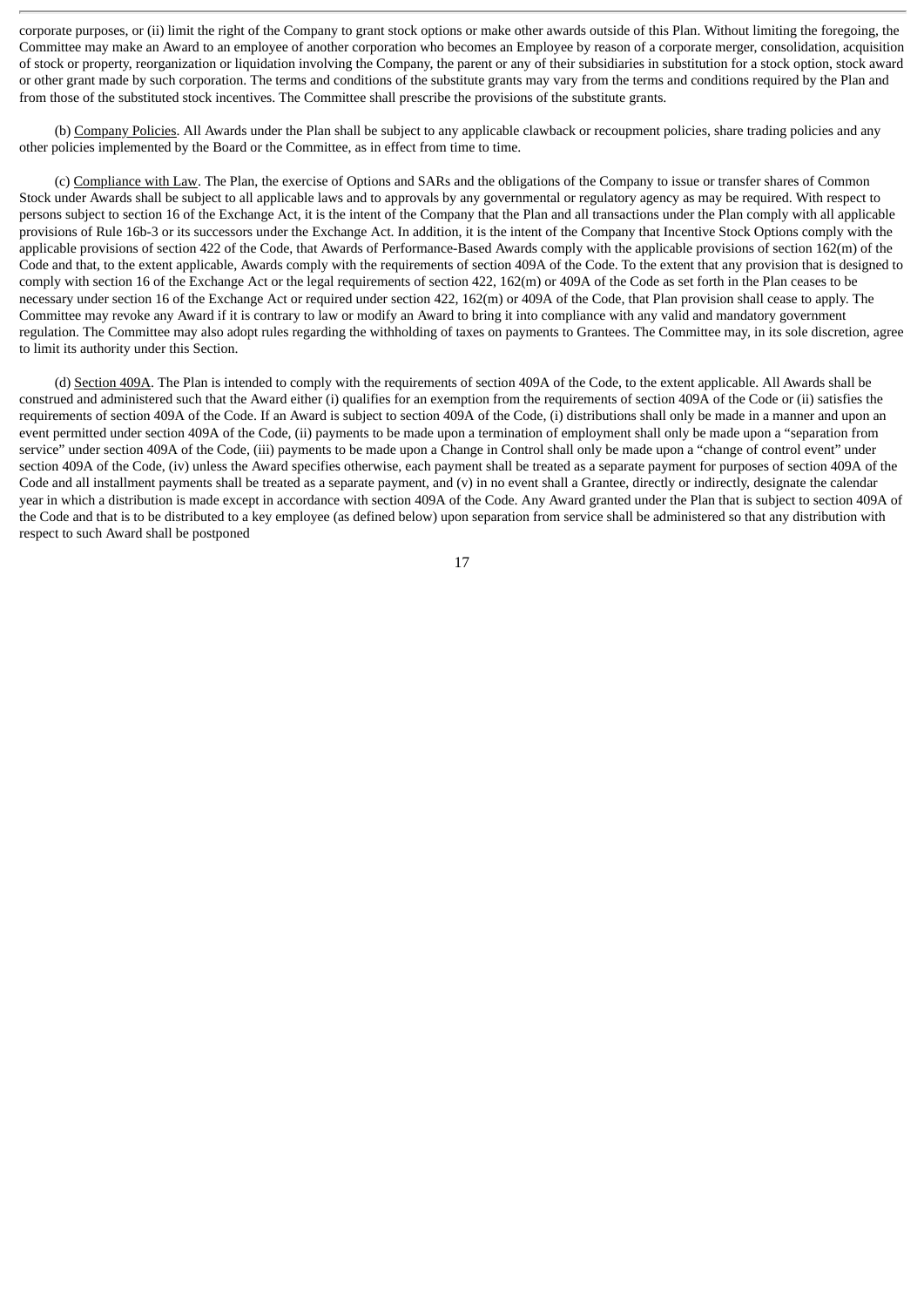for six months following the date of the Grantee's separation from service, if required by section 409A of the Code. If a distribution is delayed pursuant to section 409A of the Code, the distribution shall be paid within 30 days after the end of the six-month period. If the Grantee dies during such six-month period. any postponed amounts shall be paid within 60 days of the Grantee's death. The determination of key employees, including the number and identity of persons considered key employees and the identification date, shall be made by the Committee or its delegate each year in accordance with section 416(i) of the Code and the "specified employee" requirements of section 409A of the Code. Notwithstanding anything in this Plan or any Award Agreement to the contrary, each Grantee shall be solely responsible for the tax consequences of Awards under this Plan, and in no event shall the Company have any responsibility or liability if any Award does not meet the applicable requirements of section 409A of the Code. Although the Company intends to administer the Plan to prevent taxation under section 409A of the Code, the Company does not represent or warrant that the Plan or any Award complies with any provision of federal, foreign, state, local or other tax law.

(e) Employees Subject to Taxation Outside the United States. With respect to Grantees who are subject to taxation in countries other than the United States, the Committee may make Awards on such terms and conditions as the Committee deems appropriate to comply with the laws of the applicable countries, and the Committee may create such procedures, addenda and subplans and make such modifications as may be necessary or advisable to comply with such laws.

(f) No Fiduciary Relationship. Nothing contained in the Plan, and no action taken pursuant to the provisions of the Plan, shall create or shall be construed to create a trust of any kind, or a fiduciary relationship between the Company, its subsidiaries or affiliates, or their directors or officers or the Committee, on the one hand, and the Grantee, the Company, its subsidiaries or affiliates or any other person or entity, on the other.

(g) Governing Law. The validity, construction, interpretation and effect of the Plan and Award Agreements issued under the Plan shall be governed and construed by and determined in accordance with the laws of the State of Pennsylvania, without giving effect to the conflict of laws provisions thereof.

# *SECTION 27. DEFINITIONS*

When used in this Plan, the following terms will have the respective meanings set forth below.

(a) "Award" shall have the meaning set forth in Section 2(a).

(b) "Award Agreement" means the written instrument that sets forth the terms and conditions of an Award, including all amendments thereto.

(c) "Board" means the Board of Directors of the Company.

(d) "Cause" with respect to any Grantee, unless otherwise specified in the Award Agreement, means the Grantee (i) is intentionally dishonest in any aspect of his or her employment; (ii) is convicted (including pursuant to a plea of guilty or nolo contendere) of any felony, or a misdemeanor that impairs his or her ability to substantially perform his or her job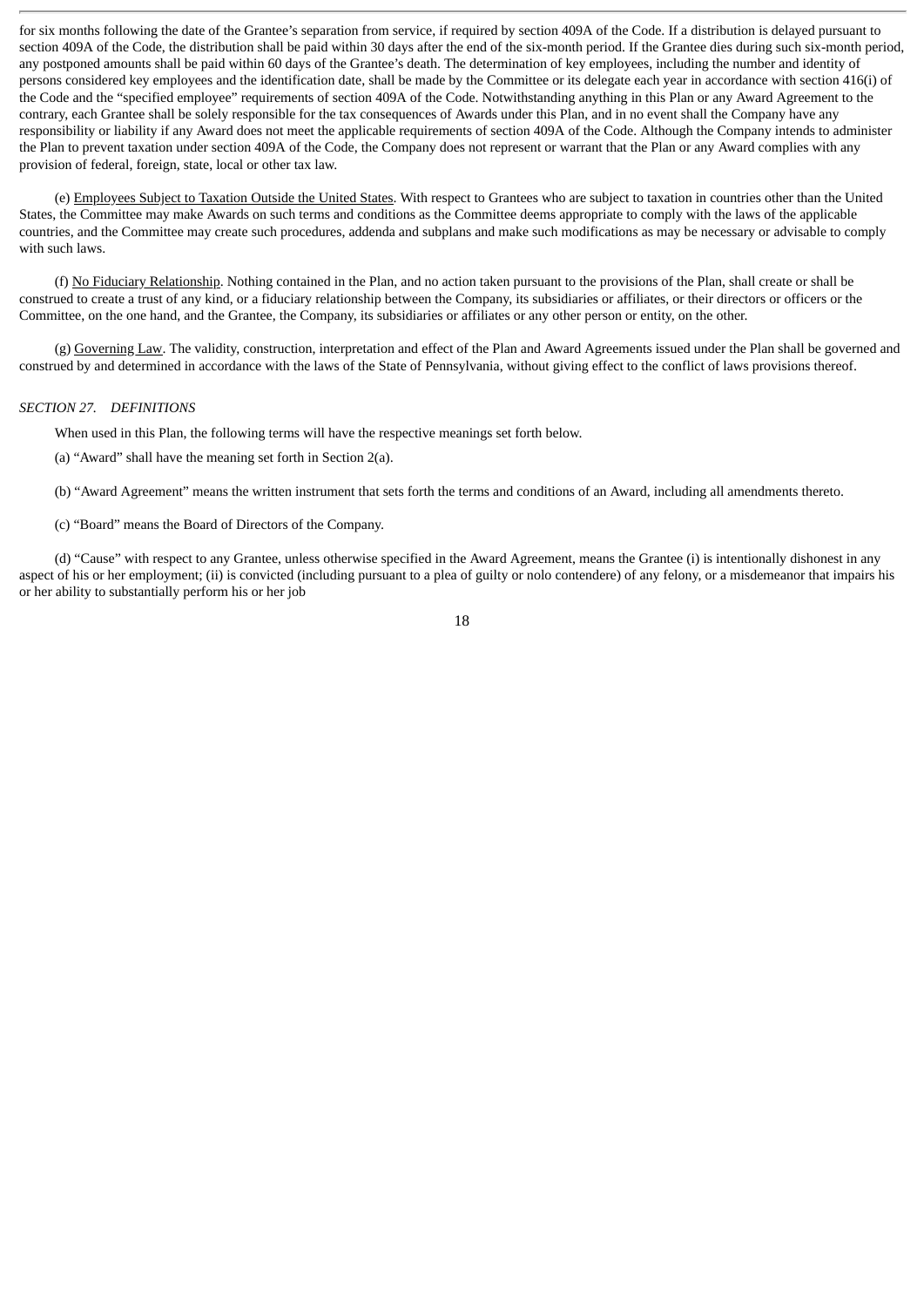or is otherwise injurious to the Company; (iii) engages in conduct which is against the best interest of the Company, including conduct that violates the Unisys Code of Ethical Conduct; (iv) violates any law or administrative regulation related to the Company's business; (v) willfully fails to perform his or her duties to a substantial degree; or (vi) uses the Company's confidential or proprietary information improperly. The termination of employment or service of the Grantee shall not be deemed to be for Cause unless and until there shall have been delivered to the Grantee a written notice from the Committee (after reasonable notice is provided to the Grantee and the Grantee is given an opportunity, together with counsel, to be heard before the Committee, which the Grantee must request in accordance with Section 25), finding that, in the good faith opinion of the Committee, the Grantee is guilty of the conduct alleged, and specifying the particulars thereof in detail.

#### (e) "Change in Control" shall be deemed to have occurred if:

(i) The acquisition by any individual, entity or group (within the meaning of Section  $13(d)(3)$  or  $14(d)(2)$  of the Exchange Act (a "Person")) of beneficial ownership (within the meaning of Rule 13d-3 promulgated under the Exchange Act) of 20% or more of either (A) the then outstanding shares of Stock (the "Outstanding Stock") or (B) the combined voting power of the then outstanding voting securities of the Company entitled to vote generally in the election of directors (the "Outstanding Voting Securities"), provided, however, that the following acquisitions will not constitute a Change in Control: (1) any acquisition directly from the Company, (2) any acquisition by the Company, (3) any acquisition by any employee benefit plan (or related trust) sponsored or maintained by the Company or any corporation controlled by the Company or (4) any acquisition by any corporation pursuant to a transaction described in clauses  $(A)$ ,  $(B)$  and  $(C)$  of subsection (iii) below; or

(ii) Individuals who, as of the Effective Date, constitute the Board (the "Incumbent Board") cease for any reason to constitute at least a majority of the Board, provided, however, that any individual's becoming a director after the effective date of the Plan whose election, or nomination for election by the stockholders of the Company, was approved by a vote of at least a majority of the directors then comprising the Incumbent Board will be considered as though the individual were a member of the Incumbent Board, but excluding, for this purpose, any individual whose initial assumption of office occurs as a result of an actual or threatened election contest with respect to the election or removal of directors or other actual or threatened solicitation of proxies or consents by or on behalf of a Person other than the Board; or

(iii) Consummation of a reorganization, merger or consolidation or sale or disposition of all or substantially all of the assets of the Company (a "Business Combination"), unless, in each case following such Business Combination, (A) all or substantially all of the individuals and entities who were the beneficial owners, respectively, of the Outstanding Stock and Outstanding Voting Securities immediately before the Business Combination beneficially own, directly or indirectly, more than 50% of, respectively, the then outstanding shares of common stock and the combined voting power of the then outstanding voting securities entitled to vote generally in the election of directors, as the case may be, of the corporation resulting from such Business Combination (including, without limitation, a corporation that as a result of the transaction owns the Company or all or substantially all of the assets of the Company either directly or indirectly through one or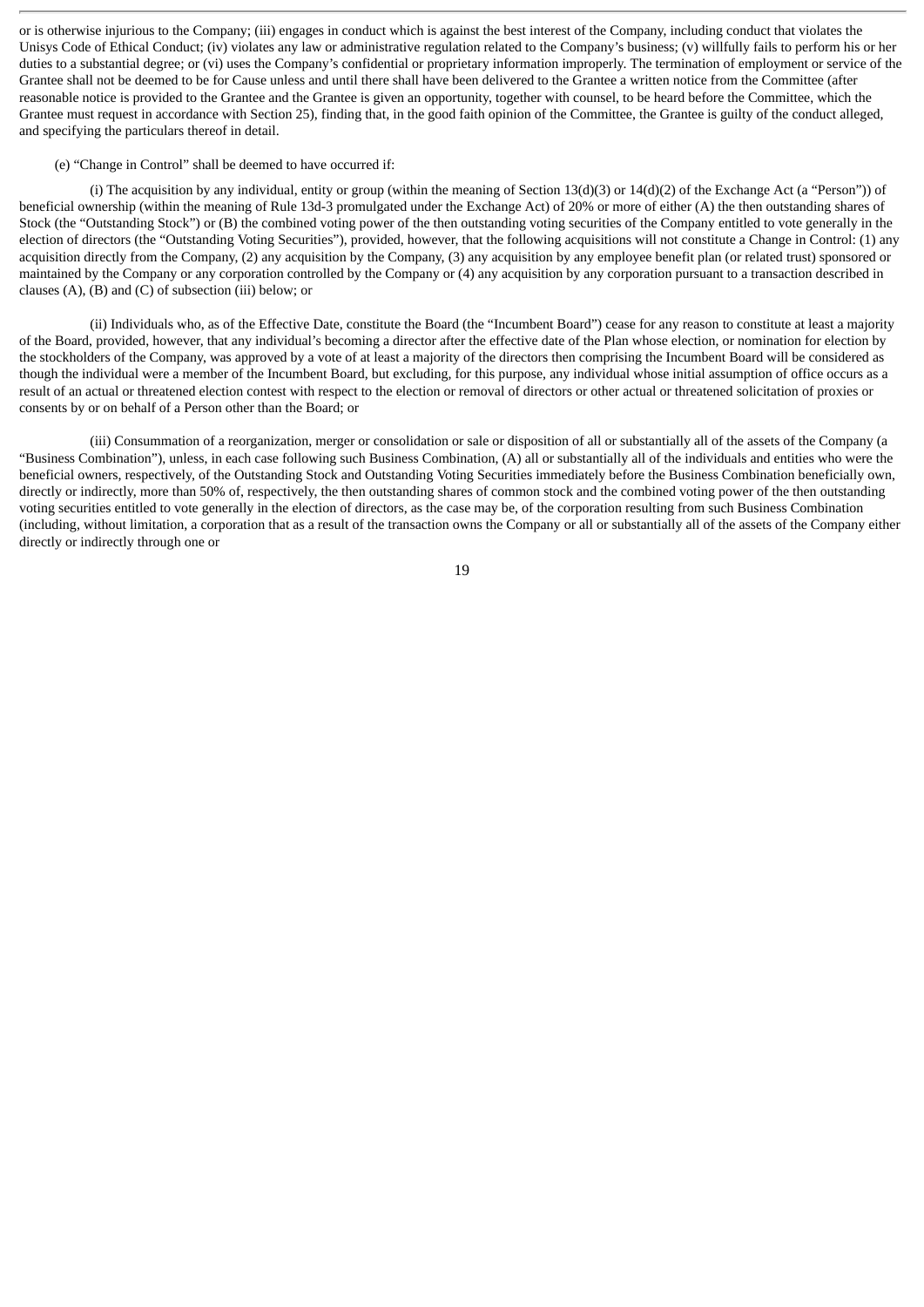more Subsidiaries) in substantially the same proportions as their ownership, immediately prior to such Business Combination of the Outstanding Stock and Outstanding Voting Securities, as the case may be, (B) no Person (excluding any employee benefit plan (or related trust) of the Company or the corporation resulting from the Business Combination) beneficially owns, directly or indirectly, 20% or more of, respectively, the then outstanding shares of common stock of the corporation resulting from the Business Combination or the combined voting power of the then outstanding voting securities of the corporation except to the extent that the Person owned 20% or more of the Outstanding Stock or Outstanding Voting Securities before the Business Combination, and (C) at least a majority of the members of the board of directors of the corporation resulting from the Business Combination were members of the Incumbent Board at the time of the execution of the initial agreement, or of the action of the Board, providing for the Business Combination.

Notwithstanding the foregoing, the Committee may modify the definition of Change in Control for a particular Award as set forth in the Award Agreement, as the Committee deems appropriate, to comply with section 409A of the Code.

(f) "Code" means the Internal Revenue Code of 1986, as amended, and the regulations promulgated thereunder.

- (g) "Committee" shall have the meaning set forth in Section 1(a).
- (h) "Common Stock" means the common stock of the Company.
- (i) "Company" means Unisys Corporation, and any successor corporation, as determined by the Committee.
- (j) "Dividend" means a dividend paid on shares of Common Stock.

(k) "Dividend Equivalent" means an amount calculated with respect to a Stock Unit, which is determined by multiplying the number of shares of Common Stock subject to the Stock Unit by the per-share cash Dividend, or the per-share fair market value (as determined by the Committee) of any Dividend in consideration other than cash, paid by the Company on its Common Stock. If interest is credited on accumulated dividend equivalents, the term "Dividend Equivalent" shall include the accrued interest.

- (l) "Effective Date" shall have the meaning set forth in Section 24.
- (m) "Eligible Participant" shall have the meaning set forth in Section 4(a).

(n) "Employed by, or provide service to, the Employer" means, unless otherwise specified in the Award Agreement, employment or service as an Employee or member of the Board (so that, for purposes of exercising Options and SARs and satisfying conditions with respect to Stock Awards, Stock Units, Incentive Awards, Dividend Equivalents, Performance-Based Awards and Other Equity Awards, a Grantee shall not be considered to have terminated employment or service until the Grantee ceases to be an Employee and member of the Board). Notwithstanding the foregoing, with respect to any Award subject to section 409A of the Code, "employed by, or provide service to, the Employer" shall be interpreted within the meaning of section 409A of the Code and the related Treasury Regulations.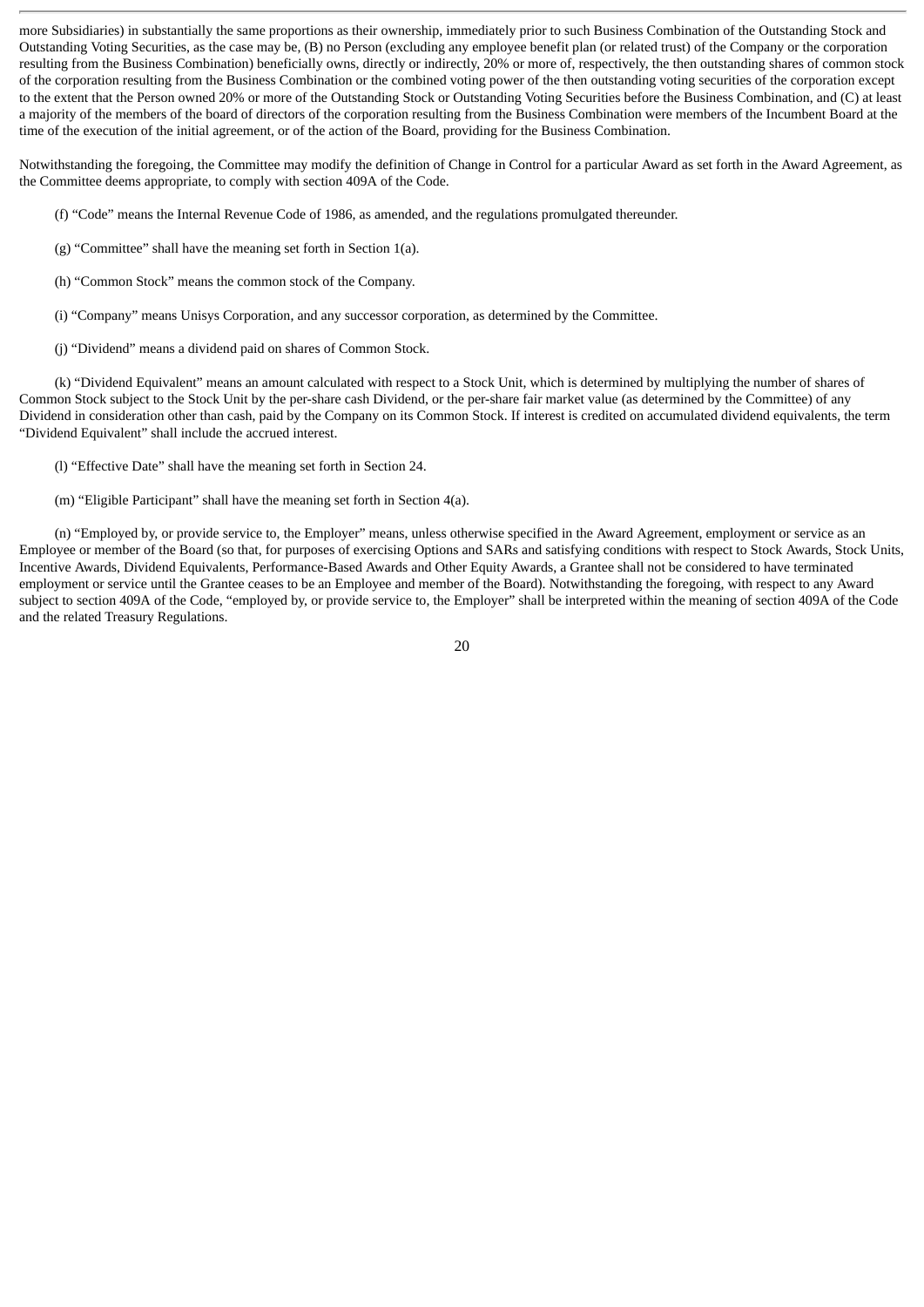(o) "Employee" means an employee of the Employer (including an officer or director who is also an employee), but excluding any person who is classified by the Employer as a "contractor" or "consultant," no matter how characterized by the Internal Revenue Service, other governmental agency or a court. Any change of characterization of an individual by the Internal Revenue Service or any court or government agency shall have no effect upon the classification of an individual as an Employee for purposes of this Plan, unless the Committee determines otherwise.

- (p) "Employer" means the Company and its subsidiaries, as determined by the Committee.
- (q) "Exchange Act" means the Securities Exchange Act of 1934, as amended.
- (r) "Exercise Price" shall have the meaning set forth in Section 5(c).

(s) "Fair Market Value" per share of Common Stock means, unless the Committee determines otherwise with respect to a particular Award, the sales price of a share of Common Stock (i) on the New York Stock Exchange as of the official close of the New York Stock Exchange at 4 p.m. U.S. Eastern Standard Time or Eastern Daylight Time, as the case may be, on the relevant date (or if there were no trades on that date the latest preceding date upon which a sale was reported) or (ii) on such other stock exchange, designated by the Committee in its sole discretion, as the official close of such exchange on such date (or if there were no trades on that date the latest preceding date upon which a sale was reported).

(t) "Good Reason" with respect to any Grantee, unless otherwise specified in the Award Agreement, means (i) a material diminution in the Grantee's authority, duties or responsibilities; (ii) any material breach by the Company of the terms of the Plan or an Award Agreement issued under the Plan; (iii) a material change in the Grantee's work location, at a minimum of 50 miles radius from the Grantee's then primary work location; or (iv) a material diminution in the Grantee's compensation, including base salary or annual target bonus, in each case, without the Grantee's consent. Notwithstanding the foregoing, a Grantee shall not have Good Reason unless the Grantee provides notice to the Company in accordance with Section 25 of the condition the Grantee claims gives rise to Good Reason within 90 days of the initial occurrence of such condition, the Company fails to remedy the condition within 30 days after receiving notice from the Grantee, and the Grantee's termination of employment occurs within 30 days after the lapse of the Company's cure period; provided, however, that in the event that a Grantee provides notice to the Company of a condition that the Grantee claims gives rise to Good Reason, the Committee shall make a determination in good faith as to whether the condition constitutes Good Reason, and the determination by the Committee shall be binding upon all parties. This definition of "Good Reason" shall be interpreted and applied in a manner that is consistent with the terms of Treasury Regulation Section 1.409A-1(n)(2) and guidance thereunder.

- (u) "Grantee" shall have the meaning set forth in Section 4(b).
- (v) "Incentive Award" shall mean an incentive award granted under the Plan as described under Section 10.

(w) "Incentive Stock Option" means an Option that is intended to meet the requirements of an incentive stock option under section 422 of the Code, as described in Section 5.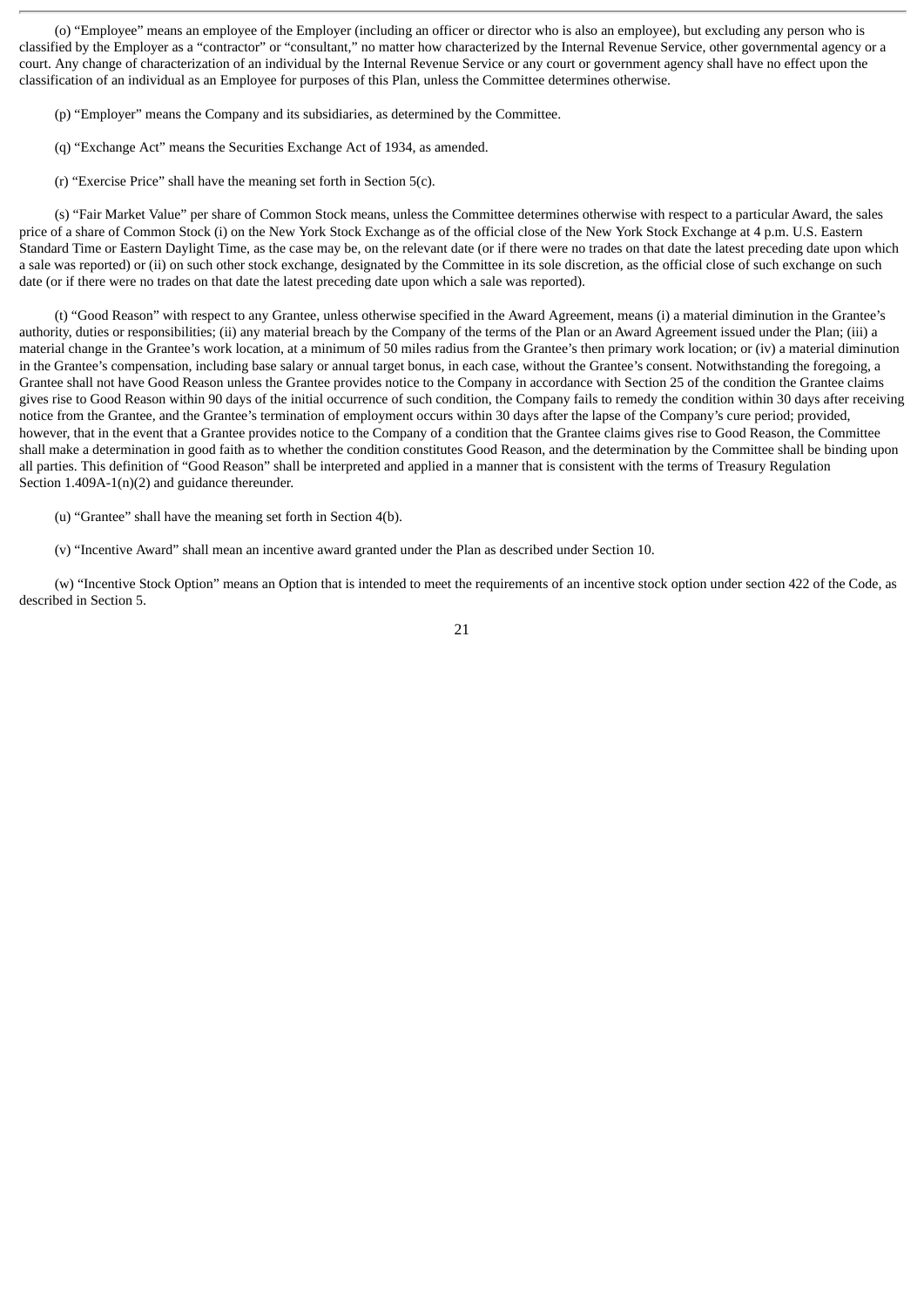(x) "Non-Employee Director" means a member of the Board, or a member of the Board of Directors of a subsidiary of the Company, who is not an Employee.

(y) "Non Qualified Stock Option" means an Option that is not intended to be taxed as an incentive stock option under section 422 of the Code, as described in Section 5.

(z) "Option" means an Incentive Stock Option or Non Qualified Stock Option, as described in Section 5.

(aa) "Other Equity Award" means any Award based on, measured by or payable in Common Stock (other than an Option, Stock Unit, Stock Award, SAR or Incentive Award), as described in Section 9.

(bb) "Performance-Based Awards" shall have the meaning set forth in Section 11.

(cc) "Plan" means this Unisys Corporation 2016 Long-Term Incentive and Equity Compensation Plan, as may be amended from time to time.

(dd) "Prior Plans" means the Company's 2003 Long-Term Incentive and Equity Compensation Plan, 2007 Long-Term Incentive and Equity Compensation Plan and 2010 Long-Term Incentive and Equity Compensation Plan, all as may be amended and restated.

(ee) "Restriction Period" shall have the meaning set forth in Section 7(a).

(ff) "SAR" means a stock appreciation right, as described in Section 6

(gg) "Stock Award" means an award of Common Stock, as described in Section 7.

(hh) "Stock Unit" means an award of a phantom unit representing a share of Common Stock, as described in Section 8.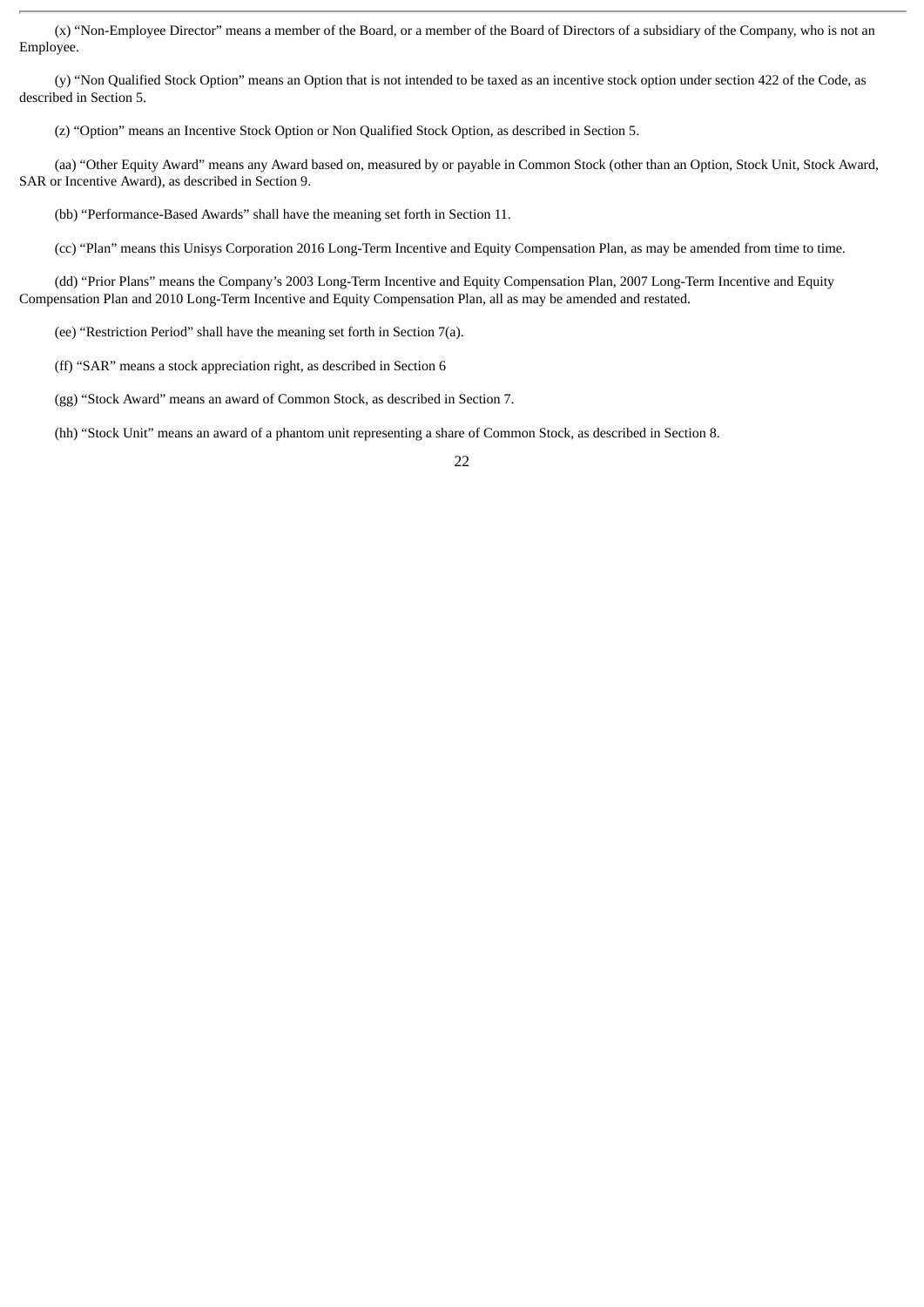# **UNISYS CORPORATION 2010 Long-Term Incentive and Equity Compensation Plan Performance Cash Award Agreement**

In order for the Award provided hereunder to become effective, this Agreement must be accepted electronically by Participant within sixty (60) days of receipt. In the event that this Agreement is not accepted electronically by Participant within this time period, Participant shall be **deemed to have rejected the Award.**

1. Subject to all provisions hereof and to all of the terms and conditions of the Unisys Corporation 2010 Long-Term Incentive and Equity Compensation Plan (the "Plan"), incorporated by this reference herein, Unisys Corporation, a Delaware corporation (the "Company"), hereby grants to the participant named below ("Participant") a performance cash award (the "Award") in accordance with Section 10 of the Plan. Each Award represents an obligation of the Company to make a cash payment to Participant on (i) the applicable vesting date or (ii) such earlier date as payment may be due under this agreement (together with Appendix A, and any applicable country-specific terms and provisions set forth in the addendum and the attachments to the addendum (collectively, the "Addendum"), the "Agreement"), for each Award that vests on such date, provided that the conditions precedent to such payment have been satisfied and provided that no Termination of Employment has occurred prior to the respective vesting date. The Award is payable in cash in USD into a brokerage account set up for Participant in the United States.

| Participant:             | <b>FULL NAME</b>                                                   |
|--------------------------|--------------------------------------------------------------------|
| Target Payment:          | <b>TARGET VALUE</b>                                                |
| Date of Grant:           | DATE OF GRANT                                                      |
| <b>Vesting Schedule:</b> | The Vesting Schedule is set forth in Appendix A to this Agreement. |

Capitalized terms used and not defined herein shall have the respective meanings assigned to such terms in the Plan. The terms of the Award are as follows:

2. Every notice relating to this Agreement shall be in writing and shall be effective when received or with date of posting if by registered mail with return receipt requested, postage prepaid. Notwithstanding Section 18(f) of the Plan, all notices to the Company shall be addressed to Unisys Equity Administration, Unisys Corporation, 801 Lakeview Drive, Suite 100, Blue Bell, Pennsylvania 19422, United States of America. Notices to Participant shall be addressed to his or her last designated address on the Company's records. Either party, by notice to the other, may designate a different address to which notices shall be sent. Any notice by the Company to Participant at his or her last designated address shall be effective to bind Participant and any other person who acquires rights or a claim thereto under this Agreement.

3. Participant's right to any payment under this Award may not be assigned, transferred (other than by will or the laws of descent and distribution), pledged or sold.

4. Except as otherwise provided under the terms of the Plan or this Agreement, all Awards granted under this Agreement that have not vested will be forfeited and all rights of Participant with respect to such Awards will terminate without any payment by the Company upon Termination of Employment by Participant or by the Company or, if Participant is not employed by the Company, Participant's employer (the "Employer") prior to the applicable vesting date for such Awards, as set forth in Appendix A (the "Vesting Date").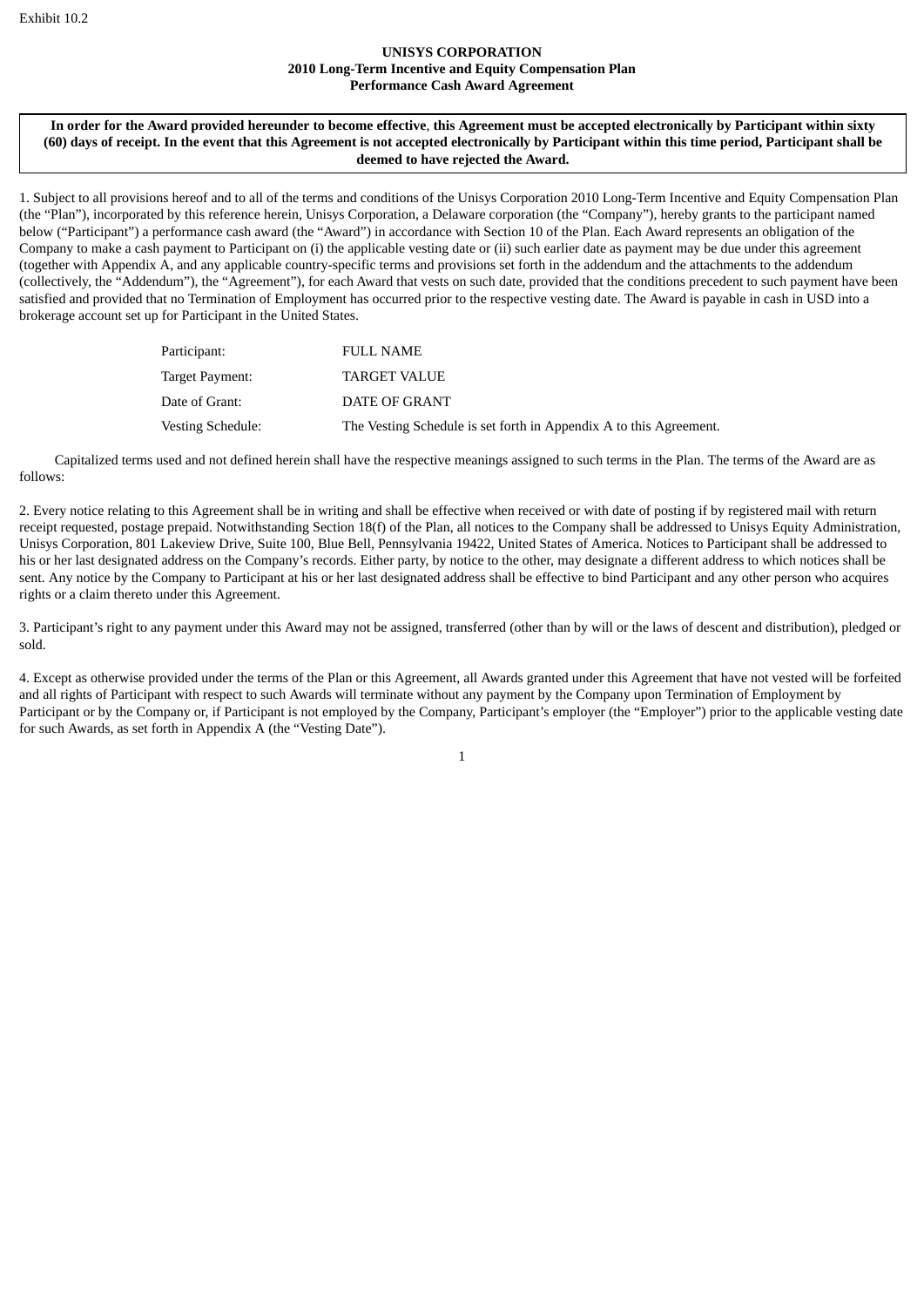For purposes of this Award, Termination of Employment (for any reason whatsoever and whether or not later found to be invalid or in breach of employment laws in the jurisdiction where Participant is employed or providing services to the Company, the Employer or any other Subsidiary or Affiliate or the terms of Participant's employment or service contract, if any) is deemed to occur effective as of the date that Participant is no longer actively employed or providing services to the Company, the Employer or any other Subsidiary or Affiliate and will not be extended by any notice period (*e.g.*, Participant's period of service with the Company, the Employer or any other Subsidiary or Affiliate would not include any contractual notice period or any period of "garden leave" or similar period mandated under employment laws in the jurisdiction where Participant is employed or providing services to the Company, the Employer or any other Subsidiary or Affiliate or the terms of Participant's employment or service contract, if any). The Company shall have the sole discretion to determine when Participant is no longer actively employed or providing services to the Company, the Employer or any other Subsidiary or Affiliate for purposes of the Award (including whether Participant may still be considered to be providing such services while on a leave of absence).

5. In the event of Participant's Termination of Employment within two years following the date of a Change in Control either (i) involuntarily by the Company or the Employer, as applicable, other than for Cause, or (ii) for Good Reason, any portion of the Award that is unvested and outstanding as of the date of Participant's Termination of Employment will become vested in accordance with the rules under Section 11(a)(4) of the Plan.

Notwithstanding the foregoing, if the Committee determines in its sole discretion that the Awards constitute nonqualified deferred compensation under Section 409A of the Code, then, if Participant is a "specified employee" within the meaning of Section 409A of the Code, Participant's entitlement to vesting with respect to the Award shall be as provided in this paragraph 5, but payment of the Award shall be made on the first day of the seventh month following Participant's Termination of Employment. For purposes of this paragraph 5, if the Committee determines in its sole discretion that the Awards are nonqualified deferred compensation under Section 409A of the Code, Termination of Employment shall be limited to those circumstances that constitute a "separation from service" within the meaning of Section 409A of the Code. This paragraph 5 will not be applicable to the Award if the Change in Control results from Participant's beneficial ownership (within the meaning of Rule 13d-3 under the Exchange Act) of Stock or Voting Securities.

6. Each payment that may become due hereunder shall be made only in cash. Except as otherwise provided in paragraph 5, such payment will be made to Participant as soon as practicable after the relevant Vesting Date but in any event within the period ending two and one-half months following the earlier of the end of the taxable year of the Company or the taxable year of Participant which, in each case, includes the Vesting Date.

7. Any dispute or disagreement arising under or as a result of this Agreement, shall be determined by the Committee (or, as to the provisions contained in paragraph 8 hereof, by the Company), or its designee, in its sole discretion and any such determination and interpretation or other action taken by said Committee (or, as to the provisions contained in paragraph 8 hereof, by the Company), or its designee, pursuant to the provisions of the Plan shall be binding and conclusive for all purposes whatsoever.

 $\overline{2}$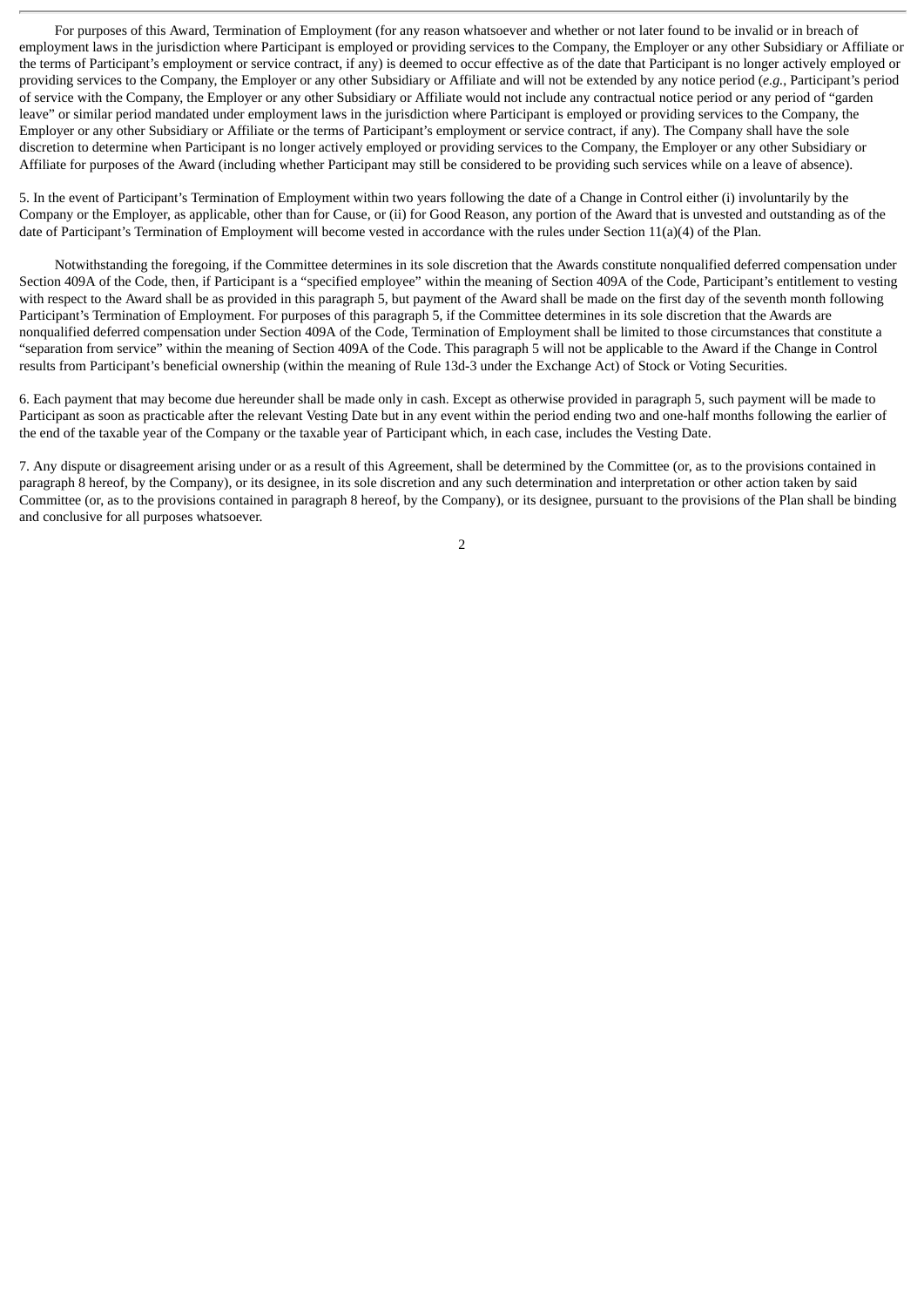8. The greatest assets of Unisys\* are its employees, technology and customers. In recognition of the increased risk of unfairly losing any of these assets to its competitors, Unisys has adopted the following policy. By accepting this Award, Participant agrees that:

a. During employment and for twelve months after leaving Unisys, Participant will not: (a) directly or indirectly solicit or attempt to influence any employee of Unisys to terminate his or her employment with Unisys, except as directed by Unisys; (b) directly or indirectly solicit or divert to any competing business any customer or prospective customer to which Participant was assigned at any time during the eighteen months prior to leaving Unisys; or (c) perform services for any Unisys customer or prospective customer, of the type Participant provided while employed by Unisys for any Unisys customer or prospective customer for which Participant worked at any time during the eighteen months prior to leaving Unisys.

b. Participant previously signed the Unisys Employee Proprietary Information, Invention and Non-Competition Agreement in which he or she agreed not to disclose, transfer, retain or copy any confidential or proprietary information during or after the term of Participant's employment, and Participant acknowledges his or her continuing obligations under that agreement. Participant shall be bound by the terms of the Employee Proprietary Information, Invention and Non-Competition Agreement and the restrictions set out in this paragraph 8 of this Agreement vis-à-vis the Company or the Employer, as applicable, and all restrictions and limitations set out in these agreements are in addition to and not in substitution of any other restrictive covenants (similar or otherwise) that Participant might be bound by vis-à-vis the Company or the Employer, as applicable, by virtue of his or her contract of employment or other agreements executed between Participant and the Company or the Employer, as applicable, which restrictive covenants shall remain in full force and continue to apply, notwithstanding any provisions to the contrary in this Agreement and/or the Employee Proprietary Information, Invention and Non-Competition Agreement.

c. Participant agrees that Unisys shall be entitled to preliminary and permanent injunctive relief, without the necessity of proving actual damages, in the event of a breach of any of the covenants contained in this paragraph 8.

d. Participant agrees that Unisys may assign the right to enforce the non-solicitation and non-competition obligations of Participant described in paragraph 8(a) to its successors and assigns without any further consent from Participant.

e. The provisions contained in this paragraph 8 shall survive after Participant's Termination of Employment and may not be modified or amended except by a writing executed by Participant and the Chairman of the Board of the Company.

9. In accepting the Award, Participant acknowledges, understands and agrees that: (i) the Plan is established voluntarily by the Company, it is discretionary in nature and it may be modified, amended, suspended or terminated by the Board at any time, to the extent permitted by the Plan; (ii) the grant of the Award is voluntary and occasional and does not create any contractual or other right to receive future awards, or benefits in lieu of awards even if awards have been granted in the past; (iii) all decisions with respect to future awards, if any, will be at the sole discretion of the Committee or its designee; (iv) the grant of the Award and Participant's participation in the Plan shall not create a right to employment with the Company, the Employer or any other Subsidiary or Affiliate, and shall not interfere with the ability of the Company, the Employer or any other Subsidiary or Affiliate, as applicable, to terminate Participant's employment or service relationship (if any) at any time; (v) Participant's participation in the Plan is voluntary; (vi) the Award and any payment made pursuant to the Award are an extraordinary item that does not constitute compensation of any kind for services of any kind rendered to the Company, the Employer or any other Subsidiary or Affiliate, and is outside the scope of Participant's employment or service contract, if any; (vii) the Award and any payment made pursuant to the Award are not intended to replace any pension rights or compensation; (viii) the Award and any payment made pursuant to the Award not part of normal or expected compensation or salary for any purposes, including, but not limited to, calculating any severance, resignation, termination, redundancy, dismissal, end of service payments, bonuses, long-service awards, pension, retirement or welfare benefits or similar payments; (ix) unless otherwise agreed with the Company, the Award and any payment made pursuant to the Award are not granted as consideration for, or in connection with, the service Participant may provide as a director of any Subsidiary or Affiliate; (x) the Award and Participant's participation in the Plan will not be interpreted to form an

\* For purposes of this paragraph 8, the term "Unisys" shall include the Company and all of its Subsidiaries and Affiliates.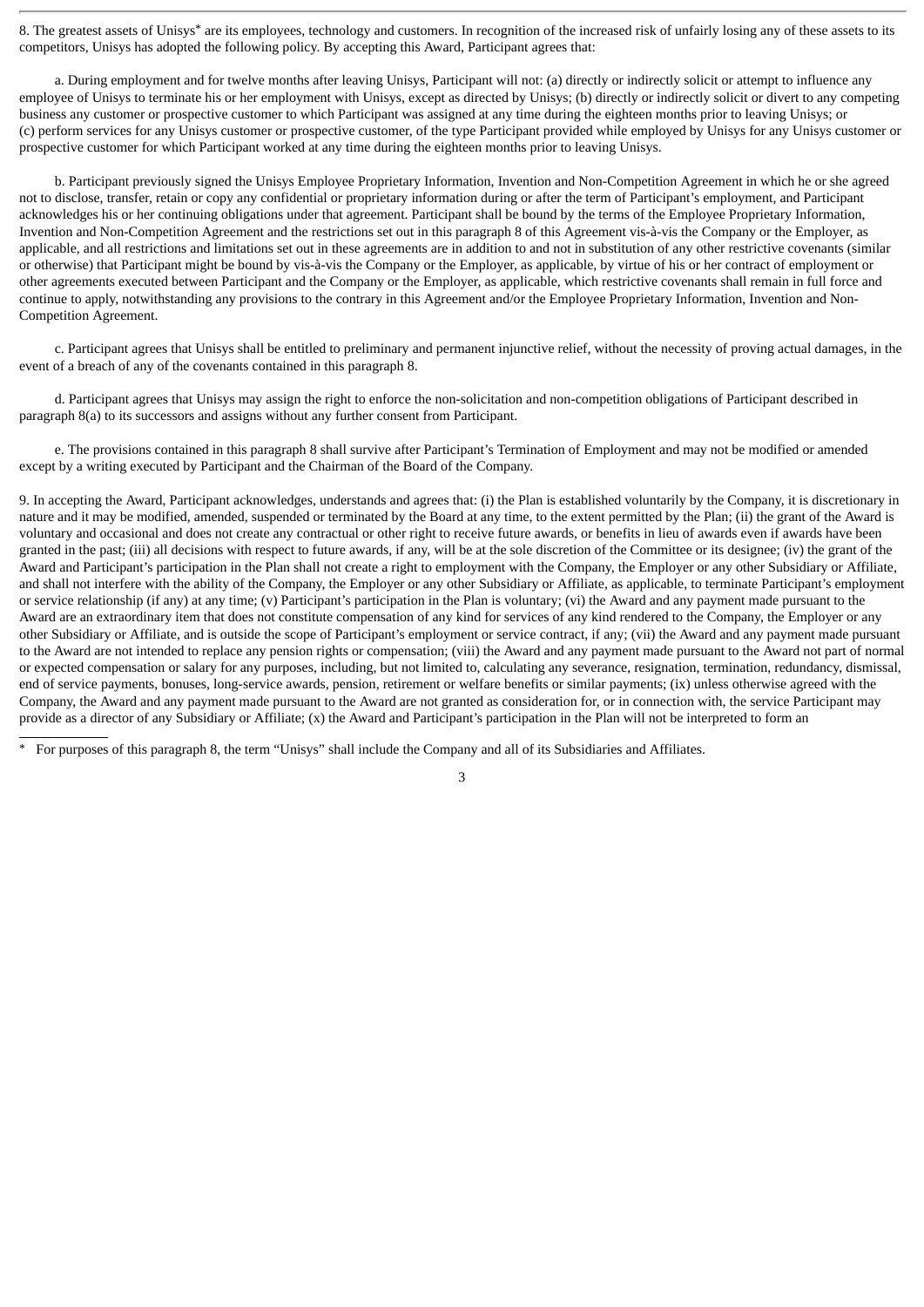employment or service contract or relationship with the Company, the Employer or any other Subsidiary or Affiliate; (xi) no claim or entitlement to compensation or damages shall arise from forfeiture of the Award resulting from Participant's Termination of Employment (for any reason whatsoever and whether or not later found to be invalid or in breach of employment laws in the jurisdiction where Participant is employed or providing services to the Company, the Employer or any other Subsidiary or Affiliate or the terms of Participant's employment or service contract, if any), and in consideration of the Award to which Participant is otherwise not entitled, Participant irrevocably agrees never to institute any claim against the Company, the Employer or any other Subsidiary or Affiliate, waives his or her ability, if any, to bring any such claim, and releases the Employer, the Company and any other Subsidiary or Affiliate from any such claim; if, notwithstanding the foregoing, any such claim is allowed by a court of competent jurisdiction, then, by participating in the Plan, Participant shall be deemed irrevocably to have agreed not to pursue such claim and agrees to execute any and all documents necessary to request dismissal or withdrawal of such claims; (xii) the Award and the benefits under the Plan, if any, will not automatically transfer to another company in the case of a merger, take-over or transfer of liability involving the Company and unless otherwise provided in the Plan or by the Company in its sole discretion, the Award and the benefits evidenced by this Agreement do not create any entitlement to have the Award or any such benefits transferred to, or assumed by, another company or be exchanged, cashed out or substituted for, in connection with any corporate transaction affecting the shares of the Company; (xiii) if Participant is employed or providing services outside the United States of America, neither the Company, the Employer nor any other Subsidiary or Affiliate shall be liable for any foreign exchange rate fluctuation between Participant's local currency and the United States Dollar that may affect the value of the Award or of any amounts due to Participant pursuant to the Award; and (xv) in the event the Company is required to prepare an accounting restatement, the Award may be subject to forfeiture or recoupment, to the extent required from time to time by applicable law or by a policy adopted by the Company, but provided such forfeiture or recoupment is permitted under applicable law.

10. Participant acknowledges that neither the Company nor the Employer (or any other Subsidiary or Affiliate) is providing any tax, legal or financial advice, nor is the Company or the Employer (or any other Subsidiary or Affiliate) making any recommendations regarding Participant's participation in the Plan. Participant should consult with his or her own personal tax, legal and financial advisors regarding Participant's participation in the Plan before taking any action related to the Plan.

11. Regardless of any action the Company or the Employer takes with respect to any or all income tax, social insurance, payroll tax, fringe benefits tax, payment on account or other tax-related items related to Participant's participation in the Plan and legally applicable to him or her ("Tax-Related Items"), Participant acknowledges that the ultimate liability for all Tax-Related Items is and remains Participant's responsibility and may exceed the amount actually withheld by the Company or the Employer. Participant further acknowledges that the Company and/or the Employer (a) make no representations or undertakings regarding the treatment of any Tax-Related Items in connection with any aspect of the Award, including, but not limited to, the grant, vesting or payment of the Award; and (b) do not commit to and are under no obligation to structure the terms of the Award or any aspect of the Award to reduce or eliminate Participant's liability for Tax-Related Items or achieve any particular tax result. Further, if Participant is subject to tax in more than one jurisdiction, Participant acknowledges that the Company and/or the Employer (or former employer, as applicable) may be required to withhold or account for Tax-Related Items in more than one jurisdiction.

Prior to any relevant taxable or tax withholding event, as applicable, Participant will pay or make adequate arrangements satisfactory to the Company and/or the Employer to satisfy all Tax-Related Items. In this regard, Participant authorizes the Company and/or the Employer, or their respective agents, at their sole discretion, to satisfy their withholding obligations with regard to all Tax-Related Items by means of one or a combination of the following: (1) withholding from the cash payment due to Participant upon vesting of the Award, or (2) withholding from Participant's wages or other cash compensation paid to Participant by the Company and/or the Employer.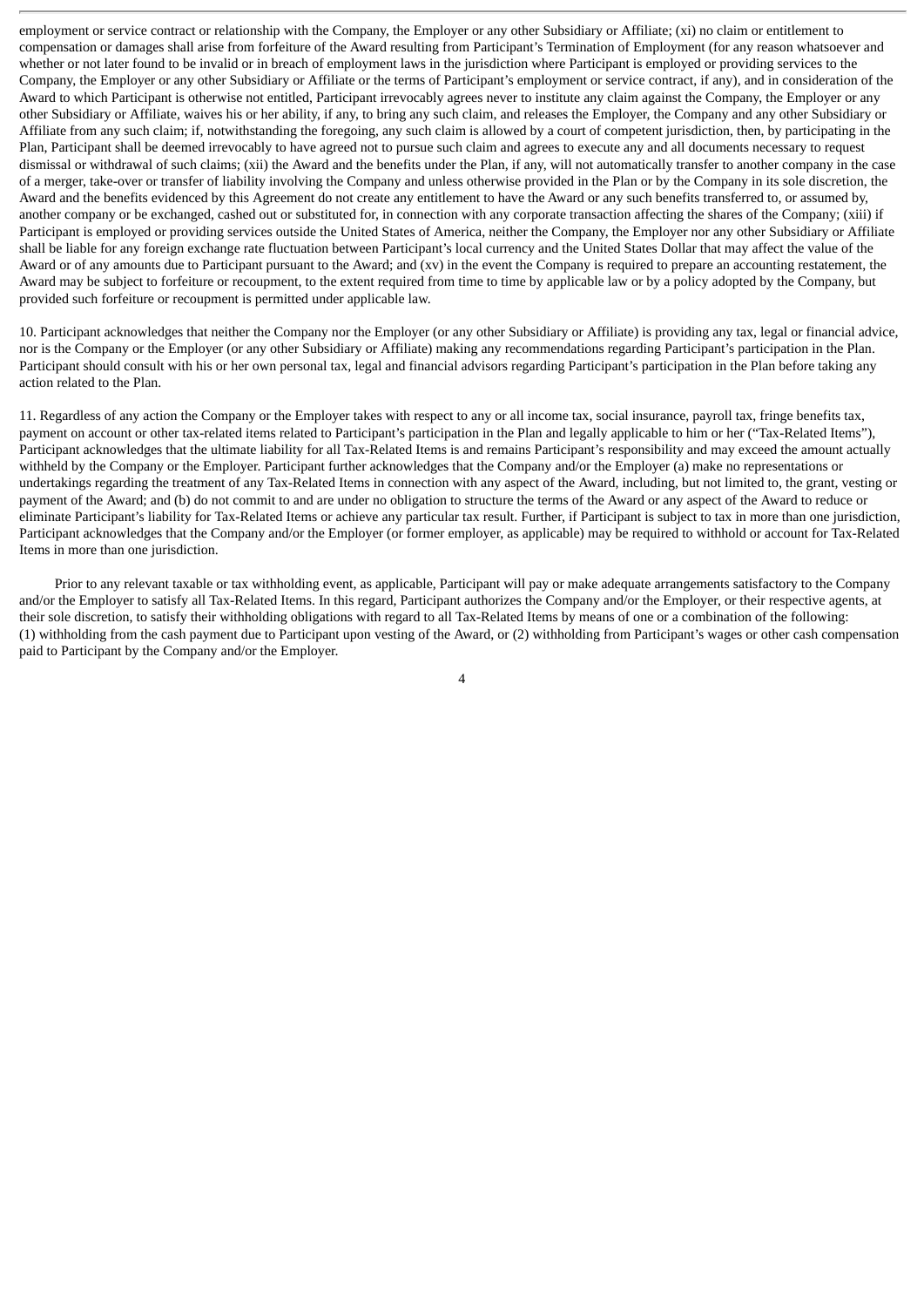The Company may withhold or account for Tax-Related Items by considering any applicable withholding rates, including maximum applicable rates, in which case Participant will receive a refund of any over-withheld amount in cash. If Participant does not receive a refund of any over-withheld amount, Participant may seek a refund from the local tax authorities.

Finally, within ninety (90) days of any tax liability arising, Participant shall pay to the Company and/or the Employer any amount of Tax-Related Items that the Company and/or the Employer may be required to withhold or account for as a result of Participant's participation in the Plan that cannot be satisfied by the means previously described. The Company may refuse to make a payment pursuant to the Award if Participant fails to comply with his or her obligations in connection with the Tax-Related Items.

12. Participant hereby explicitly and unambiquously consents and agrees to the collection, use and transfer, in electronic or other form, of Participant's personal data as described in this Agreement and any other Award grant materials by and among, as applicable, the Company, the Employer or any other Subsidiary or Affiliate for the exclusive purpose of implementing, administering and managing Participant's participation in the Plan.

Participant understands that the Company and the Employer may hold certain personal information about Participant, including, but not limited to, Participant's name, home address and telephone number, date of birth, social insurance number or other identification number, salary, nationality, job title, any shares of stock or directorships held in the Company, the Employer or any other Subsidiary or Affiliate, and details of all awards granted, canceled, vested, unvested or outstanding in Participant's favor ("Personal Data"), for the exclusive purpose of implementing, administering and managing the Plan. Participant understands that Personal Data may be transferred to Fidelity Stock Plan Services, LLC or any other third parties assisting (presently or in the future) in the implementation, administration and management of the Plan. Participant understands that these recipients may be located in the United States of America or elsewhere, and that the recipient's country (e.g., the United States of America) may have different data privacy laws and protections than Participant's country. Participant understands that he or she may request a list with the names and addresses of any potential recipients of Personal Data by contacting Participant's local human resources representative. Participant authorizes the Company and any other possible recipients which may assist the Company (presently or in the future) with implementing, administering and managing the Plan to receive, possess, use, retain and transfer Personal Data, in electronic or other form, for the sole purpose of implementing, administering and managing Participant's participation in the Plan, including any requisite transfer of such Personal Data as may be required to a broker or other third party. Participant understands that Personal Data will be held only as long as is necessary to implement, administer and manage Participant's participation in the Plan. Participant understands that he or she may, at any time, view Personal Data, request additional information about the storage and processing of Personal Data, require any necessary amendments to Personal Data or refuse or withdraw the consents herein, in any case without cost, by contacting in writing Participant's local human resources representative. Further, Participant understands that he or she is providing the consents herein on a purely voluntary basis. If Participant does not consent, or if Participant later seeks to revoke his or her consent, his or her employment status or service with the Employer will not be affected; the only consequence of refusing or withdrawing Participant's consent is that the Company would not be able to grant Participant awards or administer or maintain such awards. Therefore, Participant understands that refusal or withdrawal of consent may affect Participant's ability to realize benefits from the Award or otherwise participate in the Plan. For more information on the consequences of Participant's refusal to consent or withdrawal of consent, Participant understands that he or she may contact his or her local human resources representative.

13. If one or more of the provisions of this Agreement shall be held invalid, illegal or unenforceable in any respect, the validity, legality and enforceability of the remaining provisions shall not in any way be affected or impaired thereby and the invalid, illegal or unenforceable provision shall be deemed null and void; however, to the extent permissible by law, any provisions which could be deemed null and void shall first be construed, interpreted or revised retroactively to permit this Agreement to be construed so as to foster the intent of this Agreement and the Plan.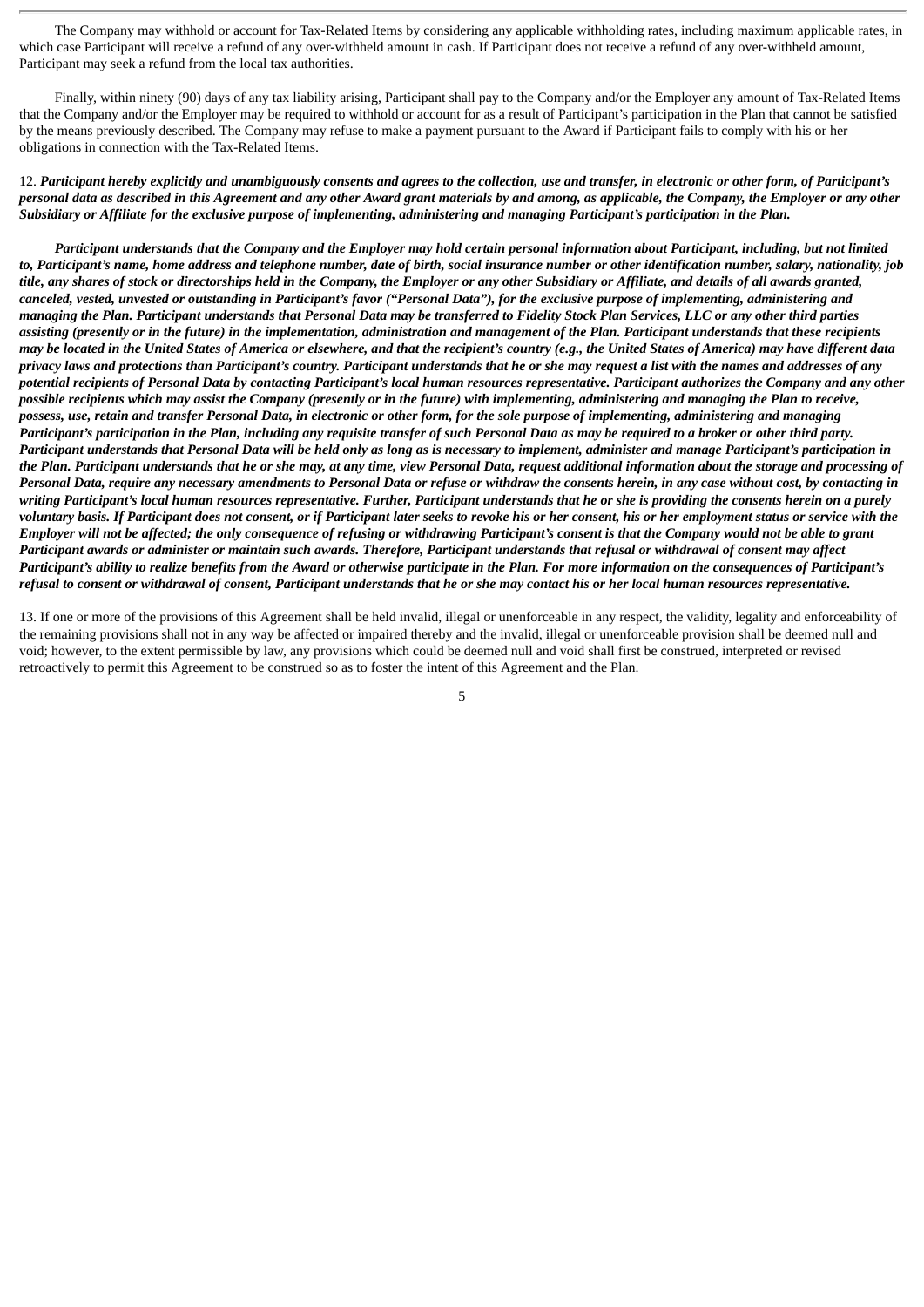14. If Participant has received this Agreement or any other document related to the Award and/or the Plan translated into a language other than English and if the meaning of the translated version is different than the English version, the English version will control.

15. Subject to paragraph 2 above, the Company may, in its sole discretion, decide to deliver or receive any documents related to Participant's current and future participation in the Plan by electronic means. Participant hereby consents to receive such documents by electronic delivery and agrees to participate in the Plan through an on-line or electronic system established and maintained by the Company or a third party designated by the Company.

16. This Agreement is intended to comply with the short-term deferral rule set forth in regulations under Section 409A of the Code to avoid application of Section 409A of the Code to the Award; however, to the extent it is subsequently determined that the Award is deemed to be non-qualified deferred compensation subject to Section 409A of the Code, the Agreement is intended to comply in form and operation with Section 409A of the Code, and any ambiguities herein will be interpreted to so comply. The Committee reserves the right, to the extent the Committee deems necessary or advisable in its sole discretion, to unilaterally amend or modify this Agreement as may be necessary to ensure that the Award is exempt from, or complies with, Section 409A of the Code, provided, however, that the Company makes no representation that this Agreement will be exempt from, or comply with, Section 409A of the Code and shall have no liability to Participant or any other party if a payment under this Agreement that is intended to be exempt from, or compliant with, Section 409A of the Code is not so exempt or compliant or for any action taken by the Company with respect thereto.

17. The Award shall be subject to any special terms and provisions as set forth in the Addendum for Participant's country, if any. Moreover, if Participant relocates to another country during the life of the Award, the special terms and conditions for such country will apply to Participant to the extent the Company determines in its sole discretion that the application of such terms and conditions is necessary or advisable for legal or administrative reasons.

18. This Agreement has been made in and shall be construed under and in accordance with the laws of the Commonwealth of Pennsylvania in the United States of America, without regard to the conflict of laws provisions, as provided in the Plan.

For purposes of any dispute, action or other proceeding that arises under or relates to this Award or this Agreement, the parties (including Participant's Beneficiary) hereby submit to and consent to the exclusive jurisdiction of the Commonwealth of Pennsylvania in the United States of America, and agree that such litigation shall be conducted only in the courts of Montgomery County in the Commonwealth of Pennsylvania in the United States of America, or the federal courts of the United States of America for the Eastern District of Pennsylvania, where this Award is made and/or to be performed, and no other courts.

The Company reserves the right to impose other requirements on Participant's participation in the Plan, on the Award and/or on any payment made pursuant to the Award, to the extent the Company determines in its sole discretion that it is necessary or advisable (including, but not limited to, legal or administrative reasons), and to require Participant to sign and/or accept electronically, at the sole discretion of the Company, any additional agreements or undertakings that may be necessary to accomplish the foregoing as determined by the Company in its sole discretion.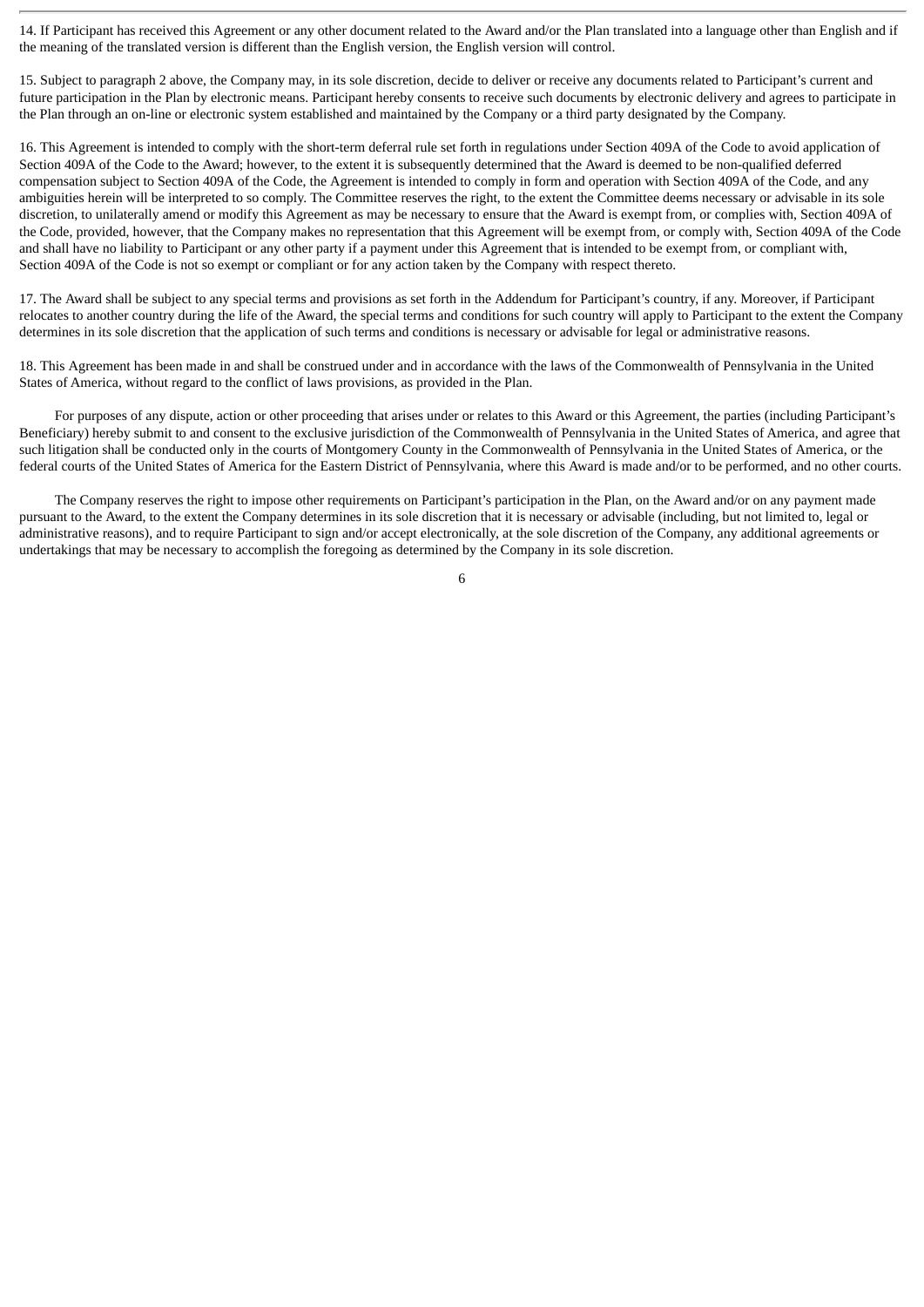19. Participant acknowledges that a waiver by the Company of breach of any provision of this Agreement shall not operate or be construed as a waiver of any other provision of this Agreement, or of any subsequent breach by Participant or any other participant.

20. Participant acknowledges that, depending on Participant's country, Participant may be subject to certain foreign asset and/or account reporting requirements which may affect his or her ability to acquire or hold a payment received under the Plan in a brokerage or bank account outside Participant's country. Participant may be required to report such accounts, assets or transactions to the tax or other authorities in his or her country. Participant acknowledges that it is his or her responsibility to be compliant with such regulations, and Participant should speak to his or her personal advisor on this matter.

21. To the extent applicable, all references to Participant shall include Participant's Beneficiary in the case of Participant's death during or after Participant's Termination of Employment.

## UNISYS CORPORATION

Peter A. Altabef President and Chief Executive Officer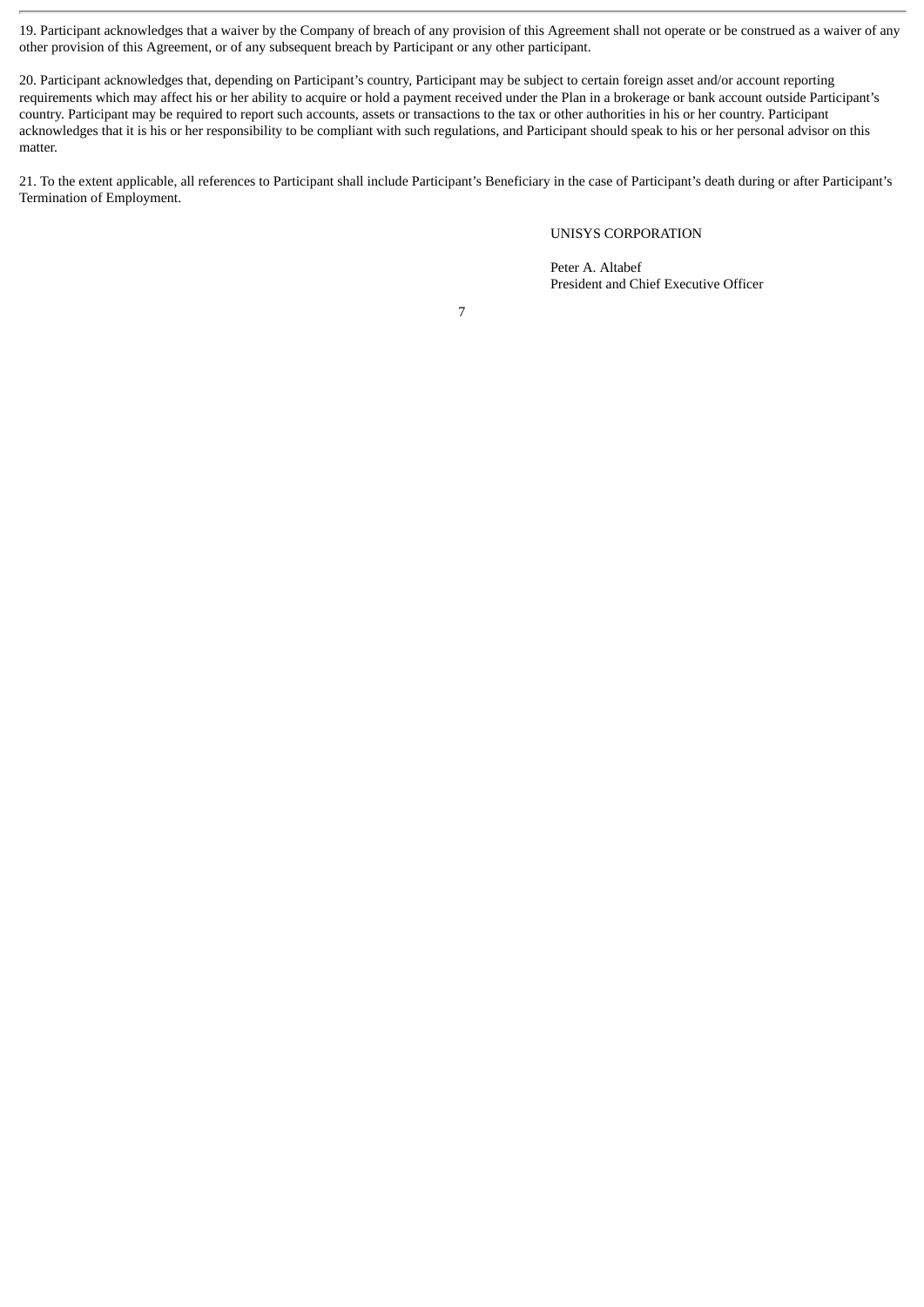# ONLINE ACCEPTANCE ACKNOWLEDGMENT:

I hereby **accept** my Performance Cash Award ("Award") granted to me in accordance with and subject to the terms of this agreement (together with Appendix A and any applicable country-specific terms and provisions set forth in the addendum and any attachments to the addendum (collectively, the "Addendum"), the "Agreement") and the terms and restrictions of the Unisys Corporation 2010 Long-Term Incentive and Equity Compensation Plan. I acknowledge that I have read and understand the terms of this Agreement, and that I am familiar with and understand the terms of the Unisys Corporation 2010 Long-Term Incentive and Equity Compensation Plan, and that I agree to be bound thereby and by the actions of the Compensation Committee and of the Board of Directors of Unisys Corporation with respect thereto. I acknowledge that this Agreement and other Award materials were delivered or made available to me electronically and I hereby consent to the delivery of my Award materials, and any future materials relating to my Award, in such form. I also acknowledge that I am accepting my Award electronically and that such acceptance has the same force and effect as if I had signed and returned to Unisys Corporation a hard copy of the Agreement noting that I had accepted the Award. I acknowledge that I have been encouraged to discuss this matter with my financial, legal and tax advisors and that this acceptance is made knowingly.

# **OR**

# ONLINE REJECTION ACKNOWLEDGMENT:

I hereby **reject** my Performance Cash Award ("Award") granted to me in accordance with and subject to the terms of this agreement (together with Appendix A and any applicable country-specific terms and provisions set forth in the addendum and any attachments to the addendum (collectively, the "Addendum"), the "Agreement") and the terms and restrictions of the Unisys Corporation 2010 Long-Term Incentive and Equity Compensation Plan. I acknowledge that I have read and understand the terms of this Agreement, and that I am familiar with and understand the terms of the Unisys Corporation 2010 Long-Term Incentive and Equity Compensation Plan. I acknowledge that this Agreement and other Award materials were delivered or made available to me electronically and I hereby consent to the delivery of my Award materials, and any future materials relating to my Award, in such form. I also acknowledge that I am rejecting my Award electronically and that such rejection has the same force and effect as if I had signed and returned to Unisys Corporation a hard copy of the Agreement noting that I had rejected the Award. I acknowledge that I have been encouraged to discuss this matter with my financial, legal and tax advisors and that this rejection is made knowingly. I further acknowledge that by rejecting the Award, I will not be entitled to any payment or benefit in lieu of the Award.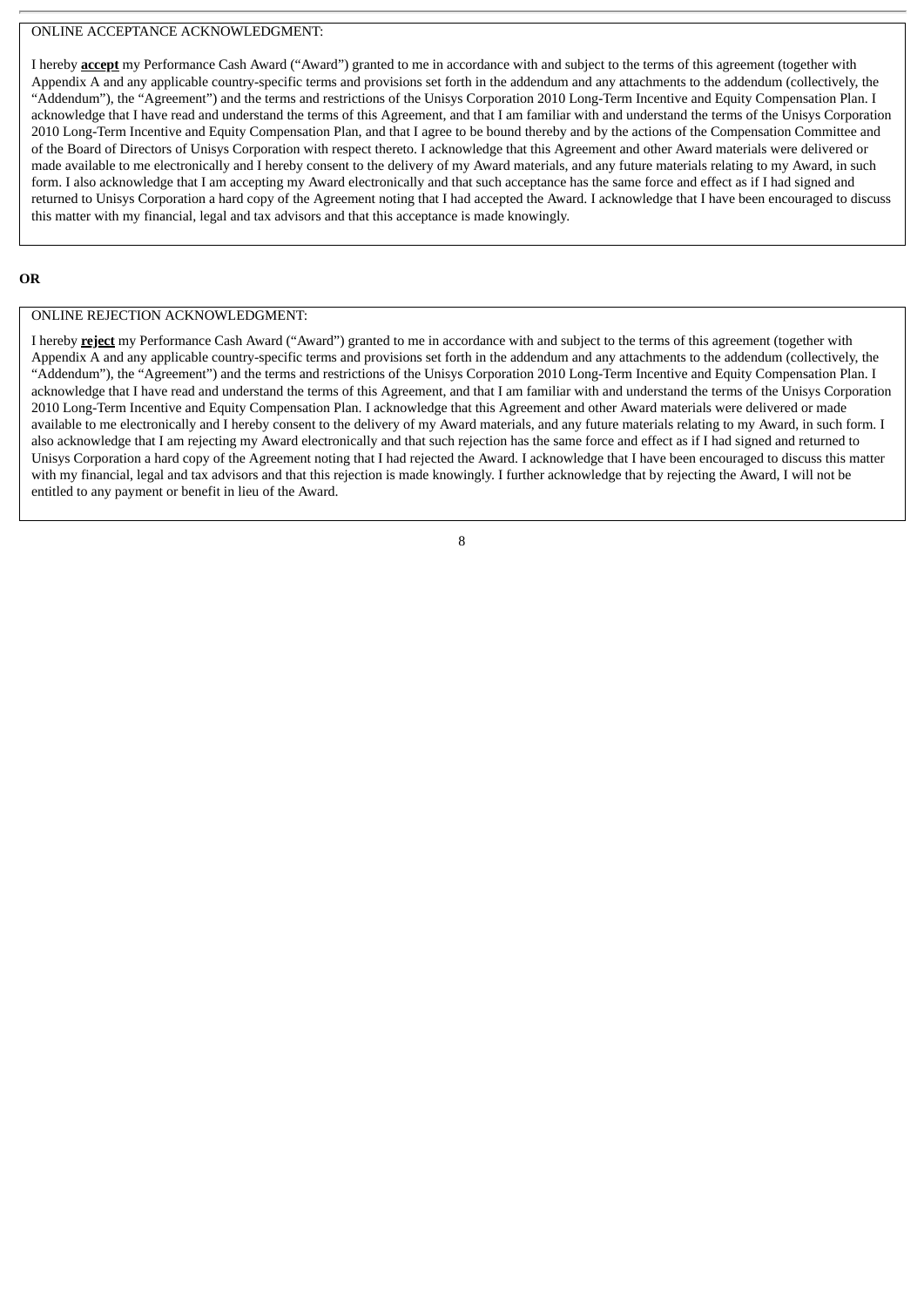## **UNISYS CORPORATION**

#### **The Unisys Corporation 2010 Long-Term Incentive and Equity Compensation Plan Performance Cash Award Agreement**

Performance Cash Awards will vest and be payable in cash only if financial performance goals for [YEAR(S)] established by the Compensation Committee of the Board of Directors of the Company ("Performance Goals") are achieved. Performance Goals<sup>1</sup> consist of [METRIC]. [One third of the target dollar value is based on performance in [YEARS], respectively]\*. Threshold, target and maximum performance levels have been set for each goal. The Performance Cash Award will be earned and converted into dollar values at rates ranging from 50% of target (if performance is at threshold level) to 100% of target (if performance is at target level) to 200% of target (if performance is at or above maximum level) and vest as indicated below. If the Company's performance with respect to a metric is below the threshold level, no Performance Cash Award will be earned in respect of that performance measure. See the table below.

## The targets listed below are Company Confidential and information regarding actual performance against these targets may be deemed as material **non-public information as defined in the Company's Insider Trading Policy.**

INSERT IF PERFORMANCE GOALS ARE MEASURED OVER THREE-YEAR PERIOD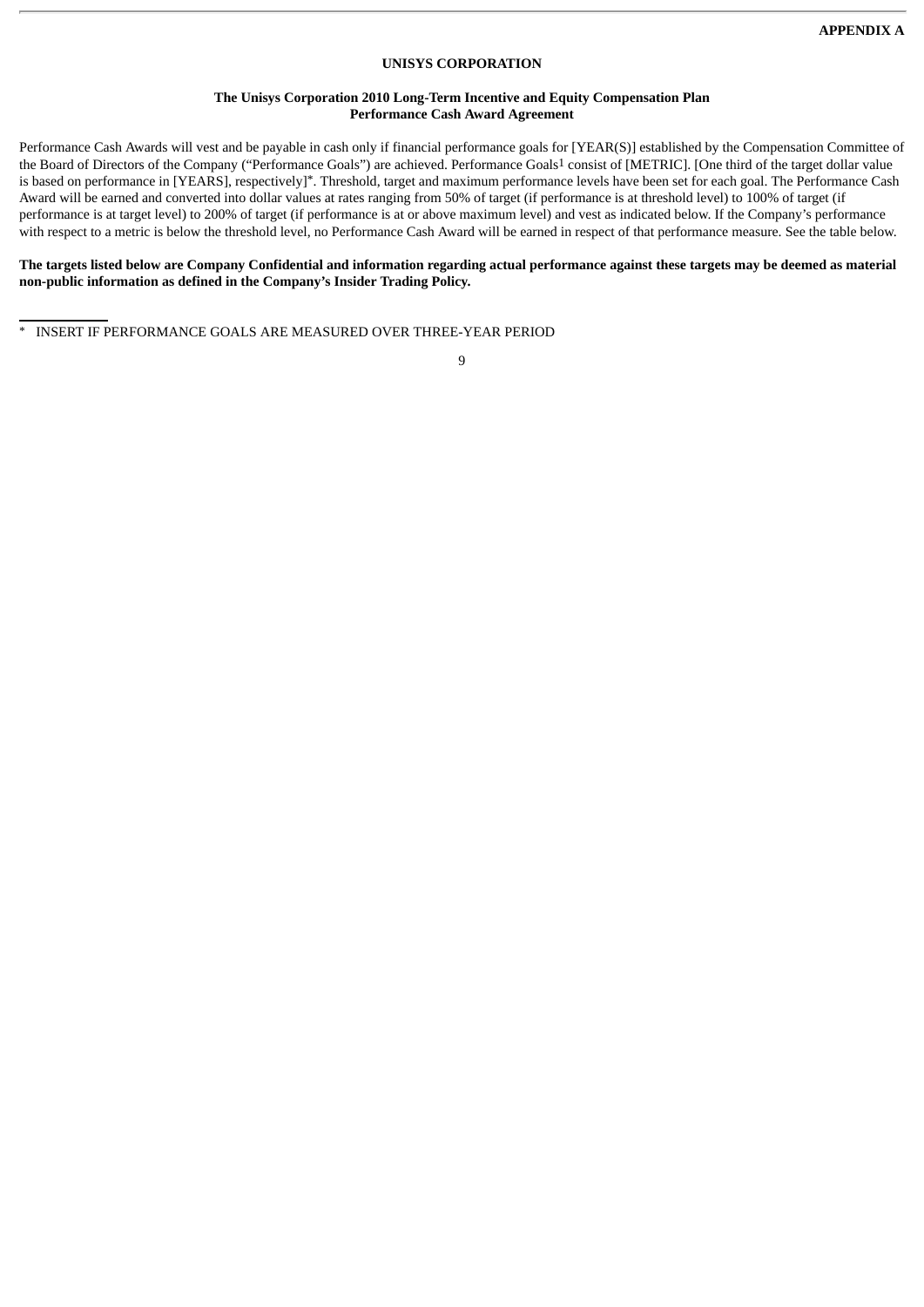# **YEAR Performance Cash Award Vesting Schedule**

| Performance<br><b>Basis</b> | Proportion of<br><b>Total Dollar</b><br><b>Target</b> | <b>Vesting and</b><br>Payout<br>Dates <sup>2</sup>   | Performance<br>Level | <b>Vesting Metric:</b> | <b>Conversion Rate</b><br><b>Applied to Target</b><br>Dollar Value3 |
|-----------------------------|-------------------------------------------------------|------------------------------------------------------|----------------------|------------------------|---------------------------------------------------------------------|
|                             |                                                       | Vest based on YEAR                                   | Threshold            |                        | 50% of YEAR targeted<br>dollar value                                |
| <b>YEAR</b>                 | 1/3 of the target dollar<br>value                     | performance on the first                             | Target               |                        | 100% of YEAR targeted<br>dollar value                               |
|                             |                                                       | anniversary of grant                                 | Maximum              |                        | 200% of YEAR targeted<br>dollar value                               |
|                             |                                                       | Vest based on YEAR                                   | Threshold            |                        | 50% of YEAR targeted<br>dollar value                                |
| <b>YEAR</b>                 | 1/3 of the target dollar<br>value                     | performance on the<br>second anniversary of<br>grant | Target               |                        | 100% of YEAR targeted<br>dollar value                               |
|                             |                                                       |                                                      | Maximum              |                        | 200% of YEAR targeted<br>dollar value                               |
|                             |                                                       | Vest based on YEAR                                   | Threshold            |                        | 50% of YEAR targeted<br>dollar value                                |
| <b>YEAR</b>                 | 1/3 of the target dollar<br>value                     | performance on the third                             | Target               |                        | 100% of YEAR targeted<br>dollar value                               |
|                             |                                                       | anniversary of grant                                 | Maximum              |                        | 200% of YEAR targeted<br>dollar value                               |

<sup>1</sup> The Performance Goals do not and are not intended to meet the requirements of Section 162(m) of the Internal Revenue Code of 1986, as amended.

<sup>2</sup> Vesting based on performance on the anniversary of grant or the date the Committee has certified achievement of performance goals, if later.

3 Performance Cash Awards at Performance Goal levels between threshold and target and between target and maximum will be interpolated on a straightline basis.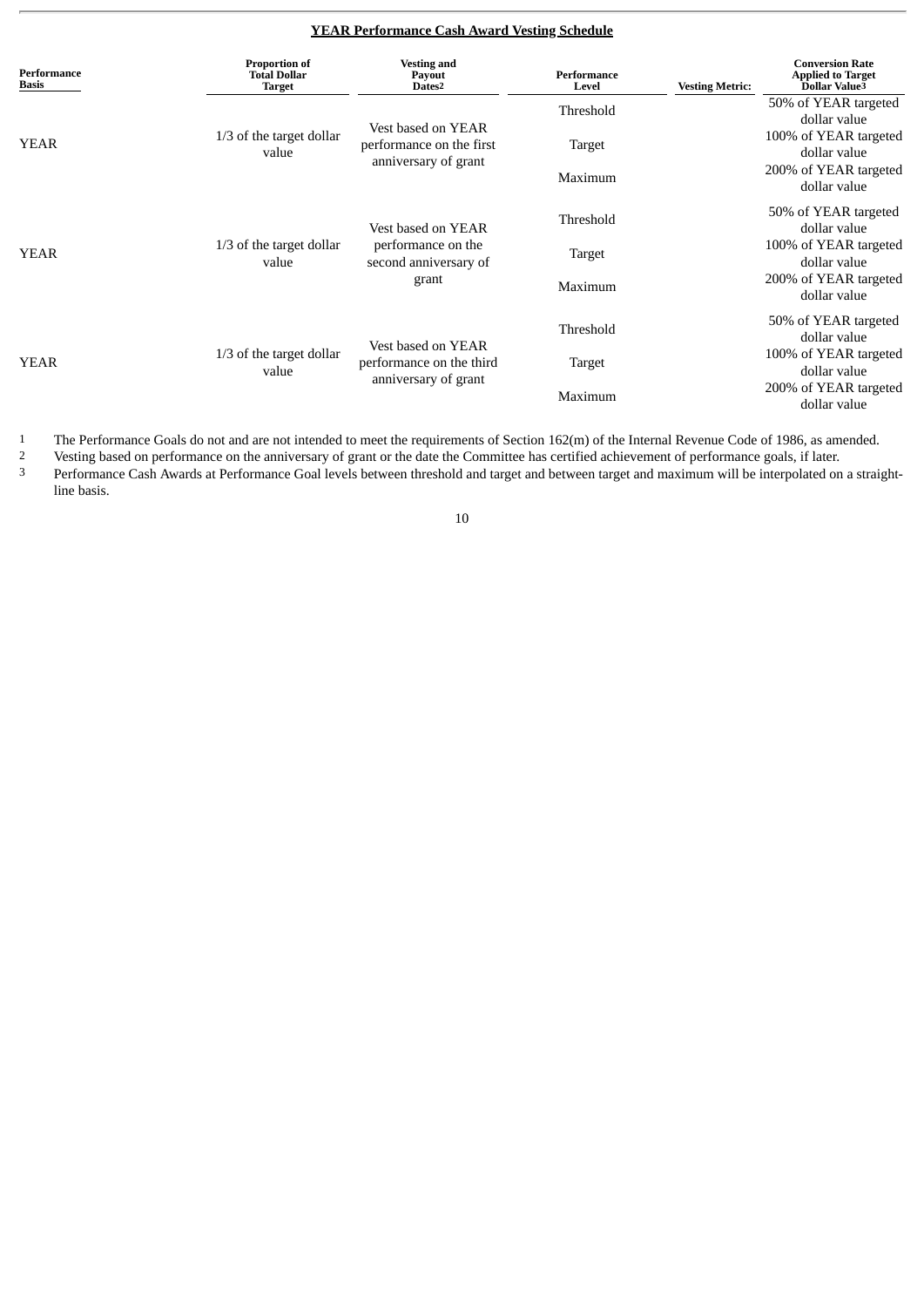# **UNISYS CORPORATION 2010 Long-Term Incentive and Equity Compensation Plan (the "Plan")**

# **Addendum to the Performance Cash Award Agreement**

Certain capitalized terms used but not defined in this addendum and the attachments to the addendum (collectively, the "Addendum") have the meanings set forth in the Plan and/or Participant's relevant Performance Cash Award Agreement (together with Appendix A and the Addendum, the "Agreement").

# **Terms and Conditions**

This Addendum includes additional terms and conditions that govern the performance cash award (the "Award") granted to Participant under the Plan if Participant resides and/or works in one of the countries listed below.

If Participant is a citizen or resident of a country other than the one in which he or she is currently residing and/or working, transfers employment and/or residency after the date of grant, or is considered a resident of another country for local law purposes, the Company shall, in its sole discretion, determine to what extent the terms and conditions included herein will apply to Participant.

### **Notifications**

This Addendum also includes information regarding exchange controls and certain other issues of which Participant should be aware with respect to his or her participation in the Plan. The information is based on the securities, exchange control and other laws in effect in the respective countries as of March 2016. Such laws are often complex and change frequently. As a result, the Company strongly recommends that Participant not rely on the information in this Addendum as the only source of information relating to the consequences of Participant's participation in the Plan (*e.g.*, because the information may be out of date at the time that the Award vests and a payment is made pursuant to the Award).

In addition, the information contained herein is general in nature and may not apply to Participant's particular situation, and the Company is not in a position to assure Participant of a particular result. Accordingly, Participant should seek appropriate professional advice as to how the relevant laws in Participant's country may apply to his or her situation before taking any action.

Finally, if Participant is a citizen or resident of a country other than the one in which he or she is currently residing and/or working, transfers employment and/or residency after the date of grant, or is considered a resident of another country for local law purposes, the information contained herein may not be applicable in the same manner to Participant.

### **UNITED KINGDOM**

*Terms and Conditions*

Tax Acknowledgment

This section supplements paragraph 11 of the Agreement.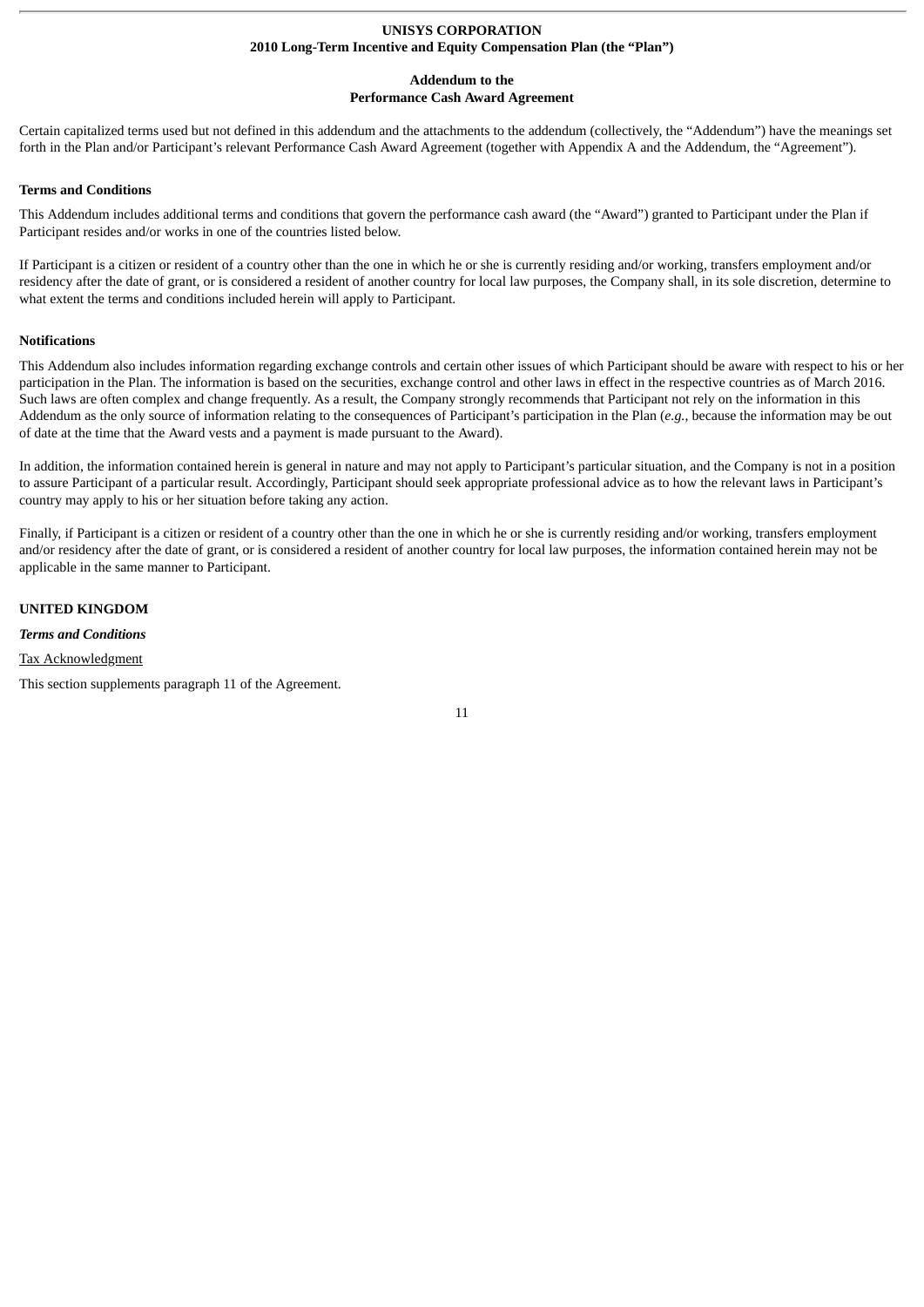If payment or withholding of income tax due is not made within ninety (90) days after the end of the tax year in which the income tax liability arises, or such other period specified in Section 222(1)(c) of the U.K. Income Tax (Earnings and Pensions) Act 2003 (the "Due Date"), the amount of any uncollected income tax shall constitute a loan owed by Participant to the Employer, effective as of the Due Date. Participant agrees that the loan will bear interest at the then-current official rate of Her Majesty's Revenue & Customs ("HMRC"), it shall be immediately due and repayable, and the Company or the Employer may recover it at any time thereafter by any of the means referred to in this paragraph 11 of the Agreement. Notwithstanding the foregoing, if Participant is a director or executive officer of the Company (within the meaning of Section 13(k) of the U.S. Securities Exchange Act of 1934, as amended), he or she shall not be eligible for a loan from the Company to cover the income tax liability. In the event that Participant is a director or executive officer and the income tax is not collected from or paid by him or her by the Due Date, the amount of any uncollected income tax may constitute a benefit to Participant on which additional income tax and national insurance contributions ("NICs") may be payable. Participant will be responsible for reporting and paying any income tax due on this additional benefit directly to HMRC under the self-assessment regime, and for reimbursing the Company or the Employer (as applicable) for the value of any NICs due on this additional benefit, which the Company and/or the Employer may recover from Participant by any of the means set forth in this paragraph 11 of the Agreement.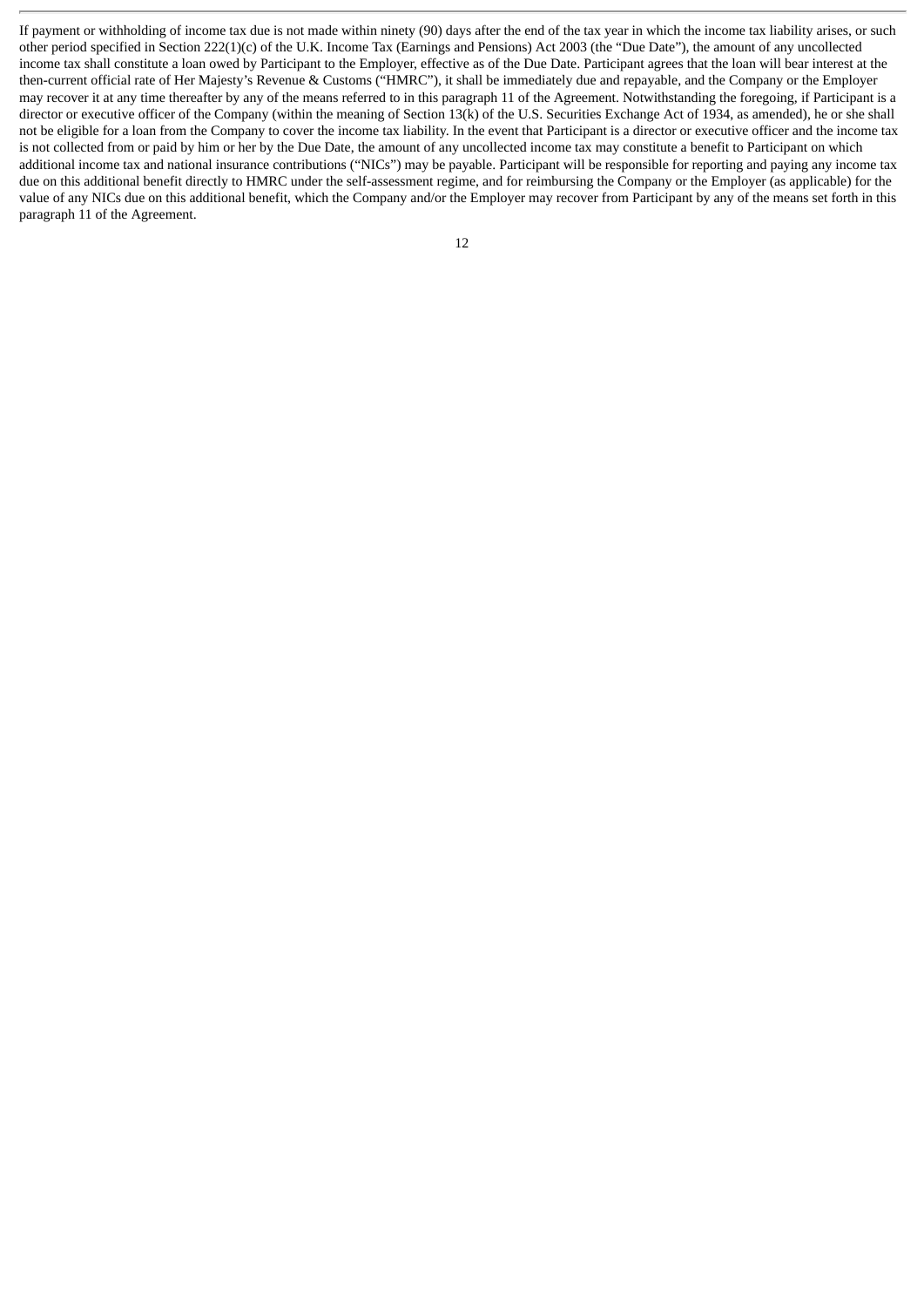### UNISYS CORPORATION COMPUTATION OF RATIO OF EARNINGS TO COMBINED FIXED CHARGES AND PREFERRED STOCK DIVIDENDS (UNAUDITED) (\$ in millions)

|                                                                      | Three<br>Months<br>Ended |                         |           |           |         |         |
|----------------------------------------------------------------------|--------------------------|-------------------------|-----------|-----------|---------|---------|
|                                                                      | Mar. 31,                 | Years Ended December 31 |           |           |         |         |
| <b>Fixed charges</b>                                                 | 2016                     | 2015                    | 2014      | 2013      | 2012    | 2011    |
| Interest expense                                                     | \$<br>4.4                | \$11.9                  | \$<br>9.2 | \$<br>9.9 | \$27.5  | \$63.1  |
| Interest capitalized during the period                               | .5                       | 3.1                     | 4.0       | 3.2       | 5.3     | 4.9     |
| Amortization of revolving credit facility expenses                   | $\cdot$                  | 1.5                     | 1.6       | 1.6       | 1.7     | 1.9     |
| Portion of rental expense representative of interest                 | 6.3                      | 26.9                    | 27.9      | 28.4      | 28.2    | 32.6    |
| <b>Total Fixed Charges</b>                                           | 11.3                     | 43.4                    | 42.7      | 43.1      | 62.7    | 102.5   |
| Preferred stock dividend requirements (a)                            |                          |                         | 2.7       | 16.2      | 16.2    | 13.5    |
| Total fixed charges and preferred stock dividends                    | 11.3                     | 43.4                    | 45.4      | 59.3      | 78.9    | 116.0   |
| <b>Earnings</b>                                                      |                          |                         |           |           |         |         |
| Income (loss) before income taxes                                    | (33.2)                   | (58.8)                  | 145.5     | 219.4     | 254.1   | 206.0   |
| Add amortization of capitalized interest                             | .8                       | 3.7                     | 4.5       | 5.0       | 7.5     | 7.4     |
| Subtotal                                                             | (32.4)                   | (55.1)                  | 150.0     | 224.4     | 261.6   | 213.4   |
| Fixed charges per above                                              | 11.3                     | 43.4                    | 42.7      | 43.1      | 62.7    | 102.5   |
| Less interest capitalized during the period                          | (.5)                     | (3.1)                   | (4.0)     | (3.2)     | (5.3)   | (4.9)   |
| Total earnings                                                       | \$(21.6)                 | \$(14.8)                | \$188.7   | \$264.3   | \$319.0 | \$311.0 |
| Ratio of earnings to fixed charges                                   | ∗                        | ∗                       | 4.42      | 6.13      | 5.09    | 3.03    |
| Ratio of earnings to fixed charges and preferred stock dividends (b) | N/A                      | N/A                     | 4.16      | 4.46      | 4.04    | 2.68    |

(a) Amounts have not been grossed up for income taxes since the preferred stock was issued by the U.S. parent corporation which has a full valuation allowance against its net deferred tax assets.

(b) The ratio of earnings to fixed charges and preferred stock dividends is calculated by dividing total earnings by total fixed charges and preferred stock dividends.

\* Earnings for the three months ended March 31, 2016 and for the year ended December 31, 2015 were inadequate to cover fixed charges by \$32.9 million and \$58.2 million, respectively.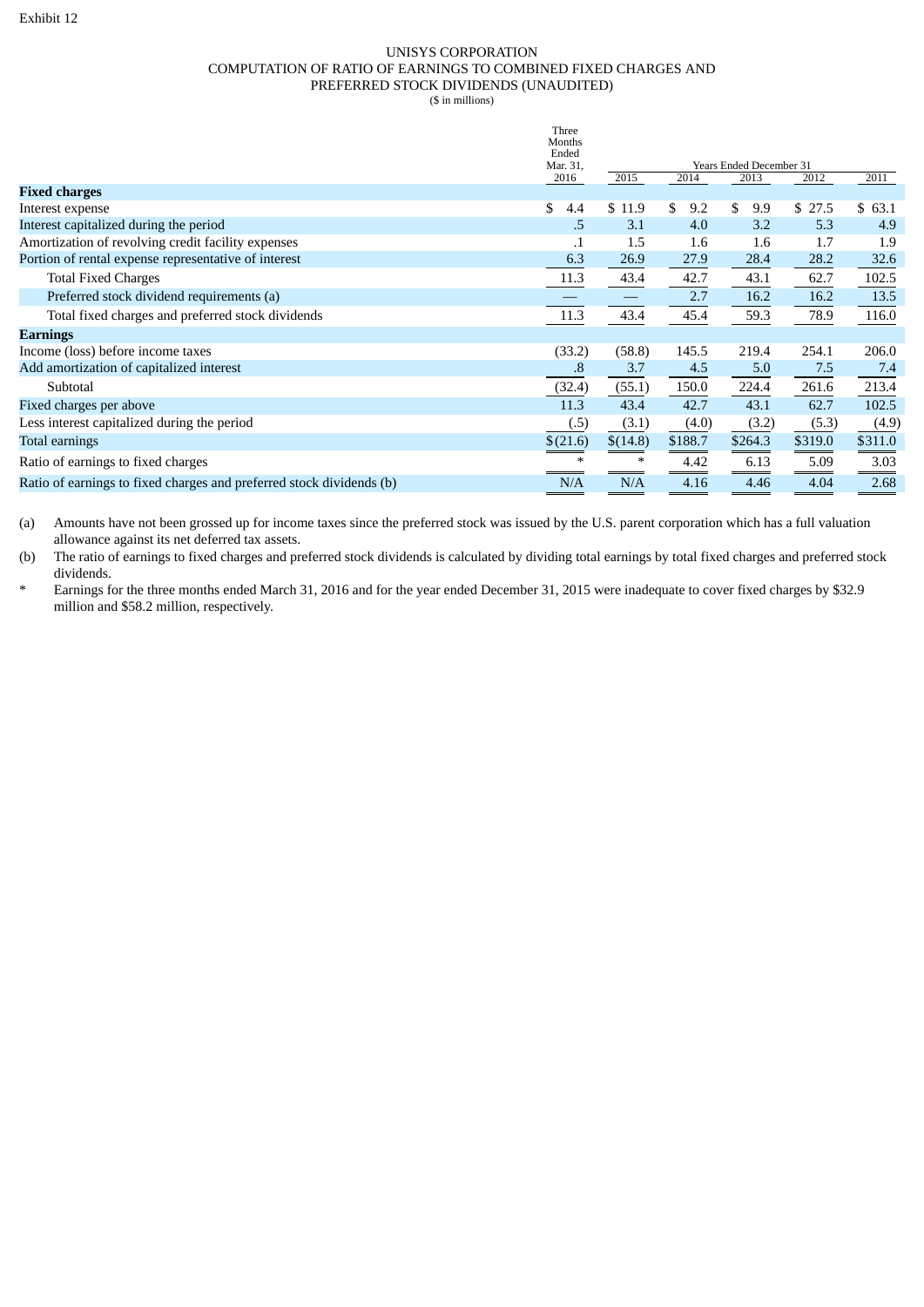# **CERTIFICATION**

I, Peter A. Altabef, certify that:

1. I have reviewed this quarterly report on Form 10-Q of Unisys Corporation;

2. Based on my knowledge, this report does not contain any untrue statement of a material fact or omit to state a material fact necessary to make the statements made, in light of the circumstances under which such statements were made, not misleading with respect to the period covered by this report;

3. Based on my knowledge, the financial statements, and other financial information included in this report, fairly present in all material respects the financial condition, results of operations and cash flows of the registrant as of, and for, the periods presented in this report;

4. The registrant's other certifying officer and I are responsible for establishing and maintaining disclosure controls and procedures (as defined in Exchange Act Rules 13a-15(e) and 15d-15(e)) and internal control over financial reporting (as defined in Exchange Act Rules 13a-15(f) and 15d-15(f)) for the registrant and have:

a. Designed such disclosure controls and procedures, or caused such disclosure controls and procedures to be designed under our supervision, to ensure that material information relating to the registrant, including its consolidated subsidiaries, is made known to us by others within those entities, particularly during the period in which this report is being prepared;

b. Designed such internal control over financial reporting, or caused such internal control over financial reporting to be designed under our supervision, to provide reasonable assurance regarding the reliability of financial reporting and the preparation of financial statements for external purposes in accordance with generally accepted accounting principles;

c. Evaluated the effectiveness of the registrant's disclosure controls and procedures and presented in this report our conclusions about the effectiveness of the disclosure controls and procedures, as of the end of the period covered by this report based on such evaluation; and

d. Disclosed in this report any change in the registrant's internal control over financial reporting that occurred during the registrant's most recent fiscal quarter (the registrant's fourth fiscal quarter in the case of an annual report) that has materially affected, or is reasonably likely to materially affect, the registrant's internal control over financial reporting; and

5. The registrant's other certifying officer and I have disclosed, based on our most recent evaluation of internal control over financial reporting, to the registrant's auditors and the audit committee of the registrant's board of directors (or persons performing the equivalent functions):

a. All significant deficiencies and material weaknesses in the design or operation of internal control over financial reporting which are reasonably likely to adversely affect the registrant's ability to record, process, summarize and report financial information; and

b. Any fraud, whether or not material, that involves management or other employees who have a significant role in the registrant's internal control over financial reporting.

Date: April 29, 2016

/s/ Peter A. Altabef

Name: Peter A. Altabef Title: President and Chief Executive Officer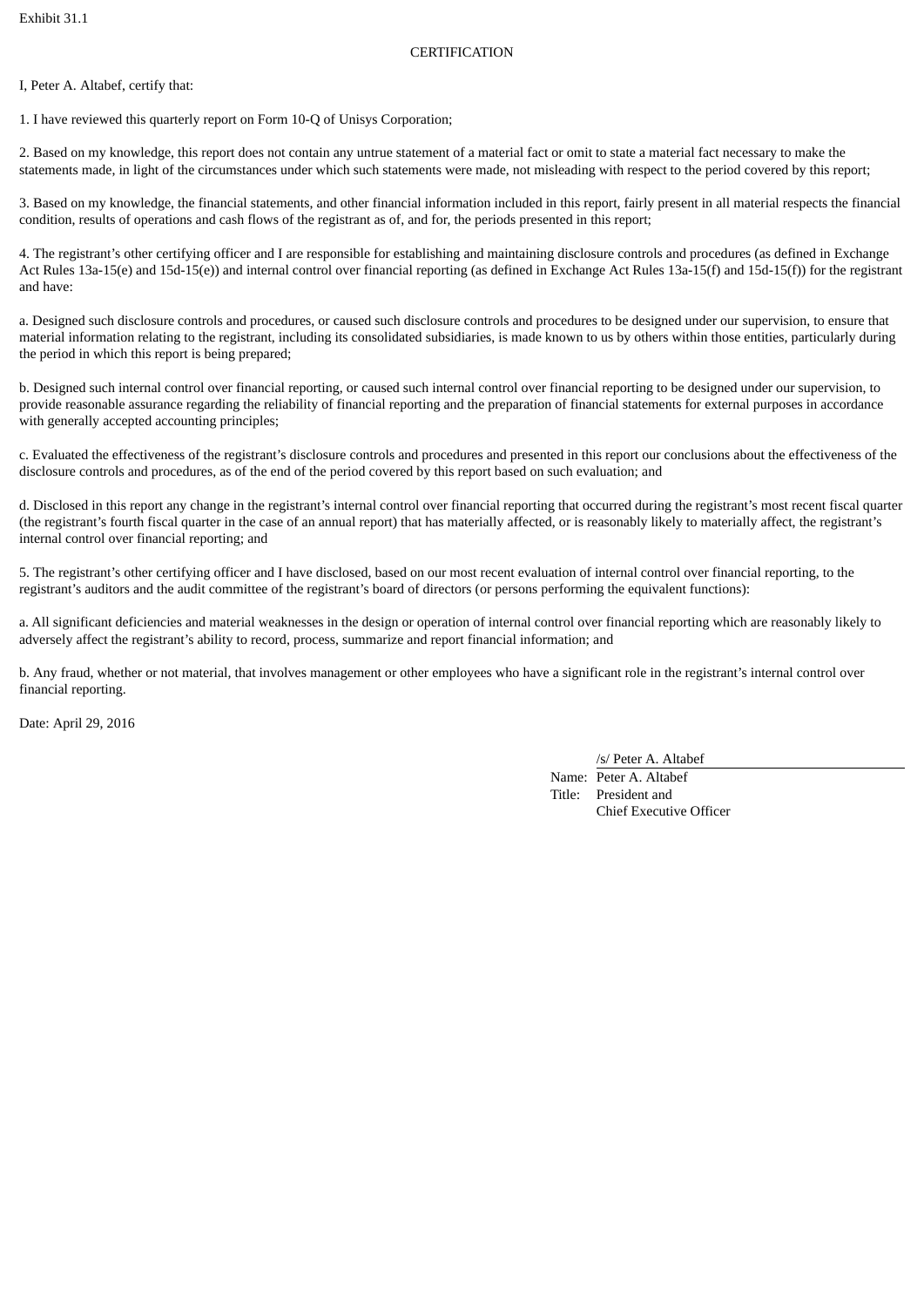## **CERTIFICATION**

I, Janet Brutschea Haugen, certify that:

1. I have reviewed this quarterly report on Form 10-Q of Unisys Corporation;

2. Based on my knowledge, this report does not contain any untrue statement of a material fact or omit to state a material fact necessary to make the statements made, in light of the circumstances under which such statements were made, not misleading with respect to the period covered by this report;

3. Based on my knowledge, the financial statements, and other financial information included in this report, fairly present in all material respects the financial condition, results of operations and cash flows of the registrant as of, and for, the periods presented in this report;

4. The registrant's other certifying officer and I are responsible for establishing and maintaining disclosure controls and procedures (as defined in Exchange Act Rules 13a-15(e) and 15d-15(e)) and internal control over financial reporting (as defined in Exchange Act Rules 13a-15(f) and 15d-15(f)) for the registrant and have:

a. Designed such disclosure controls and procedures, or caused such disclosure controls and procedures to be designed under our supervision, to ensure that material information relating to the registrant, including its consolidated subsidiaries, is made known to us by others within those entities, particularly during the period in which this report is being prepared;

b. Designed such internal control over financial reporting, or caused such internal control over financial reporting to be designed under our supervision, to provide reasonable assurance regarding the reliability of financial reporting and the preparation of financial statements for external purposes in accordance with generally accepted accounting principles;

c. Evaluated the effectiveness of the registrant's disclosure controls and procedures and presented in this report our conclusions about the effectiveness of the disclosure controls and procedures, as of the end of the period covered by this report based on such evaluation; and

d. Disclosed in this report any change in the registrant's internal control over financial reporting that occurred during the registrant's most recent fiscal quarter (the registrant's fourth fiscal quarter in the case of an annual report) that has materially affected, or is reasonably likely to materially affect, the registrant's internal control over financial reporting; and

5. The registrant's other certifying officer and I have disclosed, based on our most recent evaluation of internal control over financial reporting, to the registrant's auditors and the audit committee of the registrant's board of directors (or persons performing the equivalent functions):

a. All significant deficiencies and material weaknesses in the design or operation of internal control over financial reporting which are reasonably likely to adversely affect the registrant's ability to record, process, summarize and report financial information; and

b. Any fraud, whether or not material, that involves management or other employees who have a significant role in the registrant's internal control over financial reporting.

Date: April 29, 2016

/s/ Janet Brutschea Haugen

Name: Janet Brutschea Haugen Title: Senior Vice President and Chief Financial Officer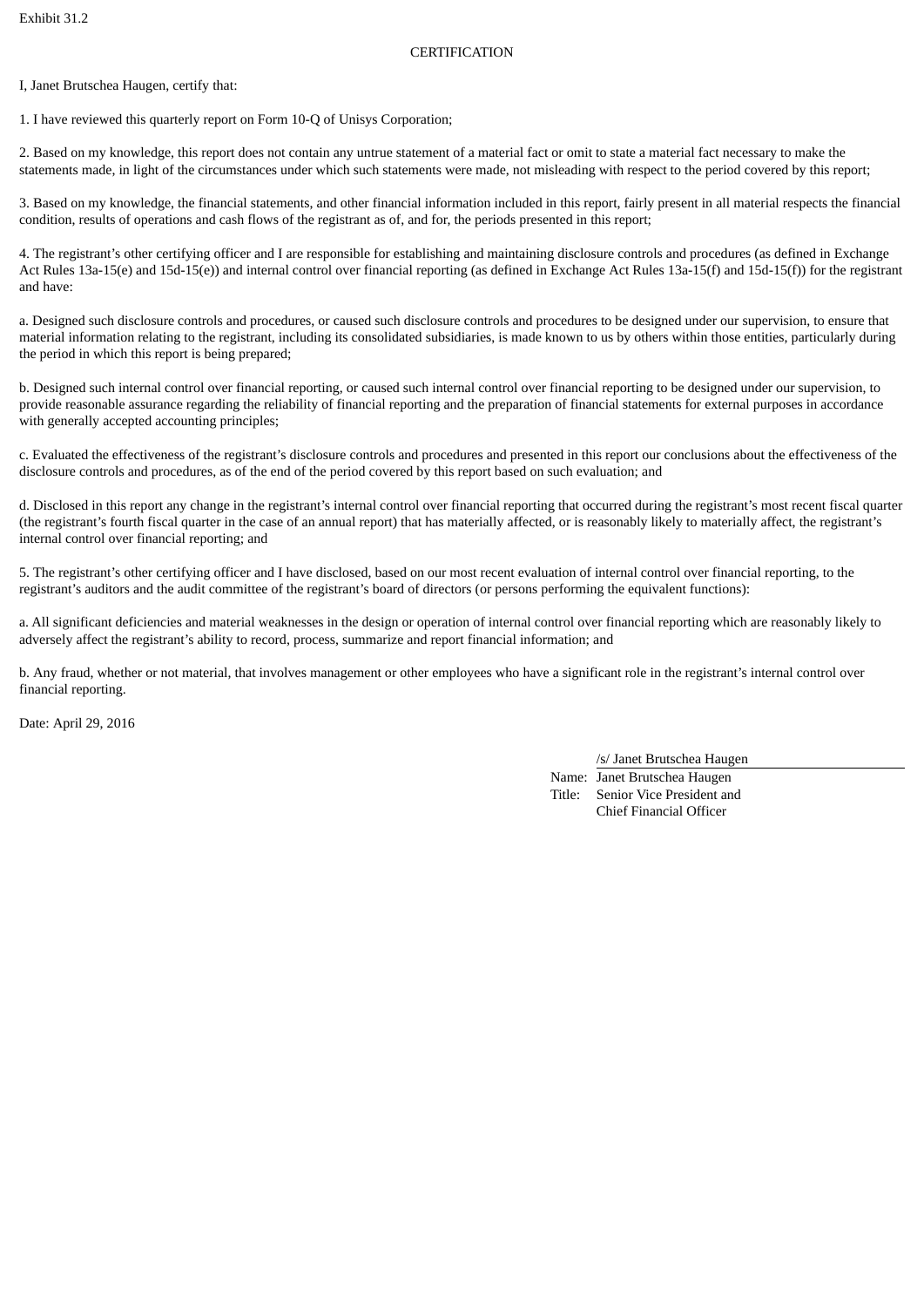# CERTIFICATION OF PERIODIC REPORT

I, Peter A. Altabef, President and Chief Executive Officer of Unisys Corporation (the "Company"), certify, pursuant to Section 906 of the Sarbanes-Oxley Act of 2002, 18 U.S.C. Section 1350, that:

(1) the Quarterly Report on Form 10-Q of the Company for the quarterly period ended March 31, 2016 (the "Report") fully complies with the requirements of Section 13(a) of the Securities Exchange Act of 1934 (15 U.S.C. 78m); and

(2) the information contained in the Report fairly presents, in all material respects, the financial condition and results of operations of the Company.

Dated: April 29, 2016

/s/ Peter A. Altabef

Peter A. Altabef President and Chief Executive Officer

A signed original of this written statement required by Section 906 has been provided to the Company and will be retained by the Company and furnished to the Securities and Exchange Commission or its staff upon request.